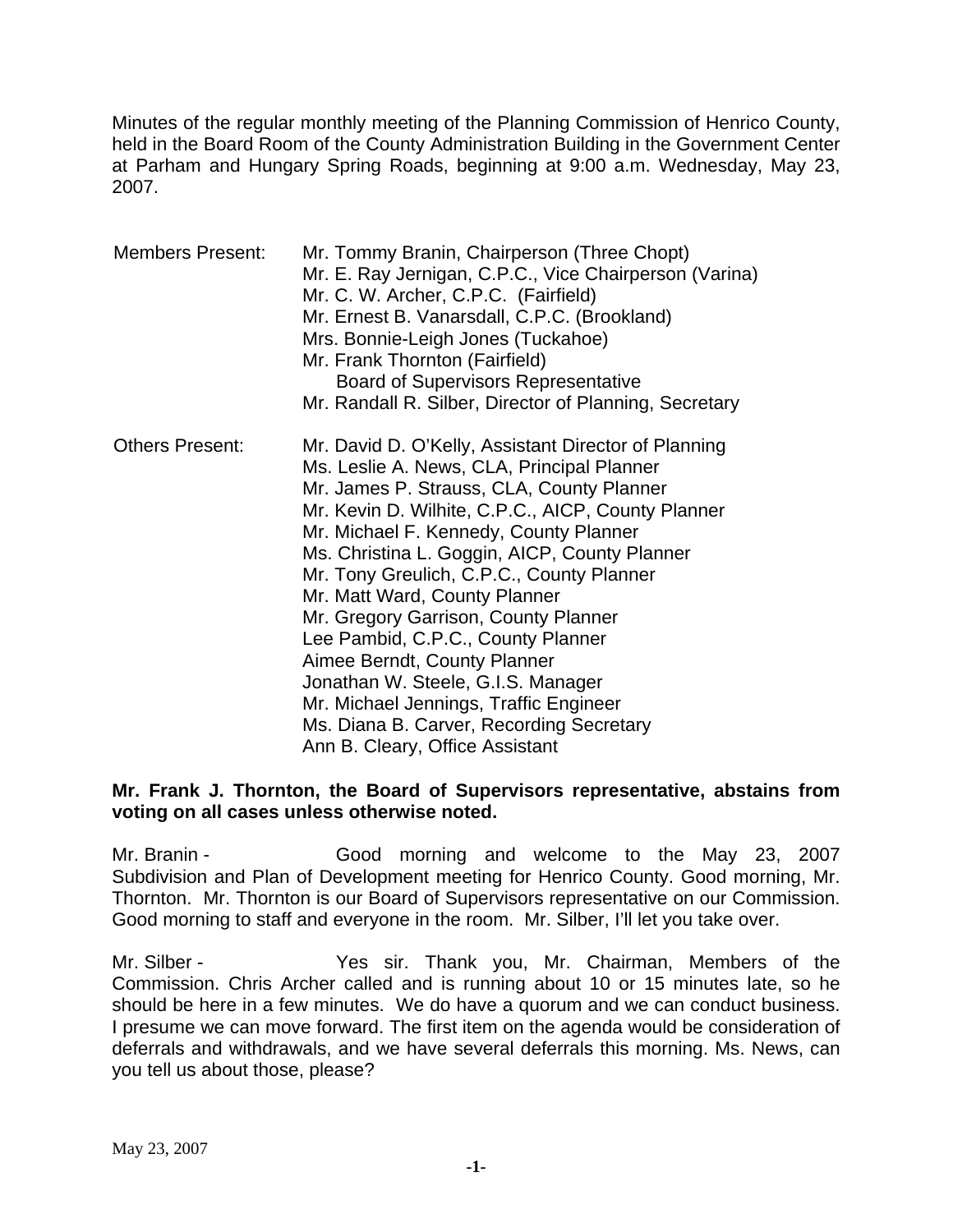Ms. News - Yes sir. Good morning Members of the Commission. We have three requests for deferrals and withdrawals this morning. The first item is on page 16 of your agenda and is located in the Varina District. This is SUB-14-07, Village @ Olde Colony, February 2007 Plan for six lots. The applicant is requesting a deferral to the October 24, 2007 meeting.

#### **SUBDIVISION (Deferred from the April 25, 2007 Meeting)**

SUB-14-07 Village @ Olde Colony (February 2007 Plan) - Harmony Avenue **Bay Design Group, P.C. for Shurm Construction, Inc. and Sydney and Sydney Development, LLC:** The 3.673 acre site proposed for a subdivision of 6 single-family homes is located along the south line of Harmony Avenue and the northern terminus of Woodside Street on parcel 803-696-9576. The zoning is R-3C, One-Family Residence District (Conditional). County water and sewer. **(Varina) 6 Lots** 

Mr. Branin - The Is anyone in opposition to the deferral of SUB-14-07, Village @ Olde Colony (February 2007 Plan)? No one?

Mr. Jernigan - Mr. Chairman, with that, I will move for deferral of SUB-14-07, Village @ Olde Colony (February 2007 Plan) to the October 24, 2007 meeting by request of the applicant.

Mr. Vanarsdall - Second.

Mr. Branin - **Motion made by Mr. Jernigan, seconded by Mr. Vanarsdall.** All in favor say aye. All opposed say no. The ayes have it; the motion carries.

At the request of the applicant, the Planning Commission deferred SUB-14-07, Village @ Olde Colony (February 2007 Plan) to its October 24, 2007 meeting.

Ms. News - The next item is on page 32 of your agenda and located in the Varina District. This is POD-34-06 or POD-83-97 Revised, the Gillies Creek Recycling Center Office Area. The applicant is requesting a deferral to the September 26, 2007 meeting.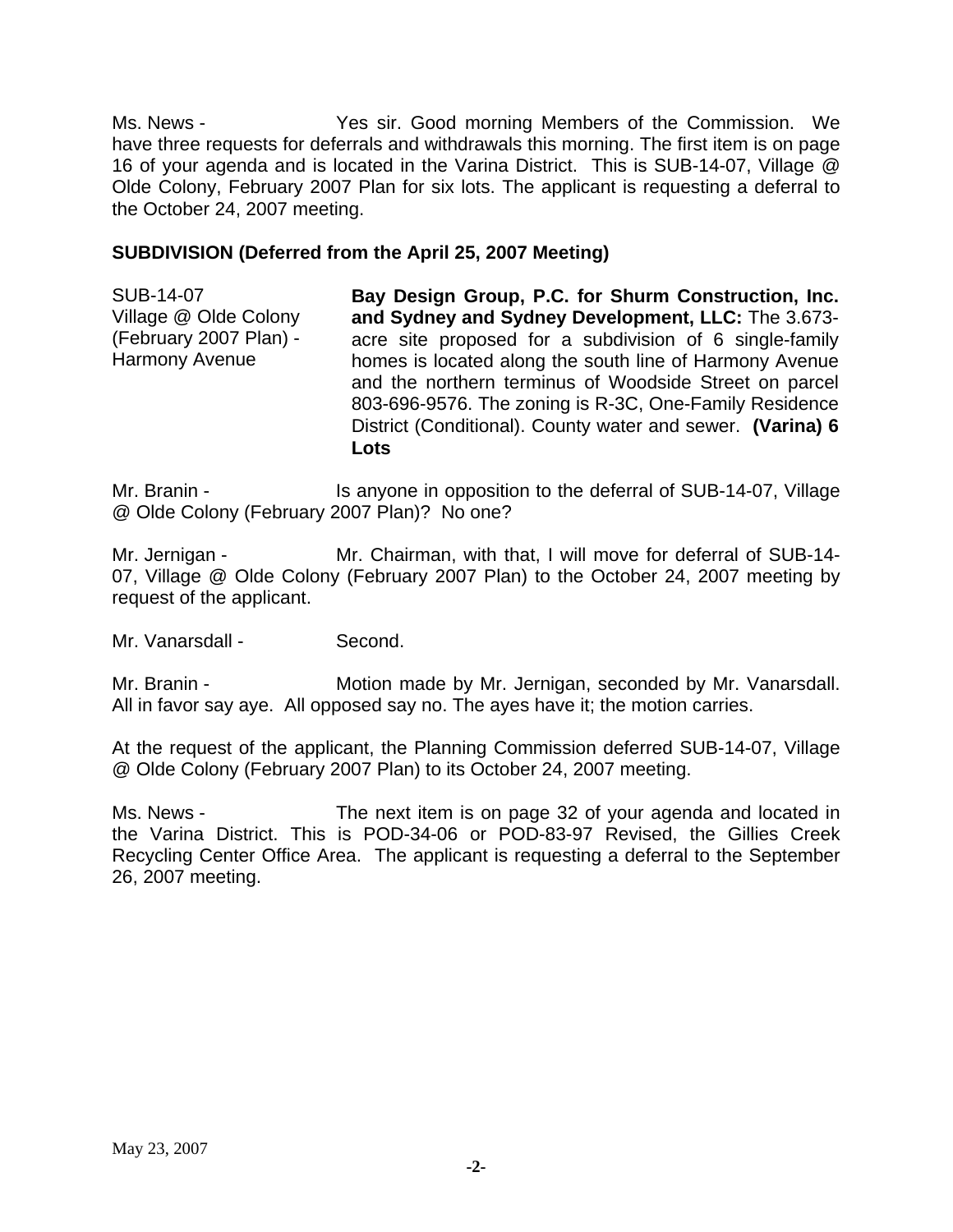#### **PLAN OF DEVELOPMENT (Deferred from the November 15, 2006 Meeting)**

POD-34-06 Gillies Creek Recycling – Office Area – Masonic Lane and I-64 (POD-83-97 Revised) **Engineering Design Associates for Gillies Creek Industrial Recycling:** Request for approval of a plan of development as required by Chapter 24, Section, 24-106 of the Henrico County Code, to construct a one-story, 6,000 square foot office/repair shop and two equipment sheds for an existing recycling center on the landfill property. The 3.57-acre site is located at 4200 Masonic Lane on parcel 806-719-8851. The zoning is M-2, General Industrial District. Individual well and septic tank/drainfield. **(Varina)** 

Mr. Branin - Is anyone in opposition to the deferral of POD-34-06 (POD-83-97 Revised), Gillies Creek Recycling-Office Area? No one?

Mr. Jernigan - Mr. Chairman, with that, I'll move for deferral of POD-35-06, Gillies Creek Recycling, to September 26, 2007 by request of the applicant.

Mrs. Jones - Second.

Mr. Branin - **Motion made by Mr. Jernigan, seconded by Mrs. Jones. All** in favor say aye. All opposed say no. The ayes have it; the motion carries.

At the request of the applicant, the Planning Commission deferred POD-34-06 (POD-83-97 Revised), Gillies Creek Recycling-Office Area, to its September 26, 2007 meeting.

Ms. News - The final item is on page 34 of your agenda and located in the Fairfield District. This is POD-21-07, Pizza Hut @ Glen Lea Shopping Center. The applicant is requesting a deferral to the June 27, 2007 meeting.

#### **PLAN OF DEVELOPMENT**

POD-21-07 Pizza Hut @ Glen Lea Shopping Center 2204 E. Laburnum Avenue the Henrico County Code, for a 531 square foot addition **Hurt & Proffitt, Inc. for Regency Centers LP and Colonial Foods, L.L.C.:** Request for approval of a plan of development as required by Chapter 24, Section 24-106 of and façade renovation to an existing one-story restaurant for a total area of 3,375 square feet. The .50-acre site is located on the east line of Adams Road approximately 170 feet north of Laburnum Avenue, on parcel 802-736-8028. The zoning is B-2, Business District. County water and sewer. **(Fairfield)**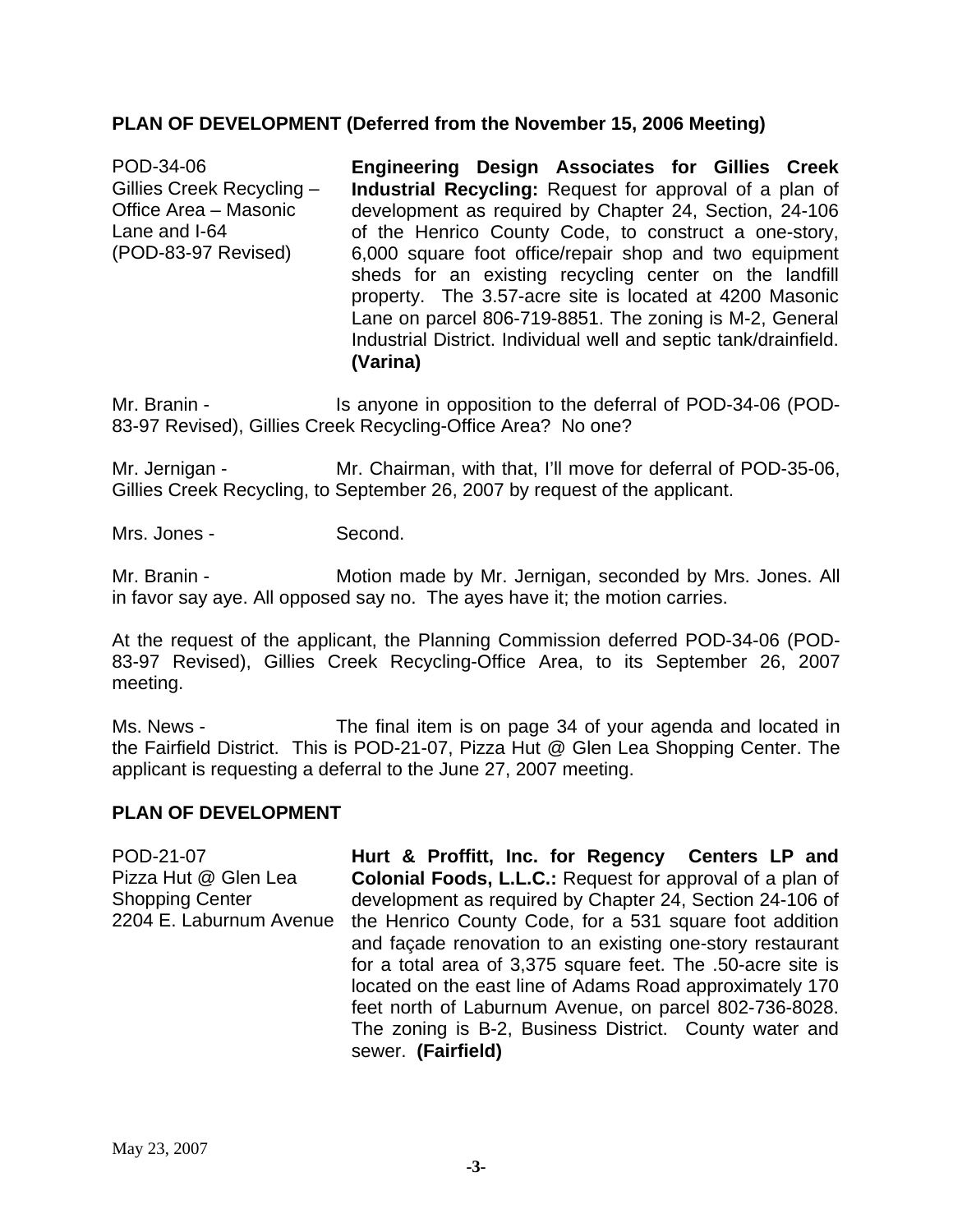Mr. Branin - Is anyone in opposition to POD-21-07, Pizza Hut @ Glen Lea Shopping Center? No one?

Mr. Archer - Mr. Chairman, I move for deferral of POD-21-07, Pizza Hut @ Glen Lea Shopping Center to the June 27, 2007 meeting per the applicant.

Mr. Jernigan - Second.

Mr. Branin - Motion made by Mr. Archer, seconded by Mr. Jernigan. All in favor say aye. All opposed say no. The ayes have it; the motion carries.

At the request of the applicant, the Planning Commission deferred POD-21-07, Pizza Hut @ Glen Lea Shopping Center to its June 27, 2007 meeting.

Ms. News - That's all the items we have.

Mr. Silber - The Are there any deferrals on behalf of the Planning Commission members? Anyone? Okay. Hearing none, next on the agenda would be consideration of those items on the expedited agenda. These are plans that are somewhat minor in nature. Staff has reviewed the plans. There are no outstanding issues; the applicant is agreeable to the annotations on the plan and all the conditions that are recommended with that plan. The Planning Commissioner for that district is comfortable with the plan, so it was placed on the expedited agenda so it can be heard without full hearing. If there is any opposition to that plan, it would be pulled off the expedited agenda and heard in the order of the full agenda. We have a number of items on our expedited agenda this morning. Ms. News?

Ms. News - The first item is on page 3 of your agenda and is located in the Three Chopt District. This is a Transfer of Approval POD-36-88, the Chem Treat Building. Staff recommends approval.

#### **TRANSFER OF APPROVAL (Deferred from the April 25, 2007 Meeting)**

POD-36-88 Chem Treat Building – 4301 Dominion Boulevard **William Homiller for 4301 Dominion Boulevard, LLC:**  Request for transfer of approval as required by Chapter 24, Section 24-106 of the Henrico County Code from Lakefront Associates, L.P. to 4301 Dominion Boulevard, LLC. The 2.457-acre site is located at 4301 Dominion Boulevard, on the west line of Dominion Boulevard, approximately 450 feet north of its intersection with Innslake Drive on parcel 747-762-9548. The zoning is O-3C, Office District (Conditional) and C-1, Conservation District. County water and sewer. **(Three Chopt)**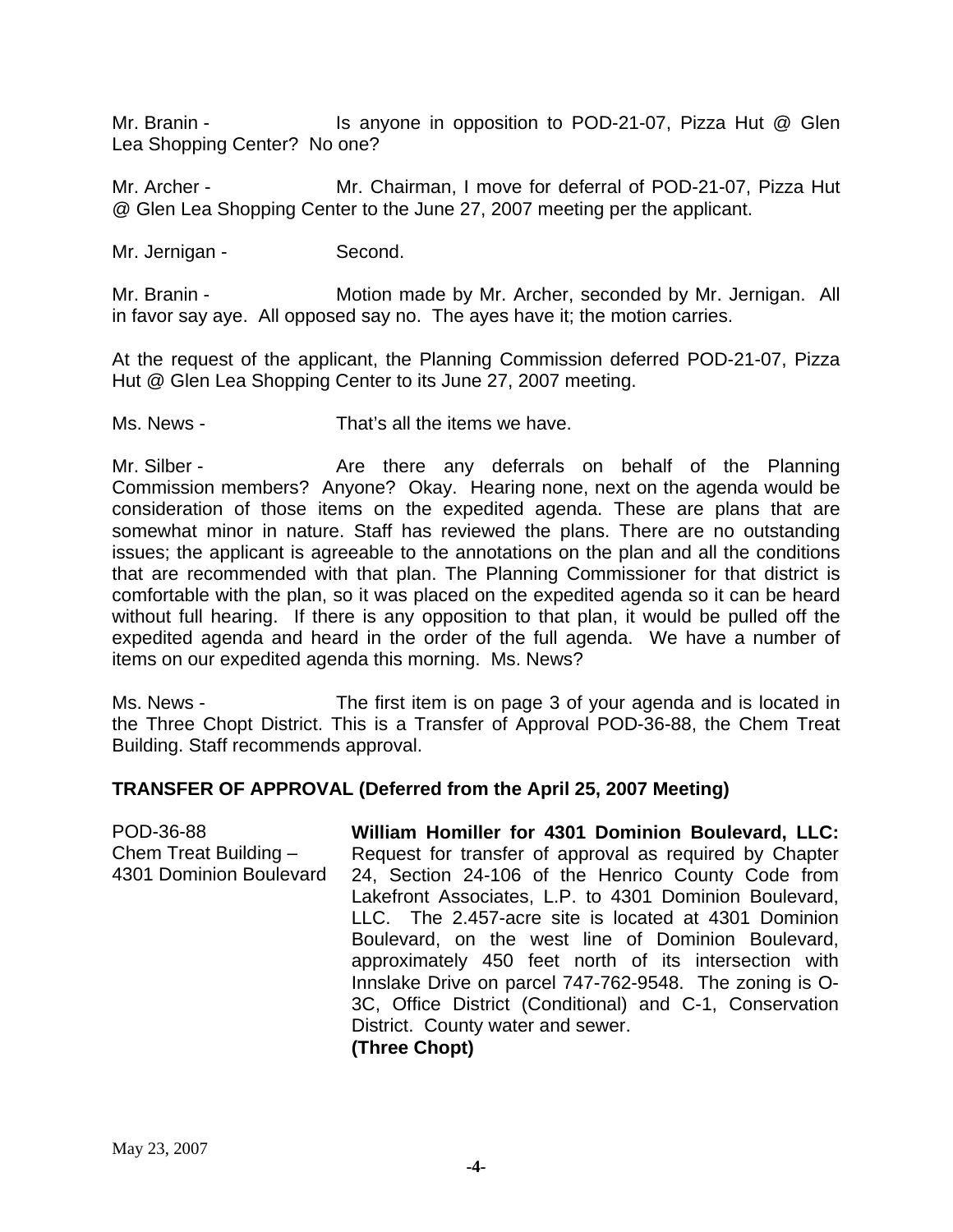Mr. Branin - Is anyone in opposition to POD-36-88, Chem Treat Building? No one? Okay, then I would like to move that Transfer of Approval, POD-36-88, Chem Treat Building, be placed on the expedited agenda with a motion of approval.

Mr. Jernigan - Second.

Mr. Branin - **Motion made by Mr. Branin, seconded by Mr. Jernigan. All in** favor say aye. All opposed say no. The ayes have it; the motion carries.

The Planning Commission approved the transfer of approval request for POD-36-88, Chem Treat Building, subject to the standard and added conditions previously approved for developments of this type from Lakefront Associates, L.P. to 4301 Dominion Boulevard LLC and the following additional condition:

1. The site deficiencies, as identified in the inspection report, dated March 6, 2007 shall be corrected by July 1, 2007.

Ms. News - Next on page 4 in your agenda and located in the Three Chopt District is a transfer approval, POD-51-78 (part) and POD-102-78 for Honeytree Apartments. Staff recommends approval.

#### **TRANSFER OF APPROVAL**

POD-51-78 (part) and POD-102-78 Honeytree Apartments – 1528 Honey Grove Drive **Jeff Sirkin for Intrepid Residential and Lowe Enterprises:** Request for transfer of approval as required by Chapter 24, Section 24-106 of the Henrico County Code from Honeytree Apartments, Ltd. Partnership to Intrepid Residential Lowe Enterprises. The 28.37-acre site is located at the northeastern corner of the intersection of Three Chopt Road and Forest Avenue on parcel 760-744- 1845. The zoning is R-5, General Residence District, R-6, General Residence District, R-3, One-Family Residence District, and C-1, Conservation District. County water and sewer. **(Three Chopt)**

Mr. Branin - The Is anyone in opposition to the transfer of approval POD-51-78 (part) and POD-102-78, Honeytree Apartments? No one? Then I'd like to move that transfer of approval POD-51-78 (part) and POD-102-78, Honeytree Apartments be placed on the expedited agenda with recommendation for approval.

Mrs. Jones - Second.

Mr. Branin - **Motion made by Mr. Branin, seconded by Mrs. Jones. All in** favor say aye. All opposed say no. The ayes have it; the motion carries.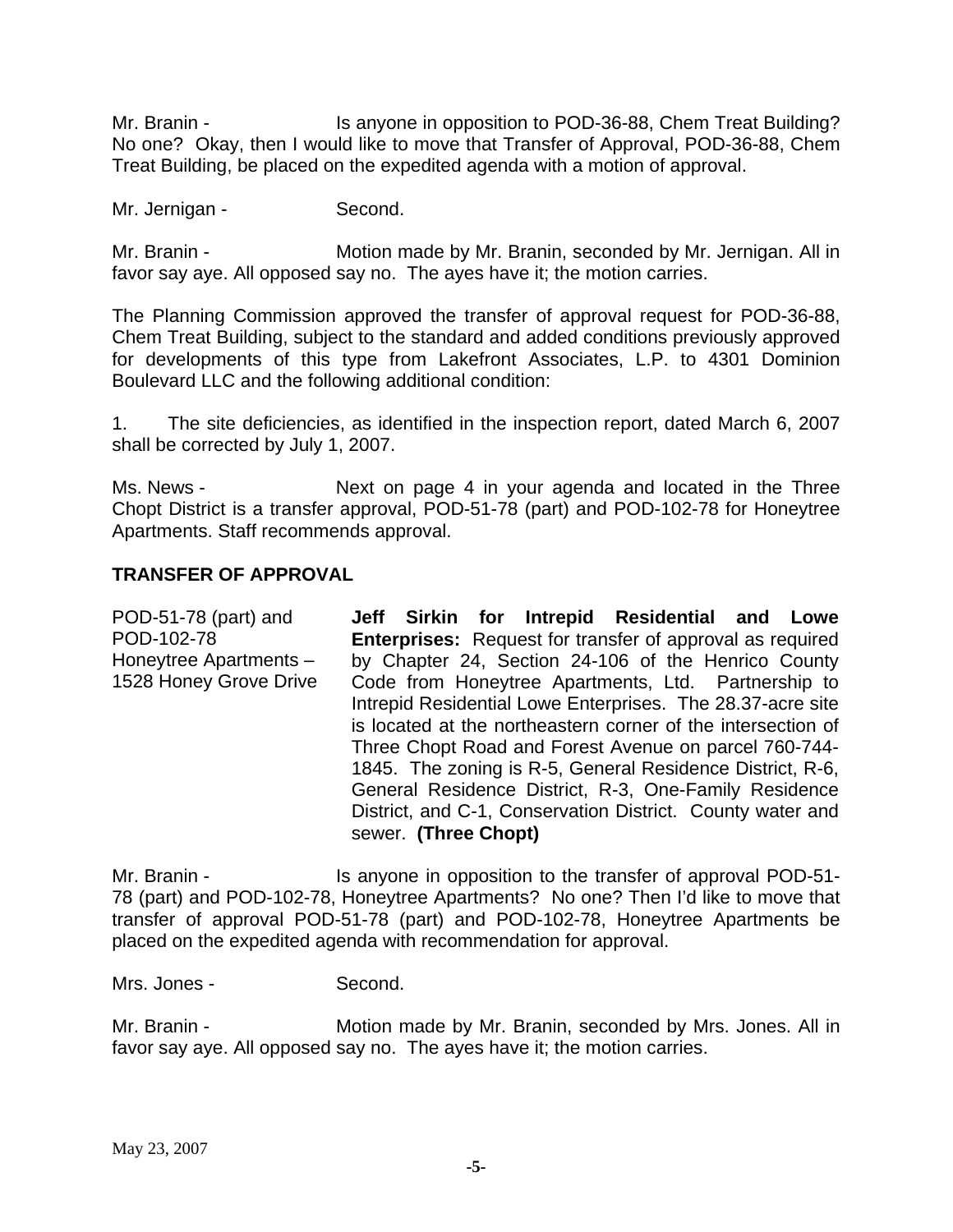The Planning Commission approved the transfer of approval request for POD-51-78 (part) and POD-102-78, Honeytree Apartments, subject to the standard and added conditions previously approved for developments of this type from Honeytree Apartments, Ltd. Partnership to Intrepid Residential Lowe Enterprises and the following additional condition:

1. The site deficiencies, as identified in the inspection report, dated January 3, 2007, shall be corrected by June 4, 2007.

Ms. News - Next on page 5 of your agenda and located in the Three Chopt District is a transfer of approval for POD-89-79, which was formally a Wendy's Restaurant and is now Horizon Home Healthcare. There is an addendum item on page 1 of your addendum that indicates that there will be a name change with this transfer of approval.

#### **TRANSFER OF APPROVAL**

POD-89-79 **Horizon Home Health Care**  (Formerly Wendy's Restaurant) 7925 W. Broad Street **Gary Hudson for Hudson Holdings, LLC:** Request for transfer of approval as required by Chapter 24, Section 24- 106 of the Henrico County Code from C. F. Joyner & Sons to Hudson Holdings, LLC. The .622-acre site is located on the south side of W. Broad Street (U.S. Route 250) approximately 800 feet west of Hungary Spring Road on parcel 763-752-9220. The zoning is B-3, Business District. County water and sewer. **(Three Chopt)**

Mr. Branin - Is anyone in opposition to transfer of approval POD-89-79, Wendy's Restaurant? No one? Then I would like to move that transfer of approval POD-89-79, Wendy's Restaurant be approved on the expedited agenda.

Mr. Archer - Second.

Mr. Branin - **Motion made by Mr. Branin, seconded by Mr. Archer. All in** favor say aye. All opposed say no. The ayes have it; the motion carries.

The Planning Commission approved the transfer of approval request for POD-89-79, Wendy's Restaurant subject to the standard and added conditions previously approved for developments of this type from C. F. Joyner 7 Sons to Hudson Holdings, LLC and the following additional condition:

1. The site deficiencies, as identified in the inspection report, dated May 14, 2007, shall be corrected by July 1, 2007

Ms. News - The next item is on page 6 of your agenda and located in the Varina District. This is a transfer of approval for POD-90-02, Airport Self Storage. Staff recommends approval.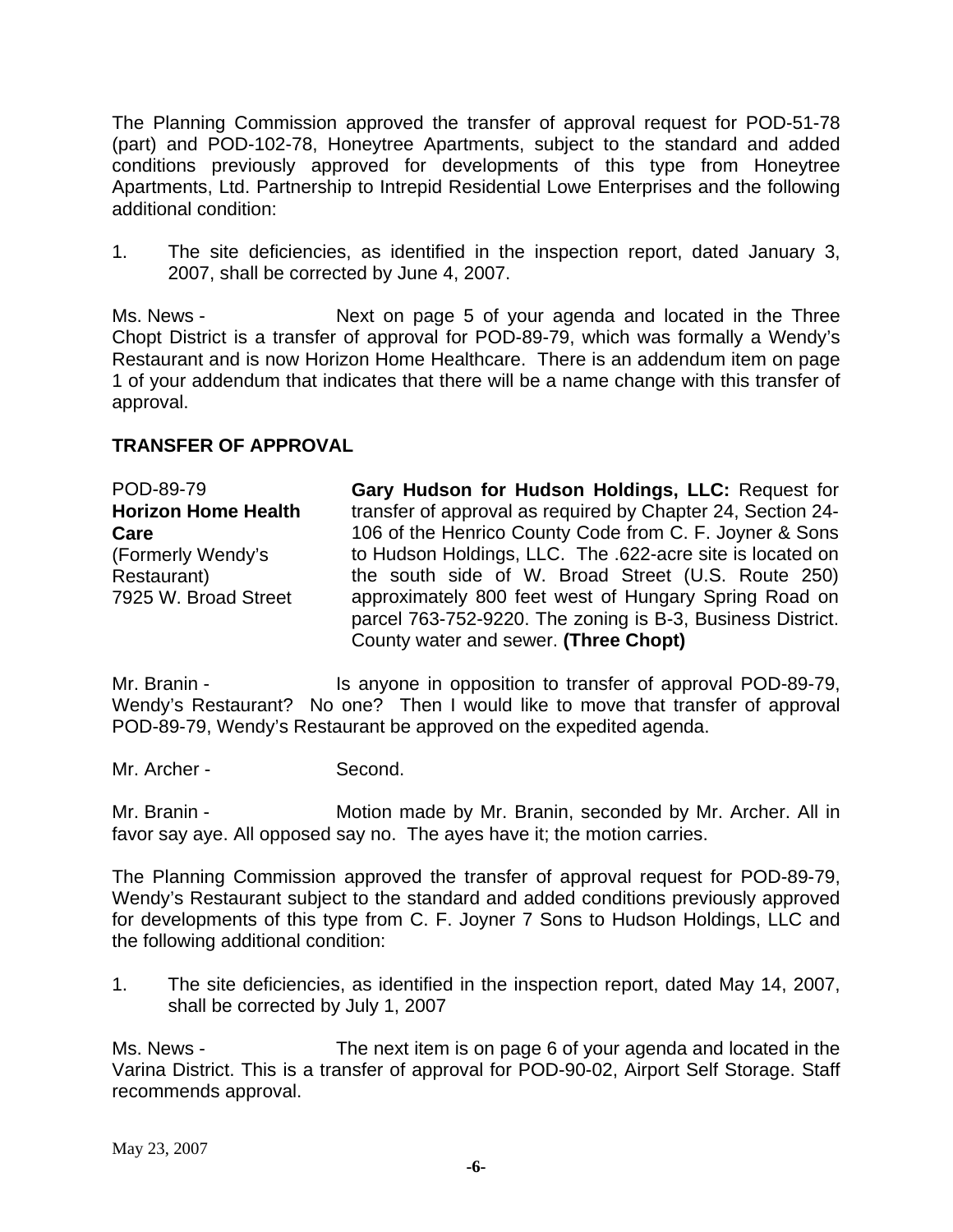### **TRANSFER OF APPROVAL**

POD-90-02 Airport Self Storage – 520 Williamsburg Road **Richard Hanna for The Heron Group, Inc.:** Request for transfer of approval as required by Chapter 24, Section 24- 106 of the Henrico County Code from Camco, LLC to J. F. Storage Holding, LLC. The 4.5-acre site is located on the north side of Williamsburg Road, approximately 1,100 feet east of Airport Drive on parcel 823-716-6129. The zoning is M-1C, Light Industrial District (Conditional) and ASO, Airport Safety Overlay District. County water and sewer. **(Varina)** 

Mr. Branin - The Is anyone in opposition to transfer of approval POD-90-02, Airport Self Storage? No one?

Mr. Jernigan - Mr. Chairman, I recommend approval of transfer of approval POD-90-02, Airport Self Storage on Williamsburg Road on the expedited agenda.

Mrs. Jones - Second.

Mr. Branin - **Motion made by Mr. Jernigan, seconded by Mrs. Jones.** All in favor say aye. All opposed say no. The ayes have it; the motion carries.

The Planning Commission approved the transfer of approval request for POD-90-02, Airport Self Storage subject to the standard and added conditions previously approved for developments of this type from Camco, LLC to J. F. Storage Holding, LLC and the following additional condition:

1. The site deficiencies, as identified in the inspection report dated April 16, 2007, shall be corrected by October 1, 2007.

Ms. News - The next item is on page 10 of your agenda and located in the Tuckahoe District. This is a lighting plan, LP/POD-63-06 for the Wellness Center @ Starling. There is an addendum item on page 3 that indicates that a revised plan has been provided that satisfies the staff and police concerns regarding light levels. Staff can recommend approval.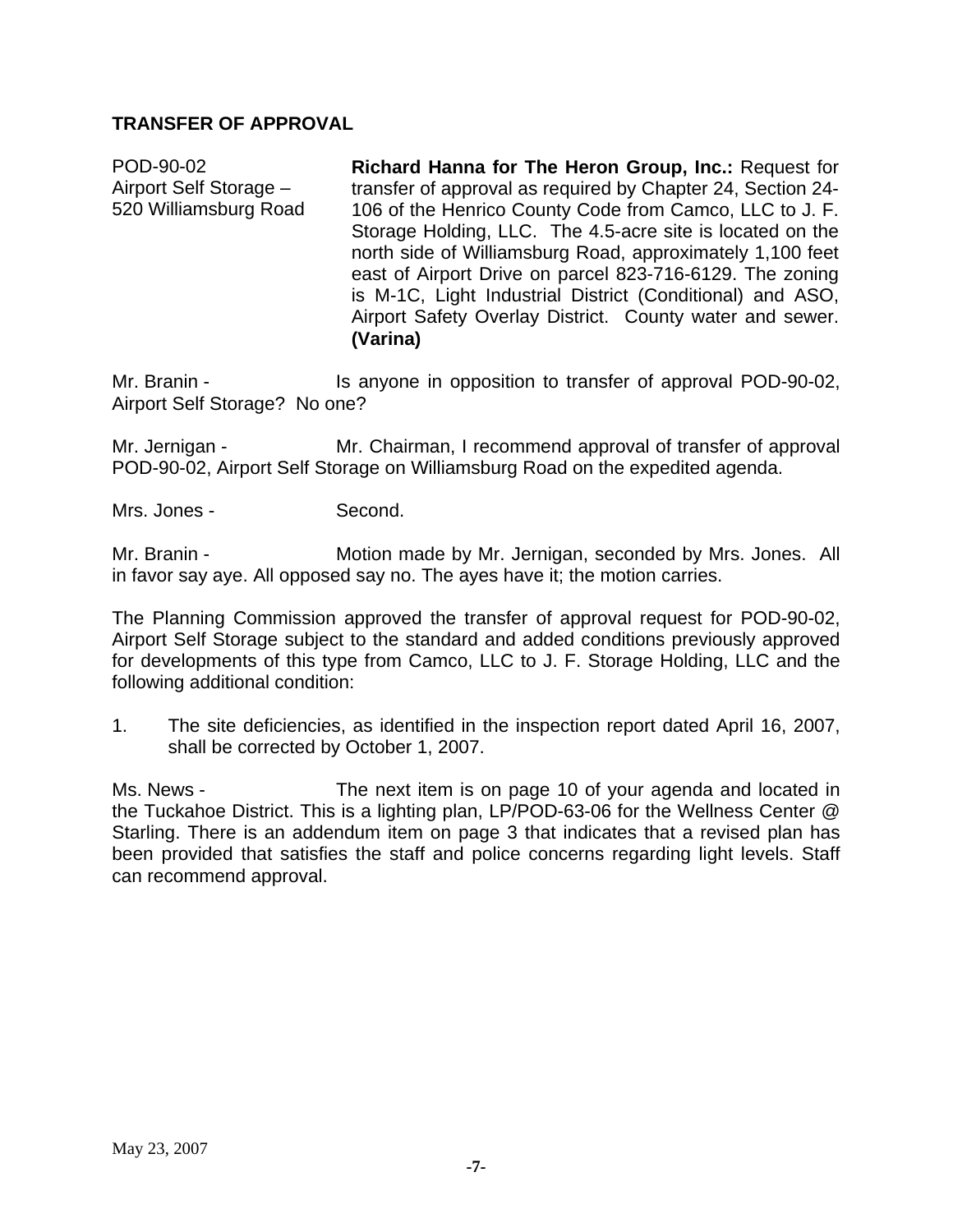#### **LIGHTING PLAN (Deferred from the May 10, 2007 Meeting)**

| LP/POD-63-06          | Chuck Meekins, Grand Metro Builders for Sliding                                                                                                                               |
|-----------------------|-------------------------------------------------------------------------------------------------------------------------------------------------------------------------------|
| Wellness Center @     | Home LLC and Ms. Paige Beale: Request for approval                                                                                                                            |
| Starling $-$          | of a lighting plan, as required by Chapter 24, Section 24-                                                                                                                    |
| <b>Starling Drive</b> | 106 of the Henrico County Code. The .403-acre site is<br>located on the west line of Starling Drive, approximately<br>360 feet south of the intersection with Quioccasin Road |
|                       | on part of parcel 752-744-2461. The zoning is B-2C,<br>Business District (Conditional). (Tuckahoe)                                                                            |
| Mr. Branin -          | Is anyone in opposition to LP/POD-63-06, Wellness Center                                                                                                                      |

@ Starling? No one?

Mrs. Jones - I recommend approval on the expedited agenda of LP/POD-

63-06, Wellness Center @ Starling subject to the annotations on the plan, standard conditions for lighting plans, and comments included on the addendum.

Mr. Vanarsdall - Second.

Mr. Branin - **Motion made by Mrs. Jones, seconded by Mr. Vanarsdall. All** in favor say aye. All opposed say no. The ayes have it; the motion carries.

The Planning Commission approved the landscape plan for LP/POD-63-06, Wellness Center @ Starling subject to the standard conditions attached to these minutes for landscape and lighting plans.

Ms. News - Next on page 21 of your agenda and located in the Varina District is POD-28-07, Tech Park Warehouse II. Staff recommends approval.

#### **PLAN OF DEVELOPMENT**

| POD-28-07                   | Timmons Group for Y, Y&E: Request for approval of a                                                                                                                                                                                                                                                                                      |
|-----------------------------|------------------------------------------------------------------------------------------------------------------------------------------------------------------------------------------------------------------------------------------------------------------------------------------------------------------------------------------|
| Tech Park Warehouse II -    | plan of development as required by Chapter 24, Section,                                                                                                                                                                                                                                                                                  |
| <b>Technology Boulevard</b> | 24-106 of the Henrico County Code, to construct a one-                                                                                                                                                                                                                                                                                   |
|                             | story, 11,812 square foot warehouse. The 1.225-acre site<br>is located approximately 250 feet south of Technology<br>Boulevard and approximately 300 feet from the east line of<br>Tech Park Place on part of parcel 844-704-6523. The<br>zoning is M-2C, General Industrial District (Conditional).<br>County water and sewer. (Varina) |
|                             |                                                                                                                                                                                                                                                                                                                                          |

Mr. Branin - The State of the anyone in opposition to POD-28-07, Tech Park Warehouse II? No one?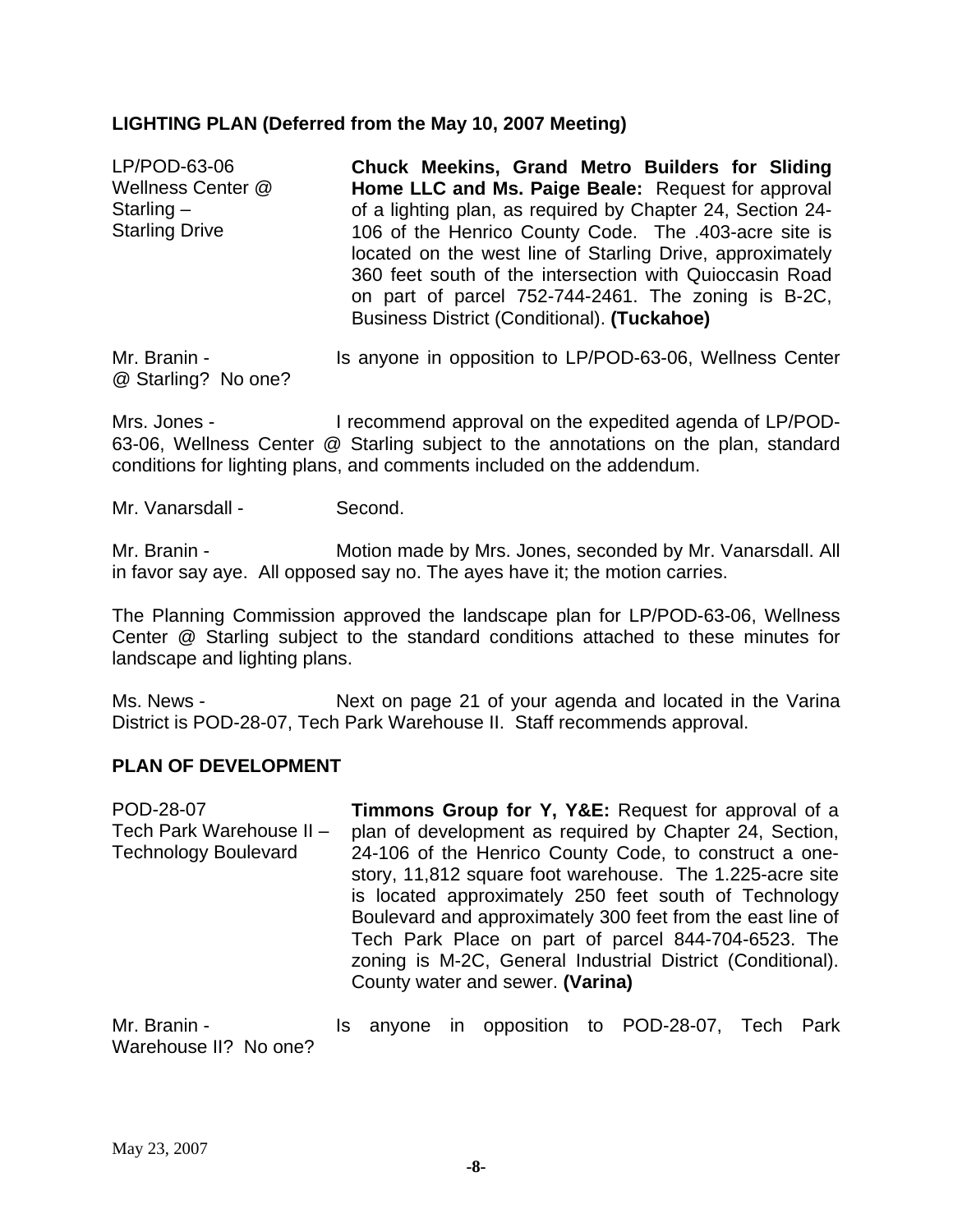Mr. Jernigan - Mr. Chairman, with that, I would like to recommend approval of POD-28-07, Tech Park Warehouse II, subject to the annotations on the plan, the standard conditions for developments of this type, and the following additional conditions, #24 through 36 and on the expedited agenda.

Mr. Archer - Second.

Mr. Branin - **Motion made by Mr. Jernigan, seconded by Mr. Archer.** All in favor say aye. All opposed say no. The ayes have it; the motion carries.

The Planning Commission approved POD-28-07, Tech Park Warehouse II subject to annotations on the plans, the standard conditions attached to these minutes for developments of this type, and the following additional conditions:

- 24. The easements for drainage and utilities as shown on approved plans shall be granted to the County in a form acceptable to the County Attorney prior to any occupancy permits being issued. The easement plats and any other required information shall be submitted to the County Real Property Agent at least sixty (60) days prior to requesting occupancy permits.
- 25. The developer shall provide fire hydrants as required by the Department of Public Utilities and Division of Fire.
- 26. All repair work shall be conducted entirely within the enclosed building.
- 27. Outside storage shall not be permitted.
- 28. The proffers approved as a part of zoning case C-60C-97 shall be incorporated in this approval.
- 29. The certification of building permits, occupancy permits and change of occupancy permits for individual units shall be based on the number of parking spaces required for the proposed uses and the amount of parking available according to approved plans.
- 30. Any necessary off-site drainage and/or water and sewer easements must be obtained in a form acceptable to the County Attorney prior to final approval of the construction plans.
- 31. Deviations from County standards for pavement, curb or curb and gutter design shall be approved by the County Engineer prior to final approval of the construction plans by the Department of Public Works.
- 32. The loading areas shall be subject to the requirements of Chapter 24, Section 24-97(b) of the Henrico County Code.
- 33. Insurance Services Office (ISO) calculations must be included with the plans and contracts and must be approved by the Department of Public Utilities prior to the issuance of a building permit.
- 34. Approval of the construction plans by the Department of Public Works does not establish the curb and gutter elevations along the Henrico County maintained right-of-way. The elevations will be set by Henrico County.
- 35. The conceptual master plan, as submitted with this application, is for planning and information purposes only. All subsequent detailed plans of development will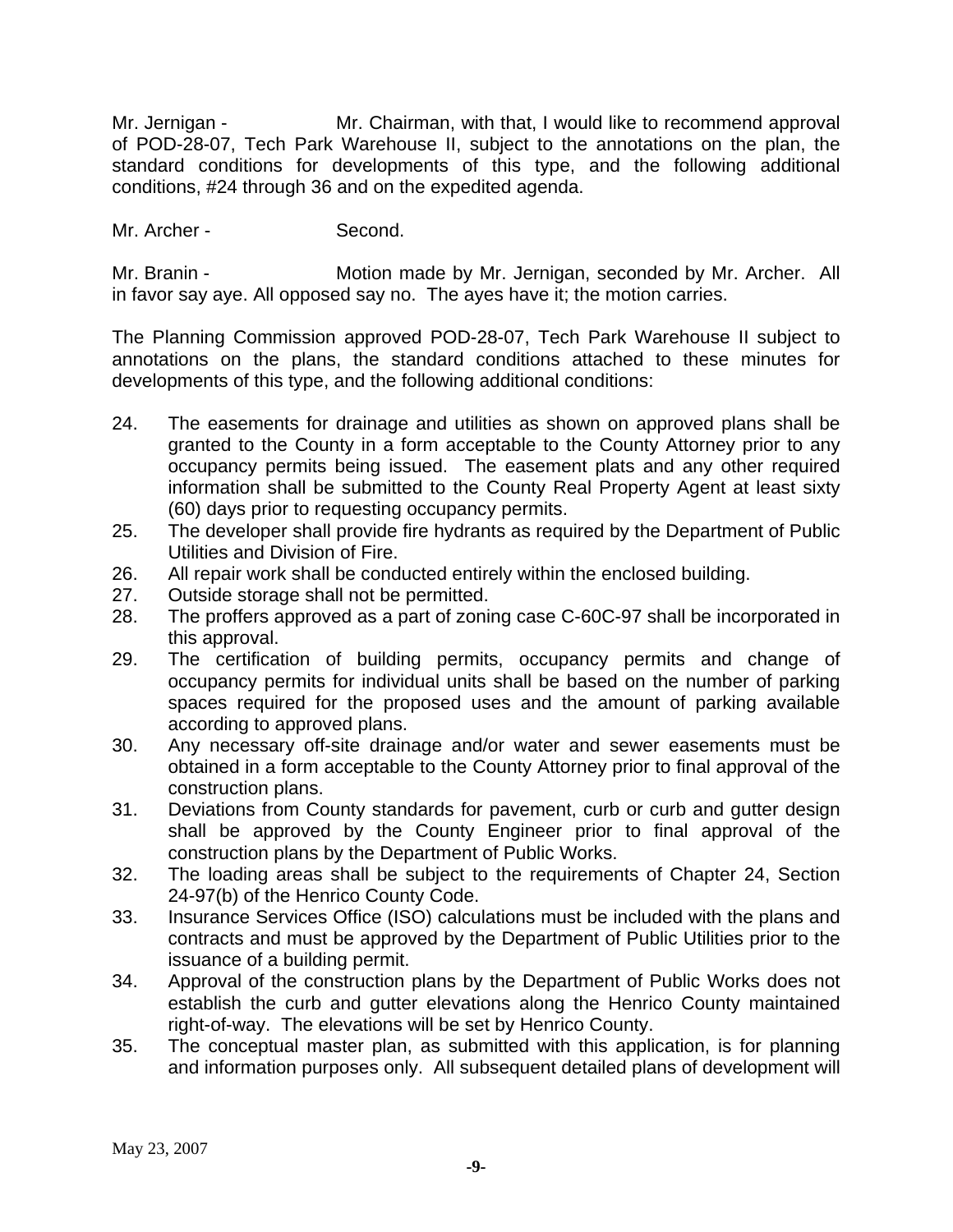require Planning Commission approval and shall be subject to all regulations in effect at the time such subsequent plans are submitted for review/approval.

36. The location of all existing and proposed utility and mechanical equipment (including HVAC units, electric meters, junction and accessory boxes, transformers, and generators) shall be identified on the landscape plans. All equipment shall be screened by such measures as determined appropriate by the Director of Planning or the Planning Commission at the time of plan approval.

Ms. News - The final item is on page 30 of your agenda and located in the Varina District. This is POD-30-07, Kingsridge III. Staff recommends approval.

#### **PLAN OF DEVELOPMENT**

| POD-30-07                  | Engineering Design Associates for Kingsridge 200,                                      |
|----------------------------|----------------------------------------------------------------------------------------|
| Kingsridge III - Dabbs     | LLC: Request for approval of a plan of development as                                  |
| <b>House Road and East</b> | required by Chapter 24, Section, 24-106 of the Henrico                                 |
| <b>Richmond Road</b>       | County Code, to construct 59, two-story, 71,980 square                                 |
|                            | foot townhouse units. The 6.99-acre site is located at 501                             |
|                            | Dabbs House Road on part of parcels 809-726-1917 and                                   |
|                            | 809-725-8954. The zoning is R-5, General Residence                                     |
|                            | District and ASO, Airport Safety Overlay District. County<br>water and sewer. (Varina) |
|                            |                                                                                        |

Mr. Branin - The Is anyone in opposition to POD-30-07, Kingsridge III? No one?

Mr. Jernigan - Mr. Chairman, with that, I will move for approval of POD-30-07, Kingsridge III on Dabbs House Road, subject to the standard conditions for developments of this type and additional conditions #9 amended, #11 amended, and added conditions Nos. 24 through 39 and on the expedited agenda.

Mrs. Jones - Second.

Mr. Branin - **Motion made by Mr. Jernigan, seconded by Mrs. Jones. All** in favor say aye. All opposed say no. The ayes have it; the motion carries.

The Planning Commission approved POD-30-07, Kingsridge III subject to annotations on the plans, the standard conditions attached to these minutes for developments of this type, and the following additional conditions:

- 9. **AMENDED** A detailed landscaping plan shall be submitted to the Department of Planning for review and Planning Commission approval prior to the issuance of any occupancy permits.
- 11. **AMENDED** Prior to the installation of the site lighting equipment, a plan including depictions of light spread and intensity diagrams, and fixture and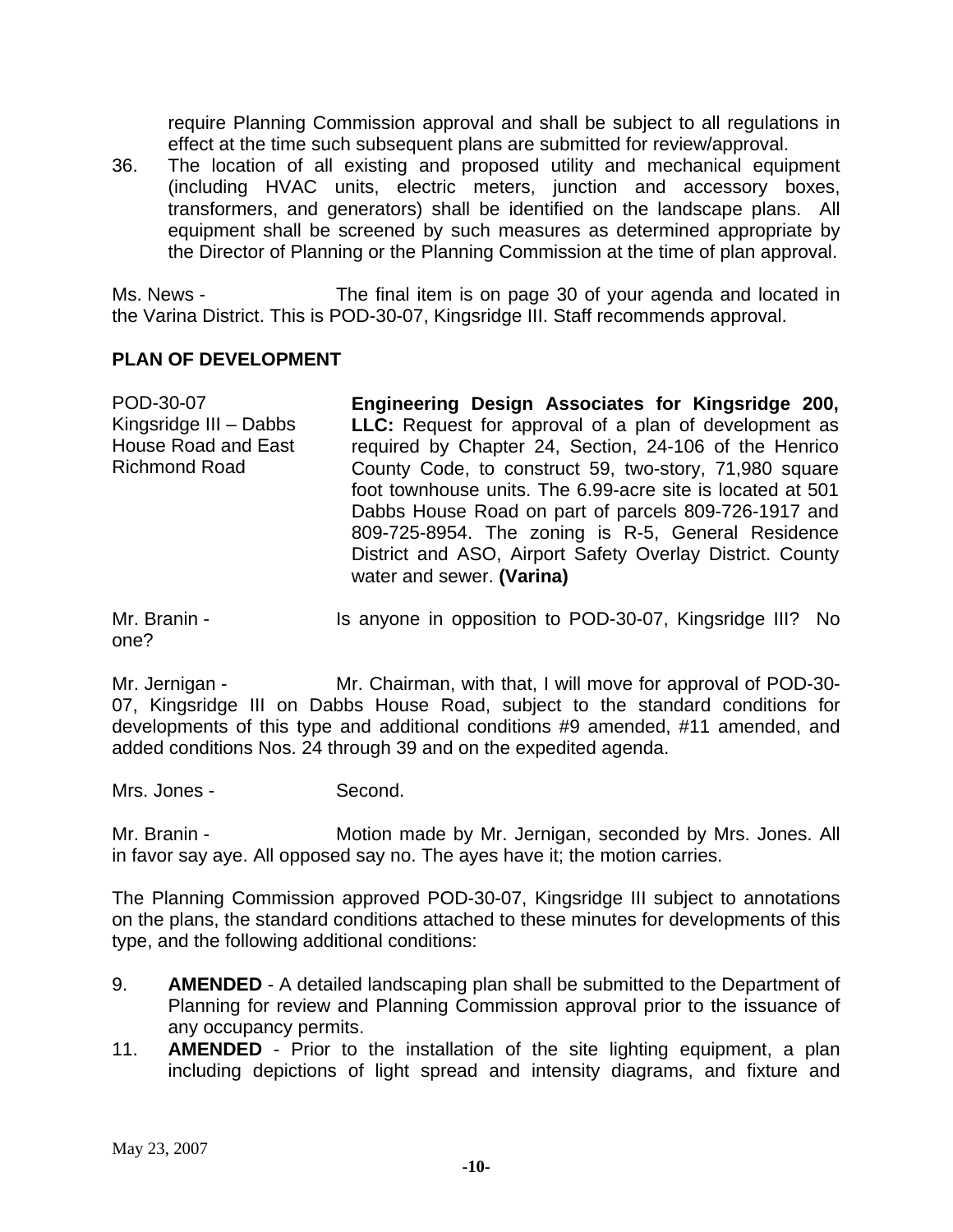specifications and mounting height details shall be submitted for Department of Planning review and Planning Commission approval.

- 24. The right-of-way for widening of Concept Road 140-2 as shown on approved plans shall be dedicated to the County prior to any occupancy permits being issued. The right-of-way dedication plat and any other required information shall be submitted to the County Real Property Agent at least sixty (60) days prior to requesting occupancy permits.
- 25. The easements for drainage and utilities as shown on approved plans shall be granted to the County in a form acceptable to the County Attorney prior to any occupancy permits being issued. The easement plats and any other required information shall be submitted to the County Real Property Agent at least sixty (60) days prior to requesting occupancy permits.
- 26. The limits and elevations of the 100-year frequency flood shall be conspicuously noted on the plan "Limits of 100 Year Floodplain." In addition, the delineated 100-year floodplain must be labeled "Variable Width Drainage and Utility Easement." The easement shall be granted to the County prior to the issuance of any occupancy permits.
- 27. The developer shall provide fire hydrants as required by the Department of Public Utilities and Division of Fire.
- 28. Any necessary off-site drainage and/or water and sewer easements must be obtained in a form acceptable to the County Attorney prior to final approval of the construction plans.
- 29. Deviations from County standards for pavement, curb or curb and gutter design shall be approved by the County Engineer prior to final approval of the construction plans by the Department of Public Works.
- 30. The pavement shall be of an SM-2A type and shall be constructed in accordance with County standard and specifications. The developer shall post a defect bond for all pavement with the Department of Planning - the exact type, amount and implementation shall be determined by the Director of Planning, to protect the interest of the members of the Homeowners Association. The defect bond shall remain in effect for a period of three years from the date of the issuance of the final occupancy permit. Prior to the issuance of the last Certificate of Occupancy, a professional engineer must certify that the roads have been designed and constructed in accordance with County standards.
- 31. Storm water retention, based on the 50-10 concept, shall be incorporated into the drainage plans.
- 32. Insurance Services Office (ISO) calculations must be included with the plans and contracts and must be approved by the Department of Public Utilities prior to the issuance of a building permit.
- 33. Approval of the construction plans by the Department of Public Works does not establish the curb and gutter elevations along the Henrico County maintained right-of-way. The elevations will be set by Henrico County.
- 34. The conceptual master plan, as submitted with this application, is for planning and information purposes only. All subsequent detailed plans of development needed to implement this conceptual plan require Planning Commission approval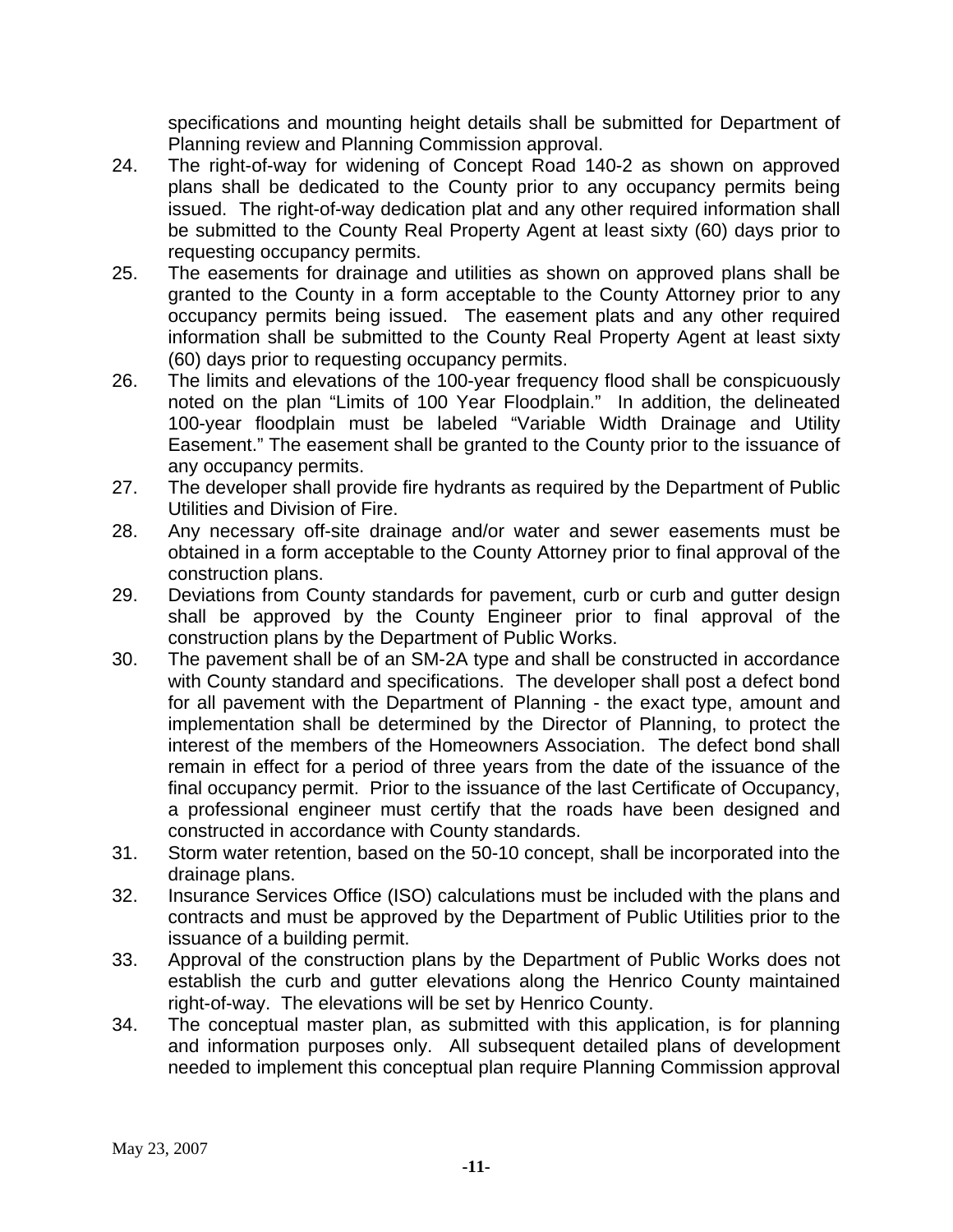and shall be subject to all regulations in effect at the time such subsequent plans are submitted for review/approval.

- 35. The location of all existing and proposed utility and mechanical equipment (including HVAC units, electric meters, junction and accessory boxes, transformers, and generators) shall be identified on the landscape plans. All equipment shall be screened by such measures as determined appropriate by the Director of Planning or the Planning Commission at the time of plan approval.
- 36. The unit house numbers shall be visible from the parking areas and drives.
- 37. The names of streets, drives, courts and parking areas shall be approved by the Richmond Regional Planning District Commission and such names shall be included on the construction plans prior to their approval. The standard street name signs shall be ordered from the County and installed prior to any occupancy permit approval.
- 38. Each building shall have a minimum of one unit with a brick front. Brick veneer foundations shall be provided for all buildings. Each interior end unit shall have a minimum of two double windows, and end units facing streets or drives shall have a bay window.
- 39. Prior to issuance of a certificate of occupancy for any building in this development, the engineer of record shall certify that the site has been graded in accordance with the approved grading plans.

Ms. News - That concludes our expedited agenda.

Mr. Silber - Thank you, Ms. News. Next on the agenda would be consideration of Extension of Conditional Subdivision Approvals. These are plans that have tentative or conditional subdivision approval and they are up for extension. All of the items on the agenda this morning are subdivisions that can be approved or extended administratively so they're listed for informational purposes only. It requires no action by the Planning Commission. If the Commission has any questions on any of these, Ms. Goggin is here to answer your questions.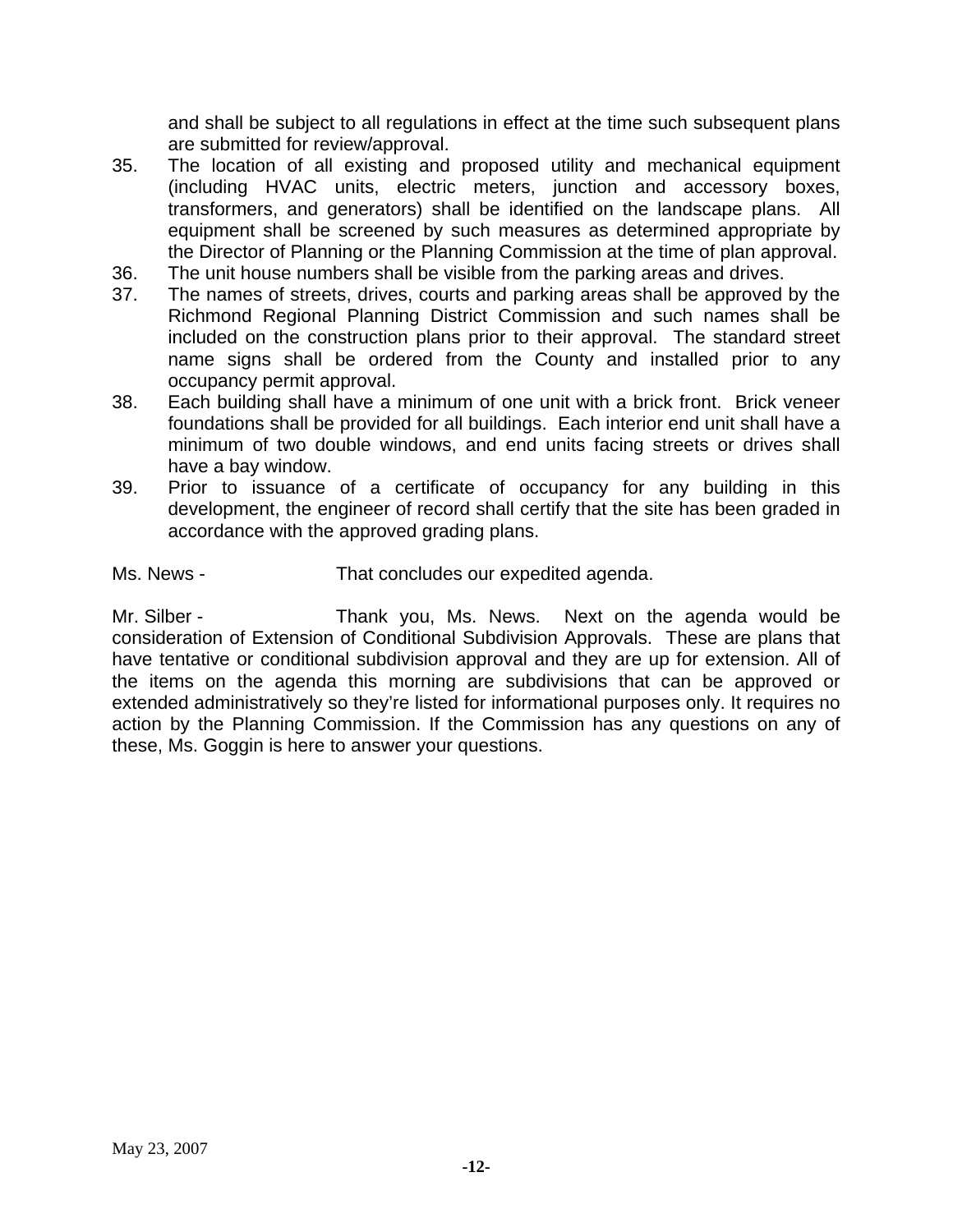#### **SUBDIVISION EXTENSIONS OF CONDITIONAL APPROVAL FOR INFORMATIONAL PURPOSES ONLY**

| <b>Subdivision</b>                                                                | Original<br>No. of<br>Lots | Remaining<br>Lots | <b>Previous</b><br><b>Extensions</b> | <b>Magisterial</b><br><b>District</b> | Year(s)<br><b>Extended</b><br>Recom-<br>mended |
|-----------------------------------------------------------------------------------|----------------------------|-------------------|--------------------------------------|---------------------------------------|------------------------------------------------|
| <b>Glendale Heights</b><br>(May 2006 Plan)                                        | 14                         | 14                | $\bf{0}$                             | <b>Brookland</b>                      | 1 Year<br>5/28/08                              |
| <b>Kingsland Green</b><br>(May 2006 Plan)                                         | 56                         | 56                | $\bf{0}$                             | Varina                                | 1 Year<br>5/28/08                              |
| The Ridings @<br><b>Warner Farm</b><br>(April 2006 Plan)                          | 656                        | 656               | 0                                    | Varina                                | 1 Year<br>5/28/08                              |
| <b>Wilton on The</b><br><b>James</b><br><b>Single Family</b><br>(March 2006 Plan) | 299                        | 299               | $\bf{0}$                             | Varina                                | 1 Year<br>5/28/08                              |
| <b>Wilton on</b><br>The James<br><b>Townhouses</b><br>(March 2006 Plan)           | 159                        | 159               | 0                                    | Varina                                | 1 Year<br>5/28/08                              |

Mr. Branin - We have none, Mr. Secretary.

Mr. Silber - Chay. Moving on to page 7 of your agenda.

#### **FENCE PLAN (Deferred from the April 25, 2007 Meeting)**

LP/POD-9-06 Staples Mill Square Shopping Center – Staples Mill Road **Higgins & Gerstenmaier for Staples Mill Square Association, LLC:** Request for approval of a fence plan, as required by Chapter 24, Sections 24-106 and 24-106.2 of the Henrico County Code. The 36.71-acre site is located on the northeast corner of the intersection of Staples Mill Road (U.S. Route 33) and Hungary Spring Road on parcel 768-757-2542. The zoning is B-2C, Business District (Conditional). **(Brookland)** 

Mr. Branin - The Is anyone in opposition to LP/POD-9-06, Staples Mill Square? No one? Good morning, Mr. Strauss.

Mr. Strauss - Good morning, Mr. Chairman, members of the Commission. This Commission may recall that the fence plan portion of this case was deferred at last month's meeting to allow the applicant an opportunity to arrange a meeting with the neighbors of Lakeland Townes and discuss this fence. The landscape plan was approved at the last meeting, but there remained an issue with regards to the proffered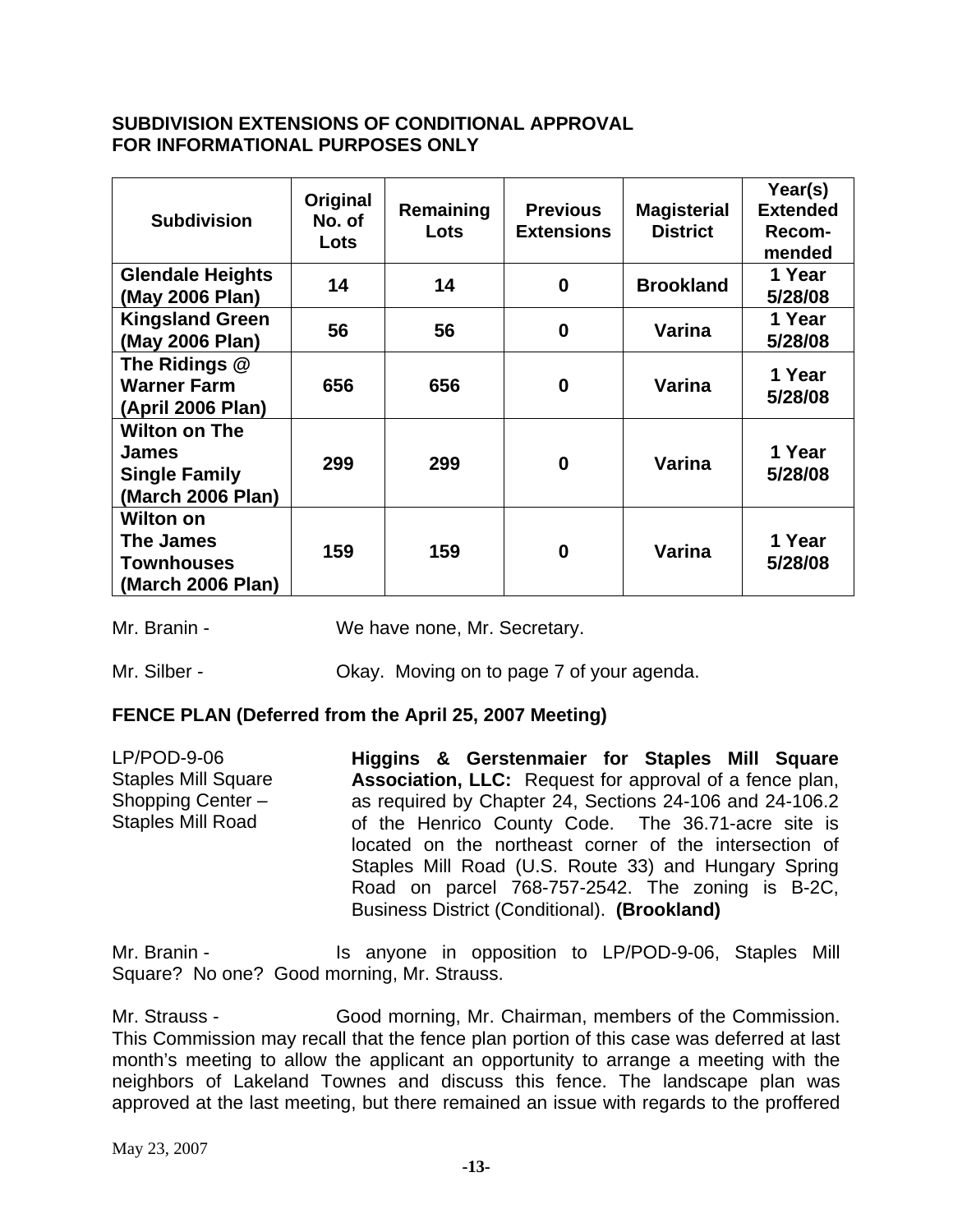six-foot chain link fence to be constructed along the northern property line with Lakeland Towns.

The neighbors suggested that a board-on-board screen fence be substituted for the proffered chain link fence. The applicant met with the neighbors on May 15<sup>th</sup> and after much discussion, the applicant has offered to raise the chain link fence height to eight feet along the property line with the Lakeland Townes subdivision. In addition, a black screen mesh fabric will be added to the upper six-foot portion of the eight-foot chain link fence.

Additional plantings were agreed to and proposed for the selected areas on the fence landscape plan. The berm was raised several feet in height and the green, giant arborvitae in the buffer will be a minimum of eight feet in height at time of planting.

We are aware of one additional change to the plan that we've just handed out. After discussion this morning with the neighbors, it was agreed to extend the eight-foot portion of the fence to the east toward Old Staples Mill Road an additional 70 feet so that it would be parallel and the same length as the berm that's out there now. We will make that annotation on the plan.

With that, I will be happy to answer any questions you may have.

Mr. Vanarsdall - The state of the plan?

Mr. Strauss - It will be. I have not added that note yet. The plan we handed out this morning shows the eight-foot fence going to the property line of Lakeland Townes. The berm extends 70 feet beyond that, so we're going to extend that eight-foot portion of the fence and the applicant is agreeable to that.

Mr. Silber - The Mr. Strauss, can you just point on the screen where the eight-foot fence would run, approximately, and where you're talking about this 70-foot extension?

Mr. Strauss - The Right. Starting in the northwest corner along Lakeland Townes, which this is Lakeland Townes here, Silverbush Drive. It would extend easterly. The berm extends slightly beyond this adjacent B-2 parcel here. So, 70 feet in this area would be added to the eight-foot fence length. Then it transitions to a six-foot fence.

Mr. Branin - Ckay. Does anybody have any questions for Mr. Strauss? No one? Would anyone like to hear from the applicant?

Mr. Vanarsdall - The loon't really need to hear from the applicant because we had a meeting since we had the last meeting. We approved everything but the fence, and we had a meeting over at the lady's neighborhood, a very nice meeting. So, I don't really need to hear from them.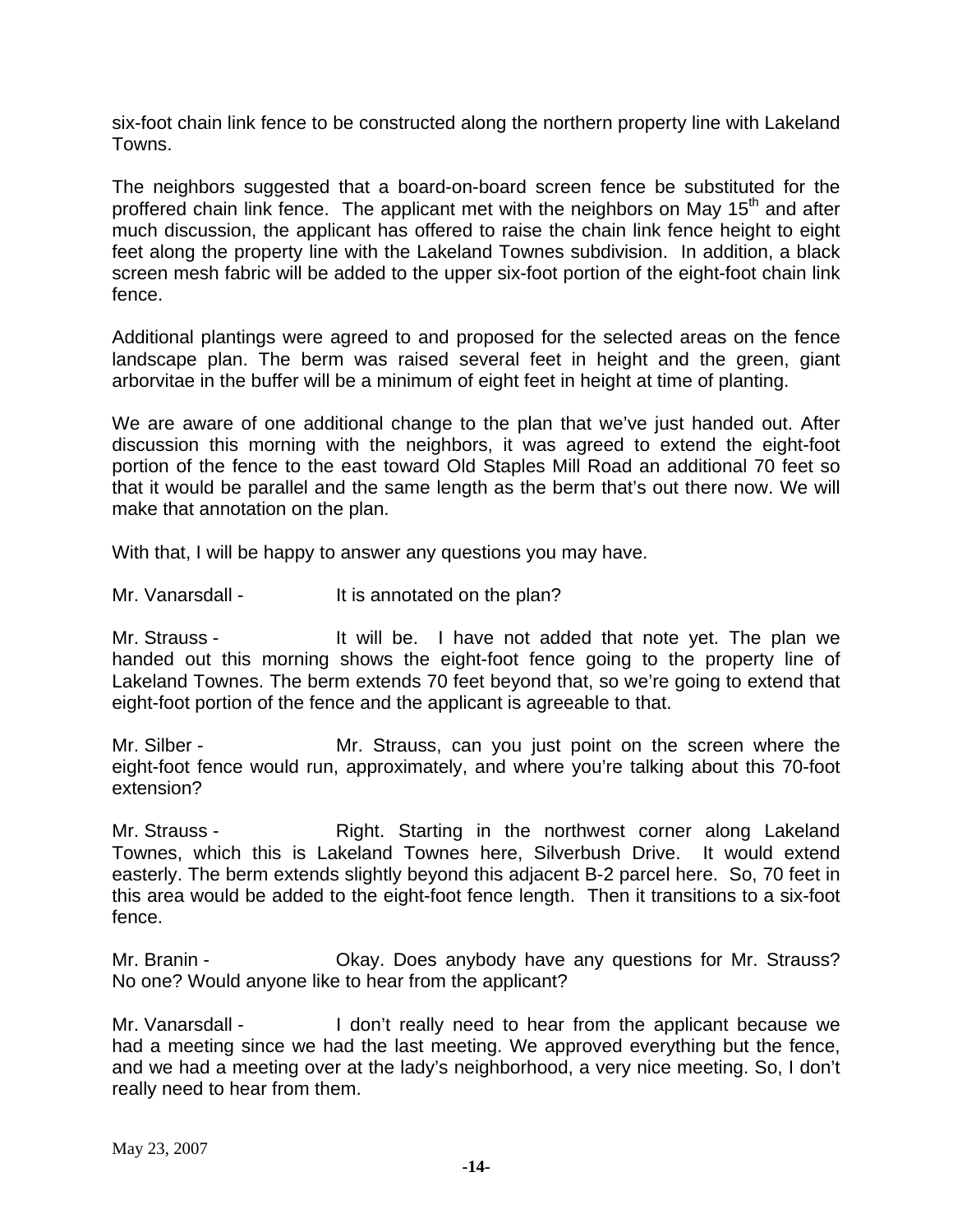Mr. Branin - Ckay. Then I'll entertain a motion.

Mr. Vanarsdall - This will probably sound like an award, an Oscar award because I want to thank everybody that was involved in this. I want to first thank Jim Strauss for sticking with us and doing all he did. Bobby Marchetti is sitting in the back and Bobby went many steps beyond what he had to do to make this a nice case. This shopping center was zoned and when it was zoned, where the townhouses are now was an office zoning. Then when that was rezoned, we needed a fence, a higher fence, and he agreed to that. We needed more buffering, and he agreed to that. I want to thank Bobby for doing that, and I want to thank Bill Axselle for being here to help us with it. Randy, the architect. The ladies up front here, I want to thank Donna Reynolds, who is not here this morning, but she furnished the quarters for us to meet the other night over there. We thought she was going to serve hotdogs and things, but she didn't. We did have a good meeting. Then Lisa Banas, who is the president of the association, and Pam Furr and Cindy Morgan and Karen Baldwin. Karen Baldwin carried the ball. These ladies were very nice about it, the whole community. Instead of demanding or threatening to get an attorney over and above Bill Axselle they were very nice about it and we got everything we needed. I hope you all are happy this morning, because I am.

I will get around to the motion now, Mr. Chairman. I move that LP/POD-9-06, Staples Mill Square fence be approved with annotations on the plans and standard conditions for landscaping plans.

Mrs. Jones - Second

Mr. Branin - Motion made by Mr. Vanarsdall, seconded by Mrs. Jones. All in favor say aye. All opposed say no. The ayes have it; the motion carries.

The Planning Commission approved the fence plan for LP/POD-9-06, Staples Mill Square, subject to the standard conditions attached to these minutes for landscape plans.

#### **LANDSCAPE & LIGHTING PLAN**

LP/POD-49-05 Ridgefield Commons – Ridgefield Parkway & Pump Road **Dean Hawkins, ASLA for Ridgefield Commons, LLC:** Request for approval of a landscape and lighting plan, as required by Chapter 24, Sections 24-106 and 24-106.2 of the Henrico County Code. The 2.06-acre site is located at the northeast corner of Pump Road and Ridgefield Parkway on parcel 741-751-7865. The zoning is O-2C, Office District (Conditional). **(Tuckahoe)**

Mr. Branin - Good morning, Mr. Kennedy. Is anyone in opposition to LP-POD-49-05, Ridgefield Commons? No one? Mr. Kennedy, it's up to you now.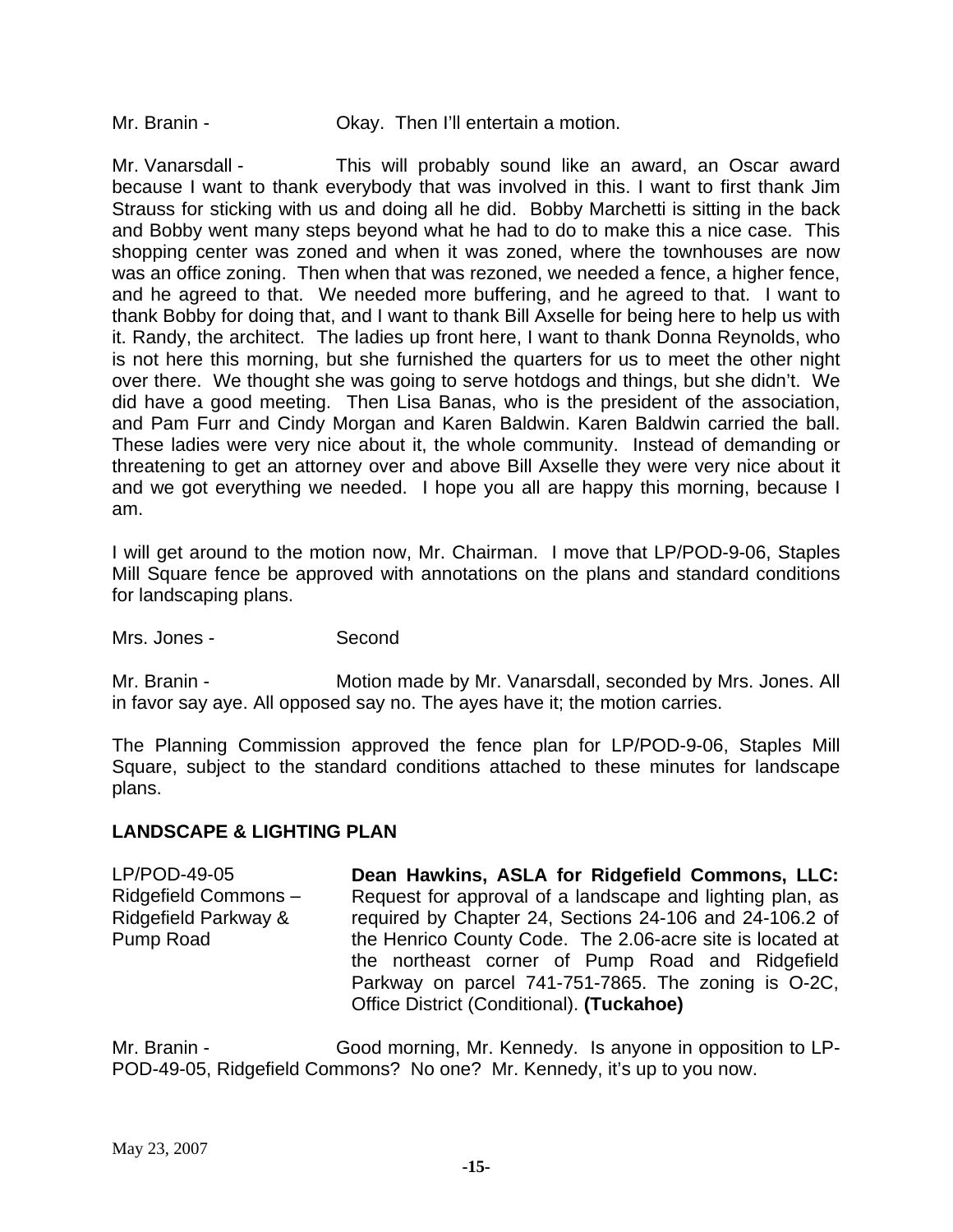Mr. Kennedy - The revised plan before you, which was attached to the addendum package, addresses staff's previous concerns regarding sod and mulch and the height of light poles. The plan before you provides for a six-foot high brickcrete fence to be constructed as proffered where it abuts the property lines in Kings Grant Subdivision. The plan has extensive perimeter landscaping. It will be sodded and irrigated. Although the developer previously indicated that he wanted to amend the proffers to delete the brick wall, due to opposition of the neighborhood, he's withdrawn that request and would like to move forward with this application. Staff recommends approval of the revised plan currently before the Planning Commission.

Mr. Branin - Okay. Does anybody have any other questions?

Mrs. Jones - I want to make sure I'm clear. We discussed the Kings Grant Drive property line. Could you describe the plantings for us there, as far as their relationship to the walkway?

Mr. Kennedy - There's a requirement in the proffers that there be a continuous hedge in that area, as well as additional trees.

Mrs. Jones - So, the walkway that is currently on our plan that shows a break to the sidewalk on Kings Grant Drive, will that end prior to the berm?

Mr. Kennedy - That will end prior to the berm. There will be a three-foot high berm in that area.

Mrs. Jones - Ckay. I just wanted to be clear. I have no more questions for Mr. Kennedy.

Mr. Branin - Ckay. Does anybody else have any questions for Mr. Kennedy? None? Mrs. Jones, would you like to hear from the applicant?

Mrs. Jones - No, I think we're fine.

Mr. Branin - Good. Okay.

Mrs. Jones - The Mr. Kennedy, thank you very much. This has been an interesting case that went long before my time. It is now coming to fruition and it's going to be, I think, a very nice complex. Thank you for working with the neighbors so closely. They appreciated it and certainly I did. I think we've worked through the bigger issues of the wall and the lights and sidewalks, and I think the neighbors are well pleased with the final result. And, of course, that makes for a better project. I really do thank you for your time. With that, I would like to move for approval of LP/POD-49-05, Ridgefield Commons. This is subject to the annotations on the plans, and the standard conditions for landscape and lighting plans.

Mr. Vanarsdall - Second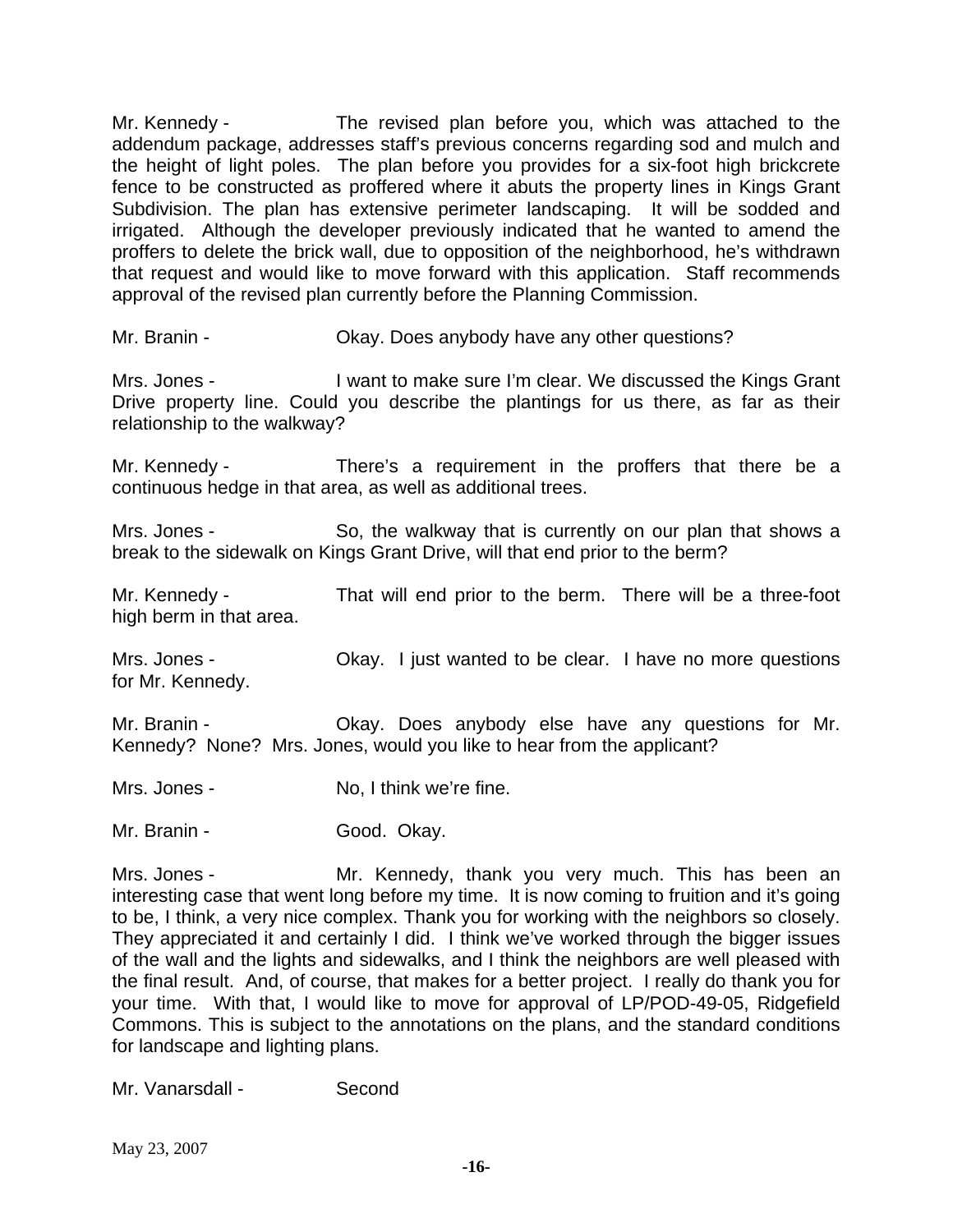Mr. Branin - **Motion made by Mrs. Jones, seconded by Mr. Vanarsdall. All** in favor say aye. All opposed say no. The ayes have it, the motion carries.

The Planning Commission approved the landscape and lighting plan for LP/POD-49-05, Ridgefield Commons subject to the standard conditions attached to these minutes for landscape and lighting plans.

#### **LANDSCAPE & LIGHTING PLAN**

LP/POD-16-06 Avington Townhomes – Pouncey Tract Road @ I-64 **Purvis & Associates for Short Pump Place, LLC:** Request for approval of a landscape and lighting plan, as required by Chapter 24, Sections 24-106 and 24-106.2 of the Henrico County Code. The 11.76-acre site is located at 4501 Pouncey Tract Road on the east line of Pouncey Tract Road, approximately 900 feet south of its intersection with Twin Hickory Lake Drive on parcel 740- 764-5065. The zoning is RTHC, Residential Townhouse District (Conditional). **(Three Chopt)**

Mr. Branin - Mr. Kennedy, are you still here?

Mr. Kennedy - I'm still here. I have three in a row.

Mr. Branin - Is there anyone in opposition to LP/POD-16-06, Avington Townhomes? No one? Mr. Kennedy, you're up.

Mr. Kennedy - The revised plan addresses staff's previous concerns described in conditions 7 and 8 in the agenda regarding the provision of a safety fence and vehicular protection around the BMP, as well as provision of additional light poles. Staff recommends deletion of conditions 7 and 8 as a result of that, and approval of the plan subject the standard conditions and condition 6, which is on the agenda. The applicant is in agreement with staff's recommendation of the additional condition, which recommends additional landscaping be provided around the pond. The pond is supposed to be an amenity to the community and we think that additional landscaping is required. They have agreed to that condition. The revised plan was received Monday, so a waiver of time limits is required as well.

Mr. Branin - **Does anyone have any other questions for Mr. Kennedy?** I'm glad to see that the applicant has put the additional landscaping around that pond. From the beginning, this has been an amenity. I would like to make two motions. I'd like to move to waive the time limits to the lighting and landscaping plan for LP/POD-16- 06, Avington Townhomes

Mr. Jernigan - Second.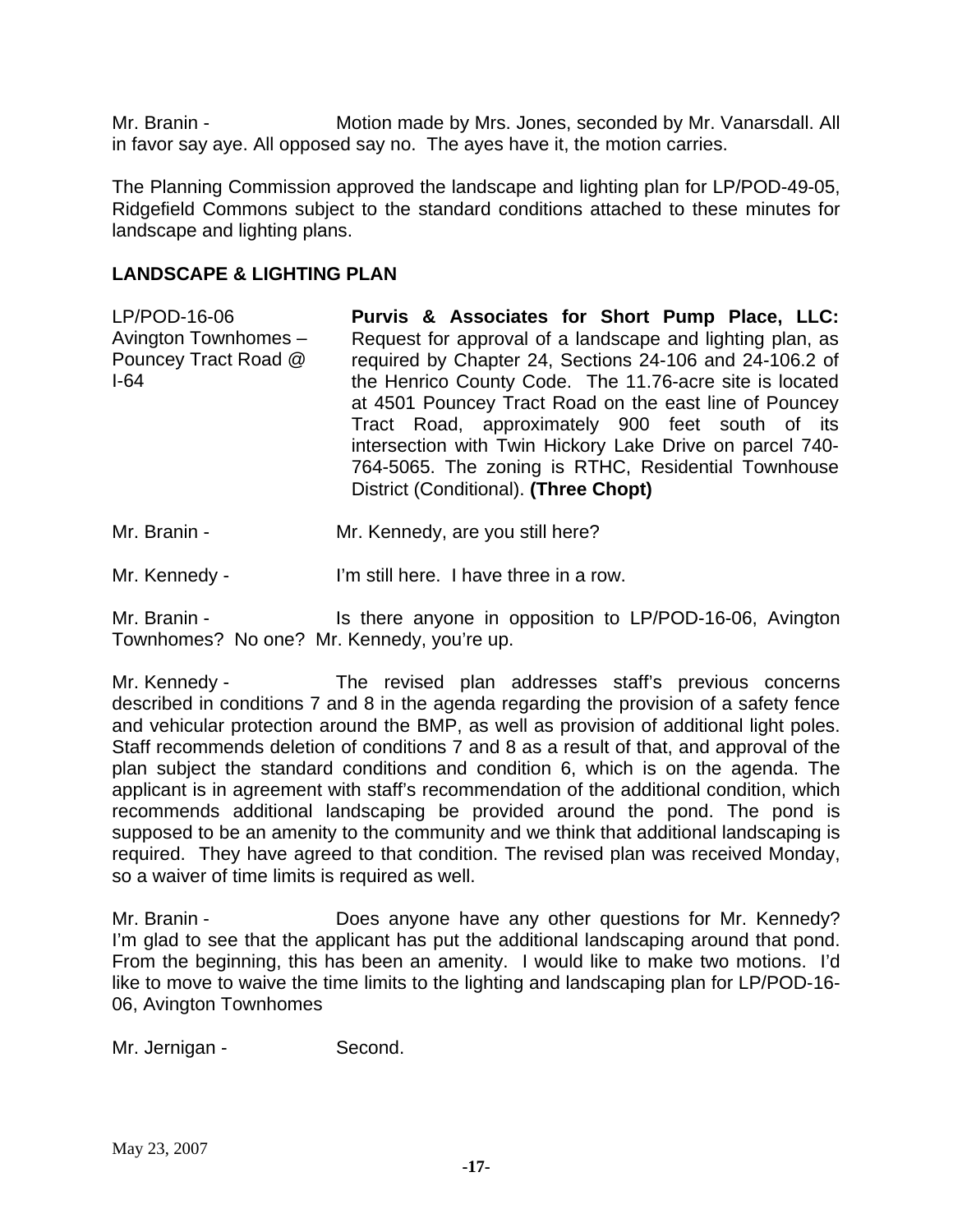Mr. Branin - Motion by Mr. Branin, seconded by Mr. Jernigan. All in favor say aye. All opposed say no. The ayes have it, the motion carries. The time limits are waived.

The Planning Commission approved the waiver of the time limits.

Mr. Branin - I'd like to move for approval of LP/POD-16-06, Avington Townhomes, as presented, subject to standard conditions applicable to the lighting and landscaping plans, and the annotations on the plans, and additional condition 6 shown on the agenda, and conditions 7 and 8 deleted, as shown on the agenda and addendum.

Mr. Jernigan - Second.

Mr. Branin - **Motion made by Mr. Branin, seconded by Mr. Jernigan. All in** favor say aye. All opposed say no. The ayes have it, the motion carries.

The Planning Commission approved the landscape plan for LP/POD-16-06, Avington Townhomes subject to the standard conditions attached to these minutes for landscape and lighting plans, and the following additional condition:

6. A revised plan providing landscaping equal to the 10-foot transitional buffer around the detention pond shall be submitted for staff review and approval.

#### **LANDSCAPE & LIGHTING PLAN**

LP/POD-71-06 Glen Allen Service Center – Mountain Road @ Hamilton Road **Foster & Miller, P.C. for Glen Allen Service Center, Inc.:** Request for approval of a landscape and lighting plan, as required by Chapter 24, Sections 24-106 and 24- 106.2 of the Henrico County Code. The 0.619-acre site is located at 3015 Mountain Road on the south line of Mountain Road, approximately 150 feet west of its intersection with Hamilton Road on parcel 770-767-2959. The zoning is B-3C, Business District (Conditional). **(Brookland)**

Mr. Branin - Is anyone in opposition to LP/POD-71-06, Glen Allen Service Center? No one? Mr. Kennedy?

Mr. Kennedy - The revised plan has been received addressing staffs annotations regarding sodding and mulch limits. Some of the plant materials and quantities have been revised. Staff recommends approval of the revised plan currently before the Commission. The revised plan was received on Monday, so a waiver of time limits is required as well.

Mr. Branin - **Anybody have any other questions for Mr. Kennedy?** None?

May 23, 2007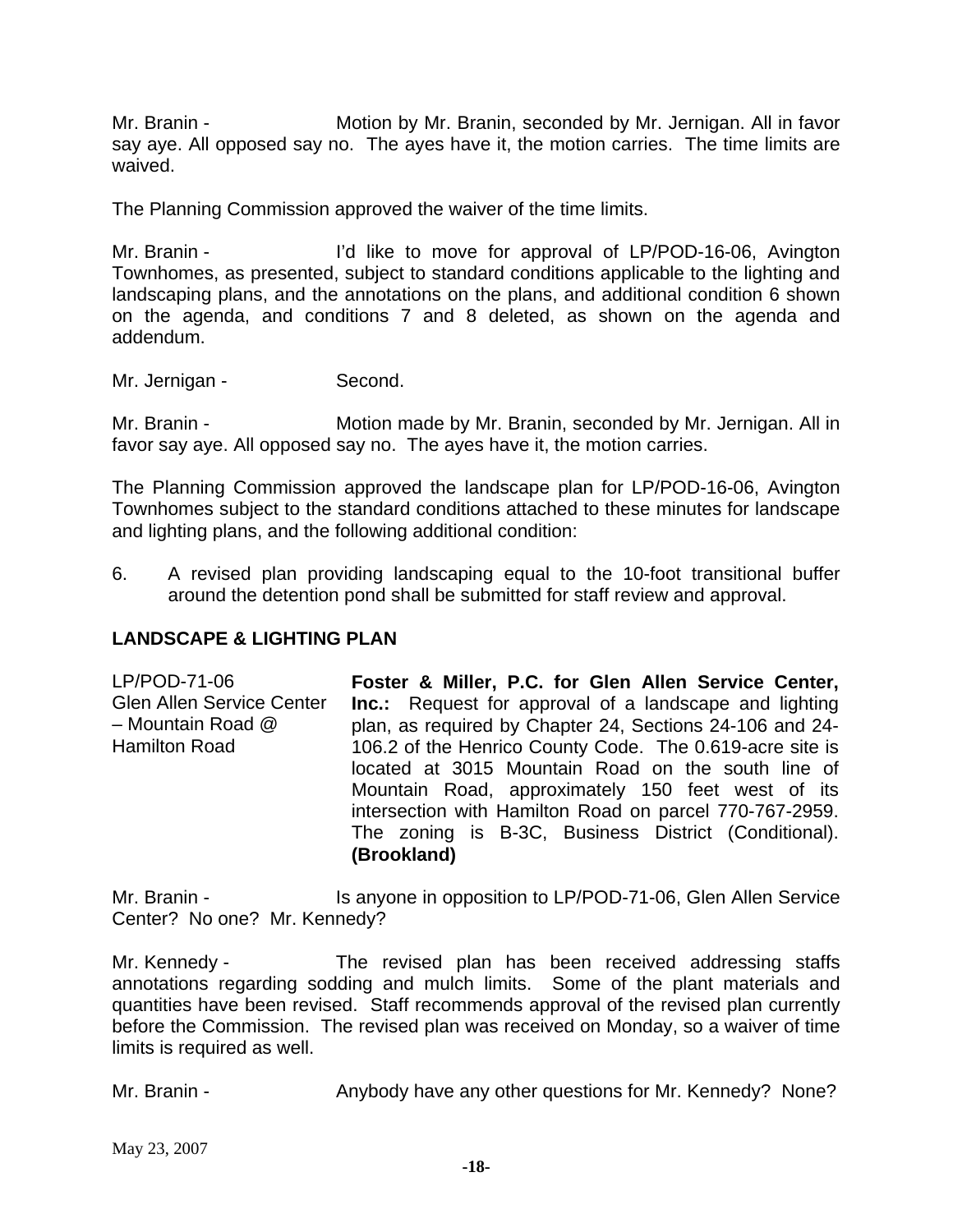Mr. Vanarsdall - Here again, we had a meeting with Mike Kennedy, and Mike, I thank you for all you did on this one. We had a meeting on the site with Randy Silber, the applicant, Mr. Glover, Harvey Hinson, and Mike. They worked it all out. We had something on the addendum here, the revised plans that you got yesterday. So, we'll annotate those. If no one else has any questions, I don't need to hear from the applicant.

Mr. Silber - **Mr. Vanarsdall, I do have one comment.** Mr. Kennedy and I have talked about this. The fence that runs along the back property line, I think there was going to be an effort to stagger the fence for the access to be achieved for the property owner from the rear through this property. The plan doesn't show the staggering of that fence that I believe the applicant—

| Mr. Vanarsdall - | Are you talking about the one foot? Is that what it is?   |
|------------------|-----------------------------------------------------------|
| Mr. Kennedy -    | They were supposed to revise that, yes.                   |
| Mr. Vanarsdall - | Okay.                                                     |
| Mr. Silber -     | There was actually going to be a break in the fence.      |
| Mr. Vanarsdall - | Okay.                                                     |
| Mr. Kennedy -    | So the lady behind could walk through to the post office. |
| Mr. Silber -     | So, the final plan would have to reflect the break in t   |

Mr. Silber - So, the final plan would have to reflect the break in that fence to allow access through the property.

Mr. Vanarsdall - All right. I move LP/POD-71-06, Glen Allen Service Center, be approved with annotations on the plan and standard conditions for landscape and lighting plans. Then on the addendum, the revised plan addresses staff's previous annotations regarding the sod and mulch limits, and shows revisions of the planting layout and the fence in question and I also move to waive the time limit on LP/POD-71- 06, Glen Allen Service Center.

Mr. Jernigan - Second.

Mr. Branin - **Motion by Mr. Vanarsdall, seconded by Mr. Jernigan for the** waiving of the time limits.

Mr. Vanarsdall - I finished the motion, the other motion.

Mr. Branin - As well as the motion. All in favor say aye. All opposed say no. The ayes have it, the motion carries.

The Planning Commission approved the waiver of the time limits.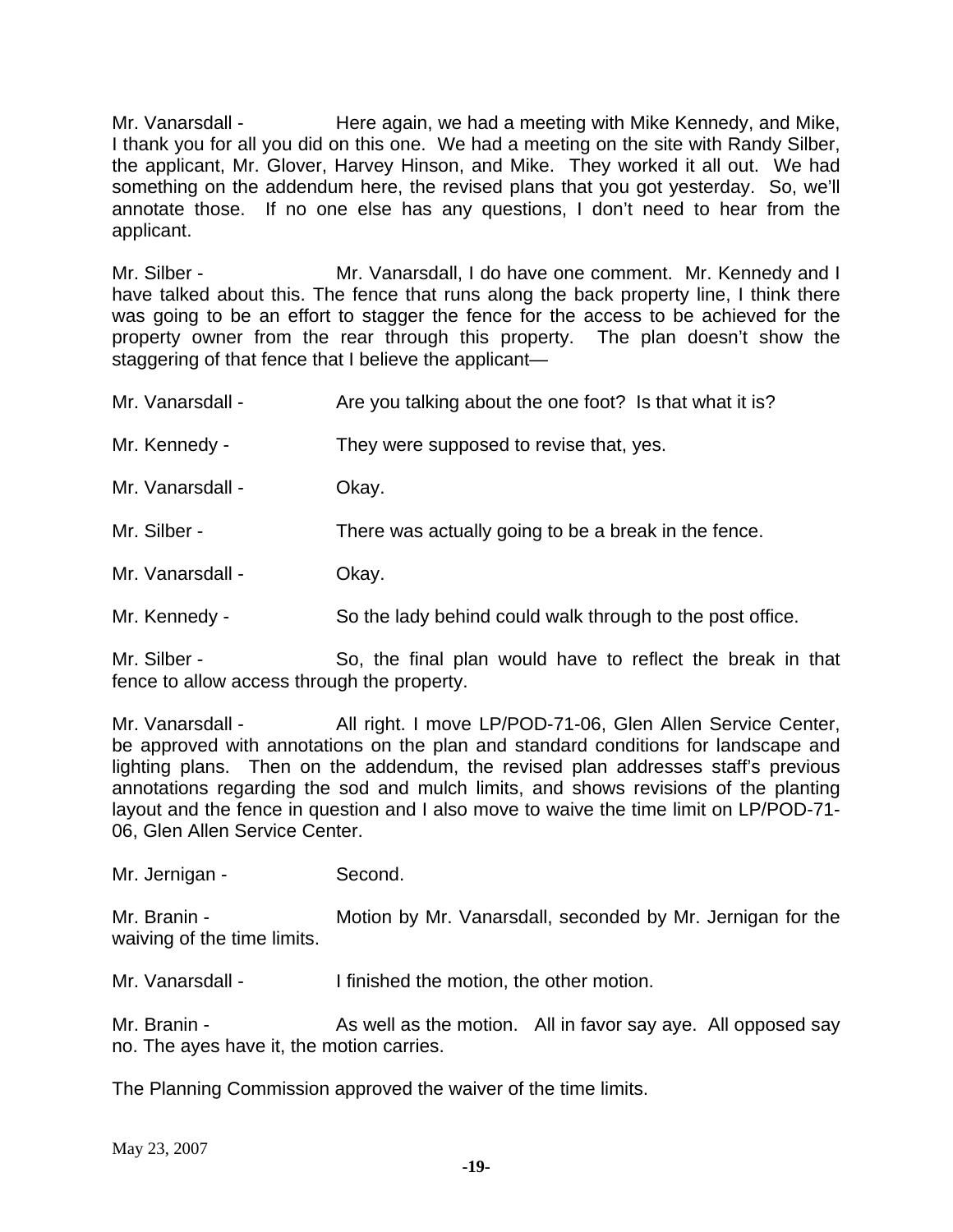The Planning Commission approved the landscape plan for LP/POD-71-06, Glen Allen Service Center, subject to the standard conditions attached to these minutes for landscape plans.

### **PLAN OF DEVELOPMENT & ARCHITECTURAL PLANS**

POD-42-06 West Broad Village – Townhouse Architecturals W. Broad Street/Three Chopt Road **Ryan Homes for West Broad Village, LLS, West Broad Village II, LLC and Unicorp National Developments, Inc.:** Request for approval of architectural plans for a plan of development, as required by Chapter 24, Section 24- 106 of the Henrico County Code, to construct 269 townhouse units for sale in an urban mixed-use development. The 115.04-acre site is located along the south line of W. Broad Street (U. S. Route 250), the north line of Three Chopt Road, and the east line of the future John Rolfe Parkway on parcel 742-760-7866. The zoning is UMUC, Urban Mixed Use District (Conditional) and WBSO, West Broad Street Overlay District. County water and sewer. **(Three Chopt)** 

Mr. Branin - Is there anyone in the audience in opposition to POD-42-06, West Broad Village? No one? Good morning, Mr. Wilhite.

Mr. Wilhite - Good morning. This is the first set of architectural plans we have received for the residential portion of West Broad Village. It is comprised of 269 townhouse units or brown stone units with a total of 545 proposed for the project. Ryan Homes is building half of the townhouses within West Broad Village. We are aware that two other builders will be involved for the remaining portions. We have yet to receive architectural plans for those.

The units that Ryan is constructing comprise the eastern portion of the West Broad Village site, as you can see on the map. They are using two basic unit types. That's the Fairgate unit (referring to the screen). The primary materials are brick and hardiplank on the two units. We did get additional information that staff had requested. The shingles being used are going to be 30-year dimensional shingles on the front of the other unit that they are proposing. There are two basic units. The detailing and color are going to vary from unit to unit.

The only remaining issue is that we did not receive any details on the screening of the rear mechanical and electrical equipment. The applicant has agreed to resolve that prior to approval of building permits. They will be using closets for equipment on the side of the units, but the details for the rear have not been determined at this time.

Staff can recommend approval. I'll be happy to answer any questions that you may have.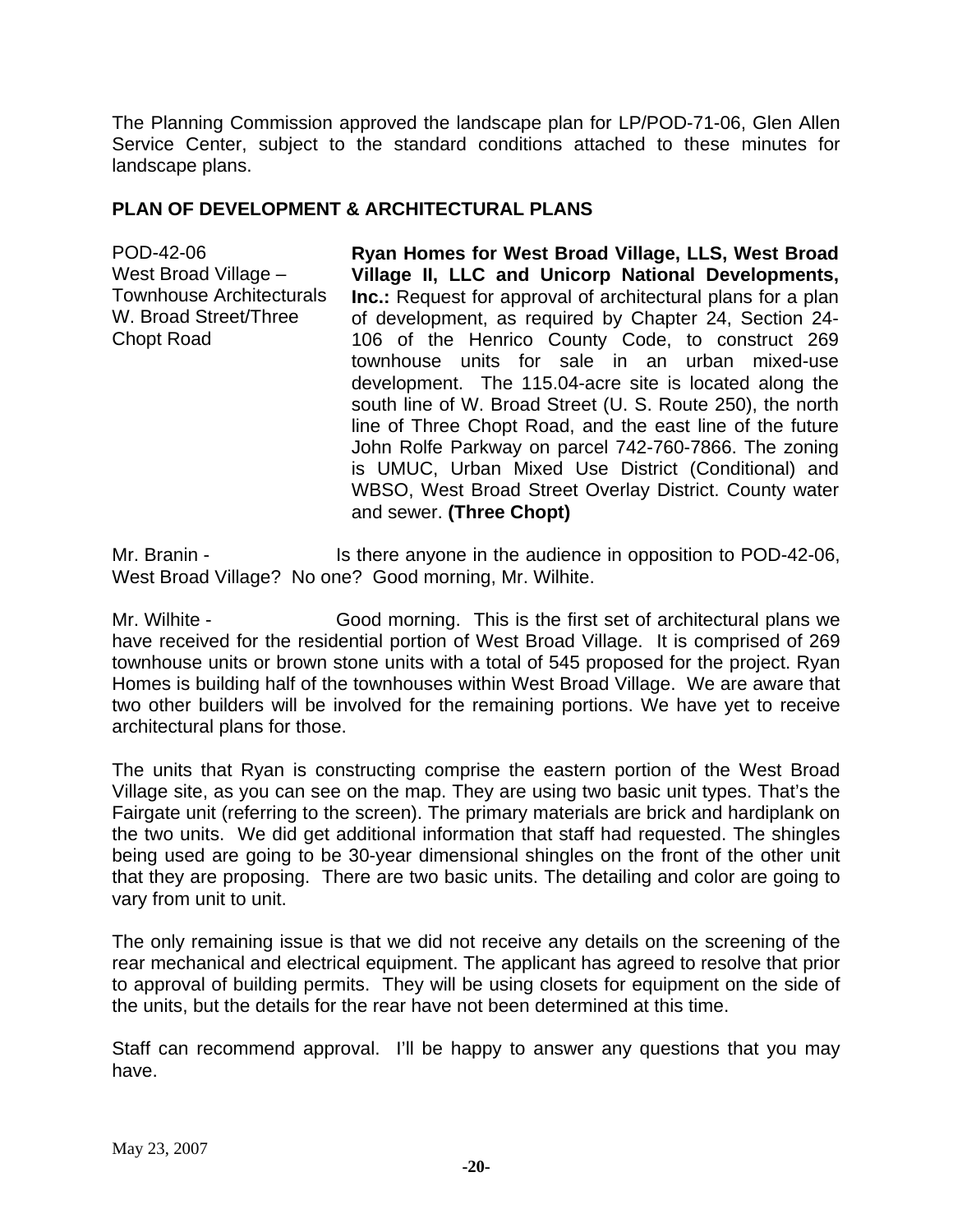Mr. Branin - The Muslim Character any questions for Mr. Wilhite. Does anyone else?

Mr. Thornton - Mr. Chairman. I would like to ask this question to Mr. Silber. One of my concerns is that, over the years—This is not necessarily [unintelligible] to the case, but when we have a company like this, what are some of the other safeguards we have that the Planning Commission looks at to make sure that an owner is going to get a good [unintelligible]. I've received several complaints about some of the companies, that after the homes have been built that the owners feel as if some of these companies have not been following through. So, my question for you this morning is, do we have enough safeguards to make sure that once a person assumes that home, that they can accept that home with a certain type of tranquility that things are going to be right, or are there things now where the owners or the buyers have to be a little bit more careful now? I'm just concerned that are we making sure that we're doing our part in making sure that the companies are standing by their product.

Mr. Silber - Yes sir, Mr. Thornton, you have a good point. Obviously, the County has and the State has minimum building code requirements that all buildings must be built to, and those are checked consistently by our building inspectors throughout the construction of a home or a dwelling. So, they should be meeting all those minimum building standards. Your point may be directed more towards some other aspects of home construction that meet minimum requirements but maybe don't come up to the standards expected by the homebuyer or the eventual owner of the property. Obviously, from the planning perspective, as we get into approving plans such as these, we're primarily looking at the exterior of the building, the site development aspects, and not the interior construction. I think it is incumbent, and I think it always has been incumbent on the purchaser of the home to pay special attention to the details that go into a dwelling, making sure that the quality is there and expectations are being met. The County can meet and does meet all the requirements relative to the statewide building code requirements.

Mr. Thornton - Well, I just want to make certain, though, that—I don't know. I'm just wondering, does the Planning Commission need to take a look at also having another phase of seeing that after the dwelling's [sic] **owner** is in his or her home, that all those things have been met there. I have been getting many complaints about some of these builders and some of these have been rather prestigious in the past. That's a concern to me, since [unintelligible] county, that your biggest investment is your edifice, your castle, your home. I just wanted to bring this up because—I think I'd be the only one who has this concern, but at least I wanted to put that on the table, because it's a concern of mine if I purchase a house here. I tend to think that maybe there's a role for the Planning Commission in here. I don't know that to be a fact, but I wanted to bring that up as an issue so that in future cases—And I do feel, as you have said, that homeowners have to have to [unintelligible] of caveat emptor. They have to be careful and they have to do their research. I want to make sure that we've done our part because it may reflect poorly on the County when people keep having complaints about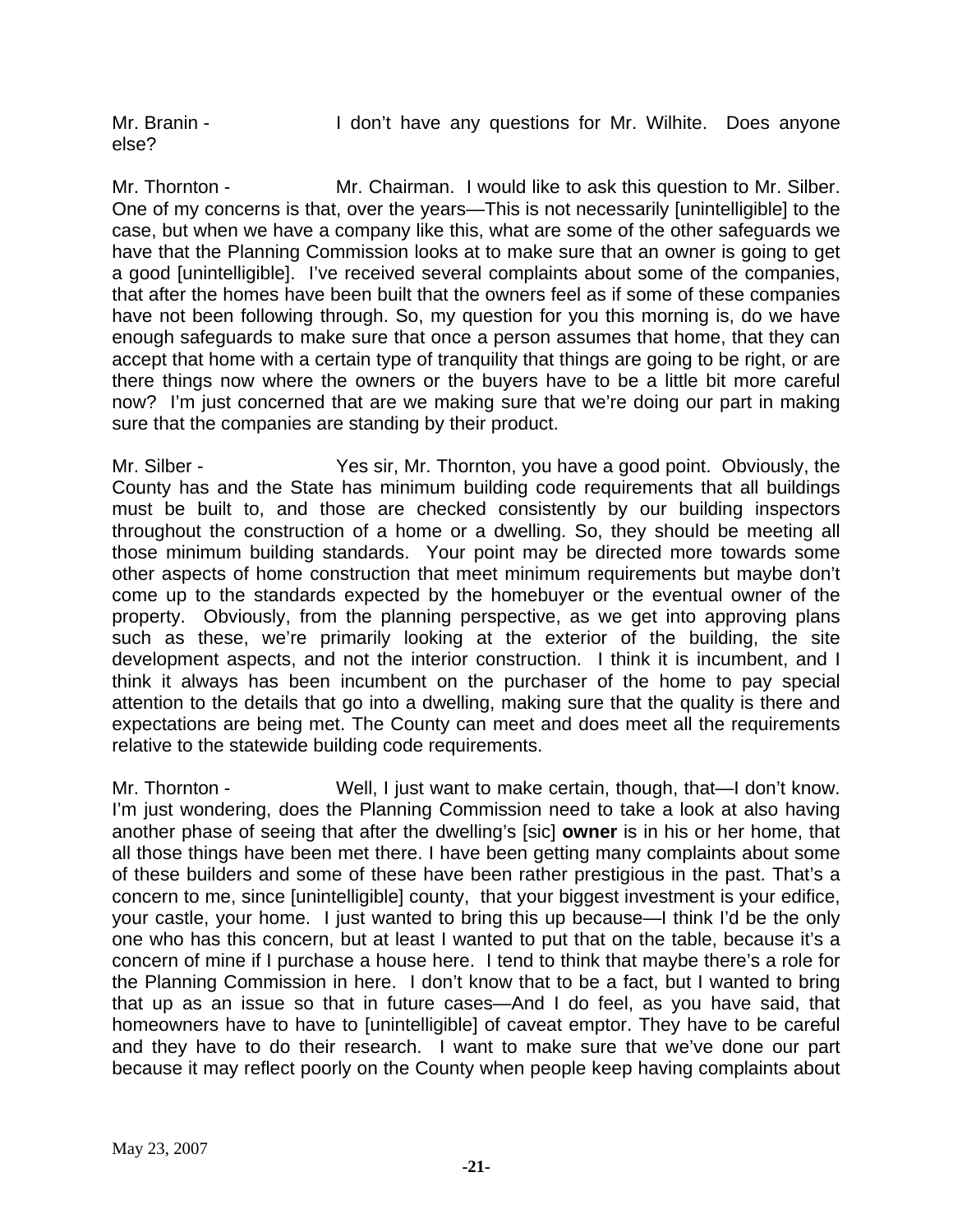some of these companies. It may be happening in no other place but in the Fairfield District, but I wanted to bring it up.

Mr. Jernigan - Mr. Thornton brings up a good question, because I ask that myself. But other than sound suppression that we do hear on a lot of cases, there's nothing much you can do because that code, which is the BOCA code, which is the State code, but is also a federal code, when they set the parameters for what you have to build, that's what a lot of the builders go by. I know they have decreased since in the 70's the thickness of the flooring. I know it used to be 1-1/4 inches, I believe, and not it's either down to 7/8's or 3/4's that you have to have for your flooring. Everybody goes by that code. Now, they can upgrade it if they want to. There was a builder that actually put a product in Varina that used a single-hung window; they won't be doing that anymore. I don't think by law that we can go in and adjust the BOCA code. That's a federal code.

Mr. Thornton - That might be true. I just thought, though, that we should have our bar raised in Henrico to such a level that we may have certain expectations. I believe that many developers do that. This is an issue that for some time I've been kinda reticent about, so I just wanted to bring it up and maybe some other persons have some feelings about that. Maybe in the future, the Planning Commission might want to take another look at that.

Mr. Branin - Mr. Thornton, I think our Commission overall in the two years that I've served has strived to ensure quality, but our quality generally is in layout of the development, the amenities, the road building, and the type of materials that are used in the structure on the outside. We don't go inside. I could a homeowner coming in and being very upset with poor woodwork, poor painting, poor electrical, but so far, Mr. Silber, we can't dictate any of that by proffers, can we?

Mr. Silber - **Proffers are voluntarily offered.** An applicant could offer a proffer that relates to some aspect on the interior. Typically, we don't get involved with that. You're right, Mr. Branin. We have gotten involved with sound suppression that is between units, in between floors and ceilings. It's between units.

Mr. Branin - **It's more structural than finish.** 

Mr. Silber - That's correct. I think Mr. Thornton, unless he wants to elaborate, is probably talking about flooring, walls, lighting. I think there are some aspects that go into quality construction. It raises a very good point because, as Mr. Jernigan indicated, the building code requirements are minimum. Those are minimum requirements. If the builder is meeting those minimum requirements, then he's met the test, met the law. I think in many regards, Henrico County believes that those minimum standards are, in fact, minimal and probably should be exceeded in most cases. Mr. Jernigan points out a good example of the flooring. Mr. Branin is also correct, Mr. Thornton, in that, for the most part, the Planning Commission's purview does deal more so with site design and exterior construction of buildings. Your point may be one that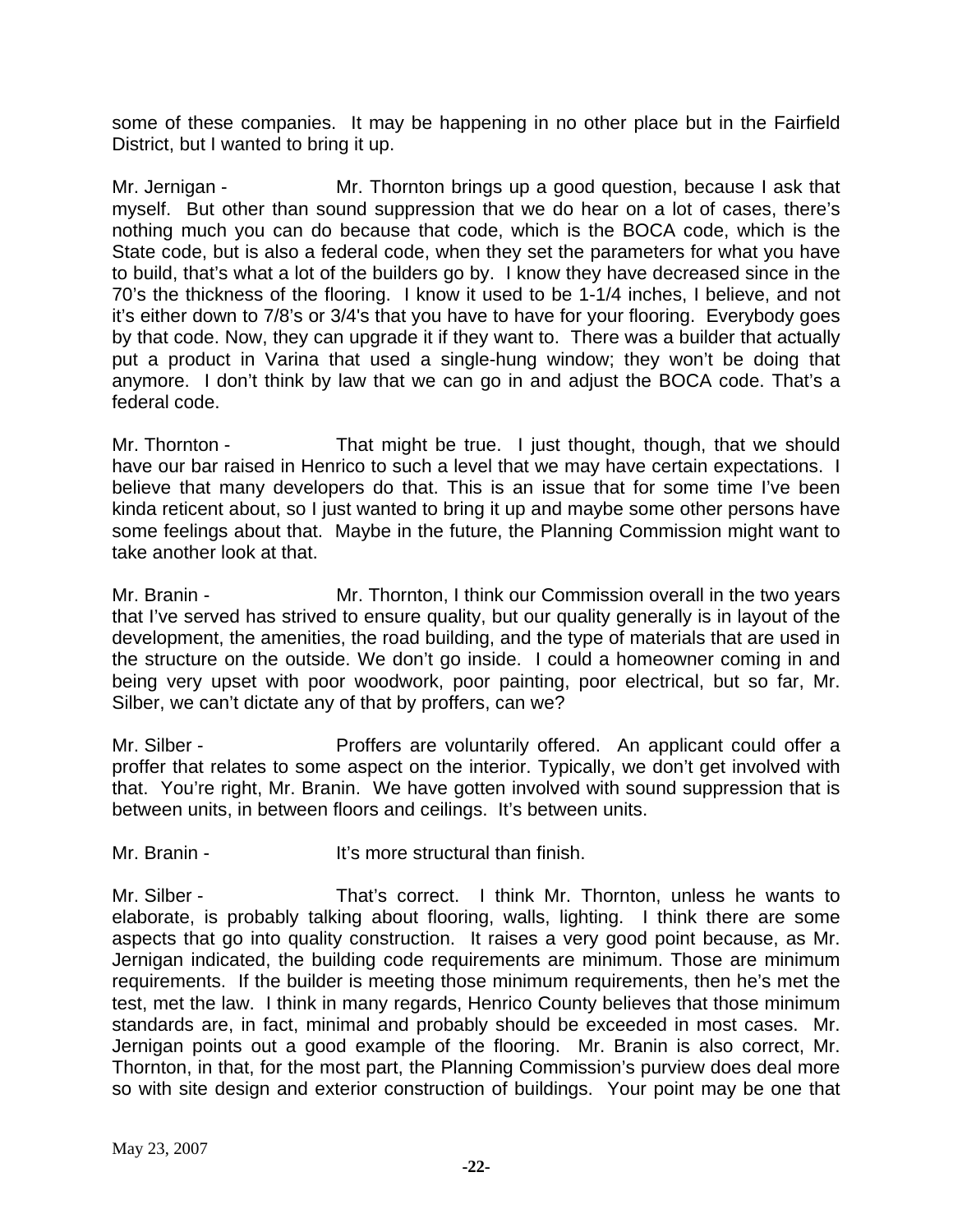needs to be dealt with more comprehensively involving other agencies such as Building Inspections, Planning, the County Manager's office, and begin to look at the quality of construction, both exterior and interior. I appreciate those comments.

Mr. Jernigan - Mr. Thornton, I will tell you that I make a personal visit to all my projects and I will express, if I see something that's not right. Actually, I went to one project and they actually pulled all the siding off a building and replaced it because it wasn't up right. They realized it. I guess they just needed to hear it. They felt better about it. We can go in and just stress for what we think we need to have.

Mr. Branin - The Anybody else have any other comments? Mr. Wilhite, do you have any other comments?

Mr. Wilhite - No sir.

Mr. Branin - Ckay. Then with that, I would like to move for approval of POD-42-06, West Broad Village-Townhouse Architecturals subject to the annotations on the plans.

Mr. Archer - Second.

Mr. Branin - **Motion made by Mr. Branin, seconded by Mr. Archer.** All in favor say aye. All opposed say no. The ayes have it; the motion carries.

The Planning Commission approved the revised architectural plans for POD-42-06, West Broad Village–Townhouse Architecturals-W. Broad Street/Three Chopt Road, Ryan Homes for West Broad Village, LLS, subject to the standard conditions attached to these minutes for developments of this type and the additional conditions on the original plan.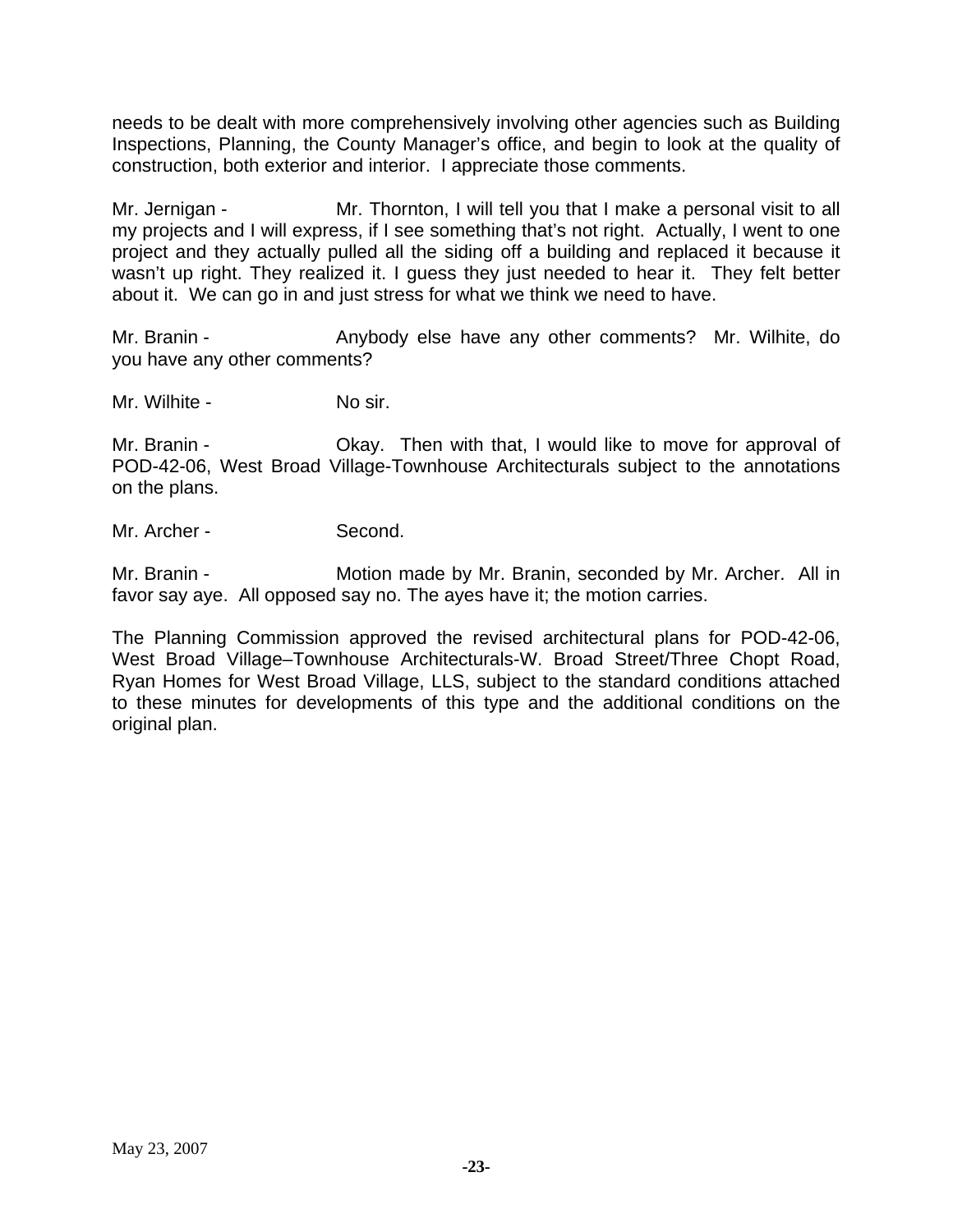#### **PLAN OF DEVELOPMENT**

| POD-25-07                 | Bay                                                                                                                                                                                                                                                                                                                                                                                                                                                                                                                                                                                                            | Design Group, P.C. for Steeple Land |  |
|---------------------------|----------------------------------------------------------------------------------------------------------------------------------------------------------------------------------------------------------------------------------------------------------------------------------------------------------------------------------------------------------------------------------------------------------------------------------------------------------------------------------------------------------------------------------------------------------------------------------------------------------------|-------------------------------------|--|
| Steeple Chase, Sections 1 | Development, LLC and Community Development                                                                                                                                                                                                                                                                                                                                                                                                                                                                                                                                                                     |                                     |  |
| and $2 -$ Dabbs House     | <b>Partners, Inc.:</b> Request for approval of a plan of                                                                                                                                                                                                                                                                                                                                                                                                                                                                                                                                                       |                                     |  |
| Road and East Richmond    | development, as required by Chapter 24, Section 24-106                                                                                                                                                                                                                                                                                                                                                                                                                                                                                                                                                         |                                     |  |
| Road                      | of the Henrico County Code, to construct Section 1                                                                                                                                                                                                                                                                                                                                                                                                                                                                                                                                                             |                                     |  |
|                           | Section 2 consisting of 18, three-story townhouse units for<br>sale and Section 2 Section 1 consisting of 40-single-family<br>detached residences on zero lot lines. The 13.49-acre site<br>is located on the west line of N. Laburnum Avenue and the<br>east line of E. Richmond Road, approximately 1,000 feet<br>north of the intersection of N. Laburnum Avenue and<br>Steeple Lane on parcel 809-724-5973. The zoning is R-5,<br>General Residence District, R-5AC, General Residence<br>District (Conditional) and ASO, Airport Safety Overlay<br>District. County water and sewer. (Varina) (Fairfield) |                                     |  |

Mr. Branin - The Standard Is anyone in opposition to POD-25-07, Steeple Chase, Sections 1 and 2? No one?

Mr. Jernigan - This lady back here.

Mr. Branin - Chay. Ma'am, are you in opposition to this? Okay. What we're going to do is we're going to hear it and then allow you come down and introduce yourself for the record. I'll go over the rules then, okay? Mr. Kennedy?

Mr. Kennedy - Good morning again. As Mr. Silber indicated, the caption is revised to reflect the district correction from Varina to Fairfield. The revised plan has an added condition, added annotation indicating an alternate location for the stub road to the property on the north. It will be provided as an alternative to the original location, which would connect to the wetland area on that property. Due to the extensive wetlands on the adjoining property, any stub street is unfeasible. Staff has added a condition to the addendum, #42, which provides that a stub street connection to the north will be provided at the alternate location as annotated, unless a proffer revision is approved by the Board of Supervisors prior to construction plan approval. What they need to do is provide the additional information that the wetlands make it unfeasible and they don't have enough research at this time. With that, staff recommends approval of the plan of development subject to the annotations on the plan, including the one I indicated, standard conditions for developments of this type, conditions Nos. 24 through 41 on the agenda, and condition #42 on the addendum.

Mr. Branin - Thank you, Mr. Kennedy. Does anybody have any questions for Mr. Kennedy? None? Okay. Ma'am, if you'd come down and introduce yourself for the record, and voice your opposition.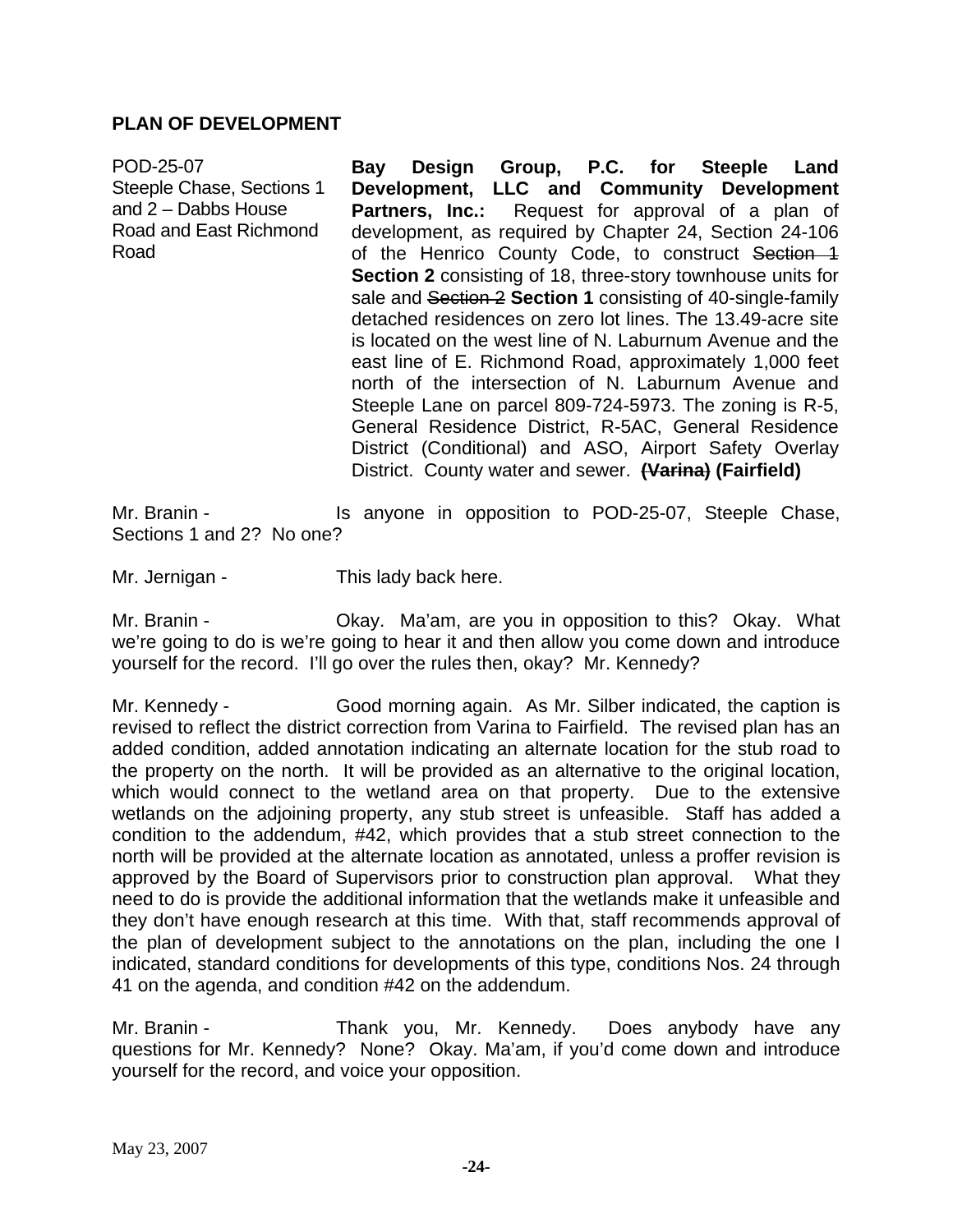Ms. Robertson - I'm Helen Robertson of 560 Dabbs House Road, which is right up the street. This is different from POD-30-07, correct?

Mr. Branin - Yes.

Mr. Silber - That will coming up on the agenda a little bit later. Oh, that was expedited, so it has already been approved.

Ms. Robertson - It's already been approved? When was that expedited?

Mr. Kennedy - That plan was approved earlier on an expedited agenda, since there was no opposition.

Ms. Robertson - Today? I missed it. So, it's a new development all around.

Mr. Kennedy - The section that was approved for Kingsridge was this section right here (pointing to map). Section 1, which was on this side of the road was previously approved. Section 2 was previously approved. Now Section 3. We're now considering this development right here.

Ms. Robertson - I see. All right. They're working on the road now, cutting through to Dabbs House. My opposition is that Dabbs House is narrow enough as it is. There are deep ditches. We did not plan for all of this extra traffic ahead with all of this new development that's going on. Dabbs House is curvy. As far as the wetlands go back there, I know that some homeowners have already complained about there being flooding in their basements because of how they built their homes already with low crawl spaces. They've been having problems with flooding already. It's not the same developer, but I know we've had problems in that area. Dabbs House and East Richmond flood at times. Supervisor Thornton brought up the fact about developers, the quality of certain homes being built. I've been in that area over 35 years and within the last 10 years, I've just seen how the houses have come up. In the last three years, with some of the new homes, as we've driven by, we've seen how the vinyl has peeled off some of the homes. When there's high wind, the singles on the roofs have blown off. And these are new homes. With the decking on the front porches, some of the railings and spindles have come out whereas they just kinda threw them up there. They look beautiful, true. The area is really being developed and the homes are beautiful when they first go up. But over a period of time—this is has been within the last three or four years—you can see some of them showing their wear already. I don't know how to advise you to build in that standard of quality, but it's like buyer beware. That's something that we need to keep in mind. Now, we're talking about bringing in even more townhomes. On Dabbs House right now, there are single-family homes. The density is becoming too much, that's what I'm trying to say. There's just a lot going on there. I'm concerned about the over-development of Dabbs House Road and East Richmond.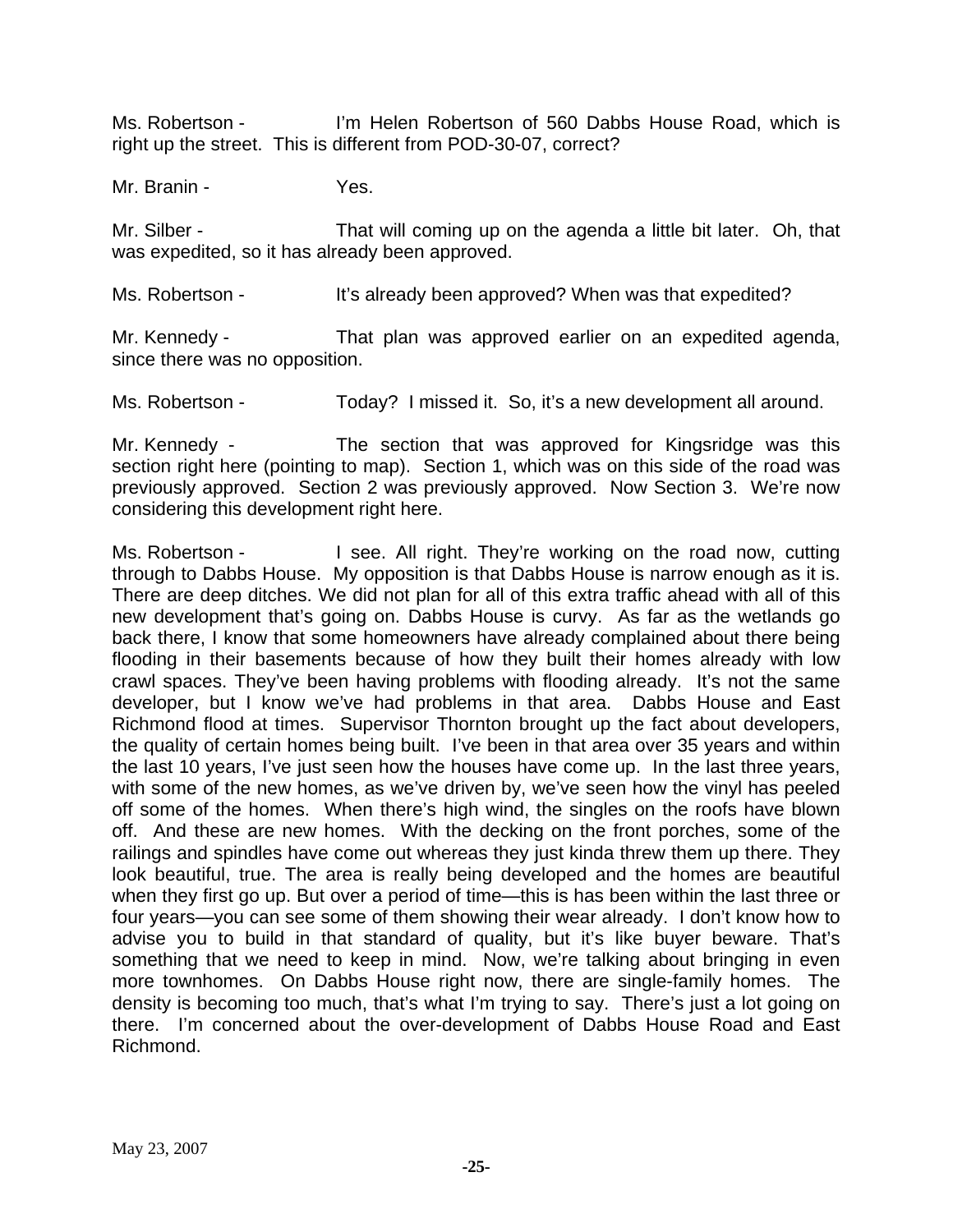When we come out to East Richmond and Nine Mile, there have been many accidents there because there is no traffic control light. There is a mechanic shop that has cars parked and you can't see around that curve when you're trying to make a left onto Nine Mile Road. I believe with these townhomes, the traffic will be feeding onto East Richmond Road and trying to come out onto Nine Mile, so I'm concerned about that, too. I'm very much in opposition.

Mr. Jernigan - Ms. Robertson, please don't leave yet. Let me say something to you. You expressed first about the road being built that's between Laburnum and East Richmond. That was on the Major Thoroughfare Plan through the County. When the developer went in there, he was told by the County that he had to build that road, so that was initiated by the County, not by the developer.

Ms. Robertson - I understand. That's been on the books for about 10 years.

Mr. Jernigan - The You're right. It was on there, what they call the Major Thoroughfare Plan, what they want to show in the future. So, when this property was developed, then that developer had to build that road. That road is not for traffic going to East Richmond, it's more to get it from East Richmond over to Laburnum. The second thing, when you're speaking of the townhouses on the front, this case, when it originally came through, was just single-family. Actually, that property in the front was already zoned for apartments some years ago, back in the '60's or '70's. The County wanted the developer to use that property also to finish that property up so it would also have access to Laburnum Avenue, which is does now, which it didn't have before. Rather than using East Richmond Road, that traffic will come back out on Laburnum.

Ms. Robertson - Had you all done a thorough study of the wetland area there?

Mr. Jernigan - That's what the developer found out. There was a stub street that was supposed to go in, but when the developer did their engineering work, they found out that the stub street actually went into the wetlands. On this change today, they're moving it up to another area. What will happen at the end of this, we'll have to bring it through for a proffer amendment because it was proffered that there would be a stub street going to that other property. The developer will have to file for a proffer amendment to get rid of that stub street altogether.

Ms. Robertson - The I see.

Mr. Silber - **Mr.** Jernigan, if I can elaborate on some of your comments for the benefit of Ms. Robertson. Mr. Kennedy, maybe you can point to this. In the Steeple Chase subdivision, when that subdivision, ma'am, came in for rezoning, there was concern about the access onto East Richmond Road. You can see that all of this development in Steeple Chase does not have any access to East Richmond Road; it all goes out to Laburnum. That was specifically done to keep traffic off this road that has some design issues. We're aware of the flooding that's taking place in this area and the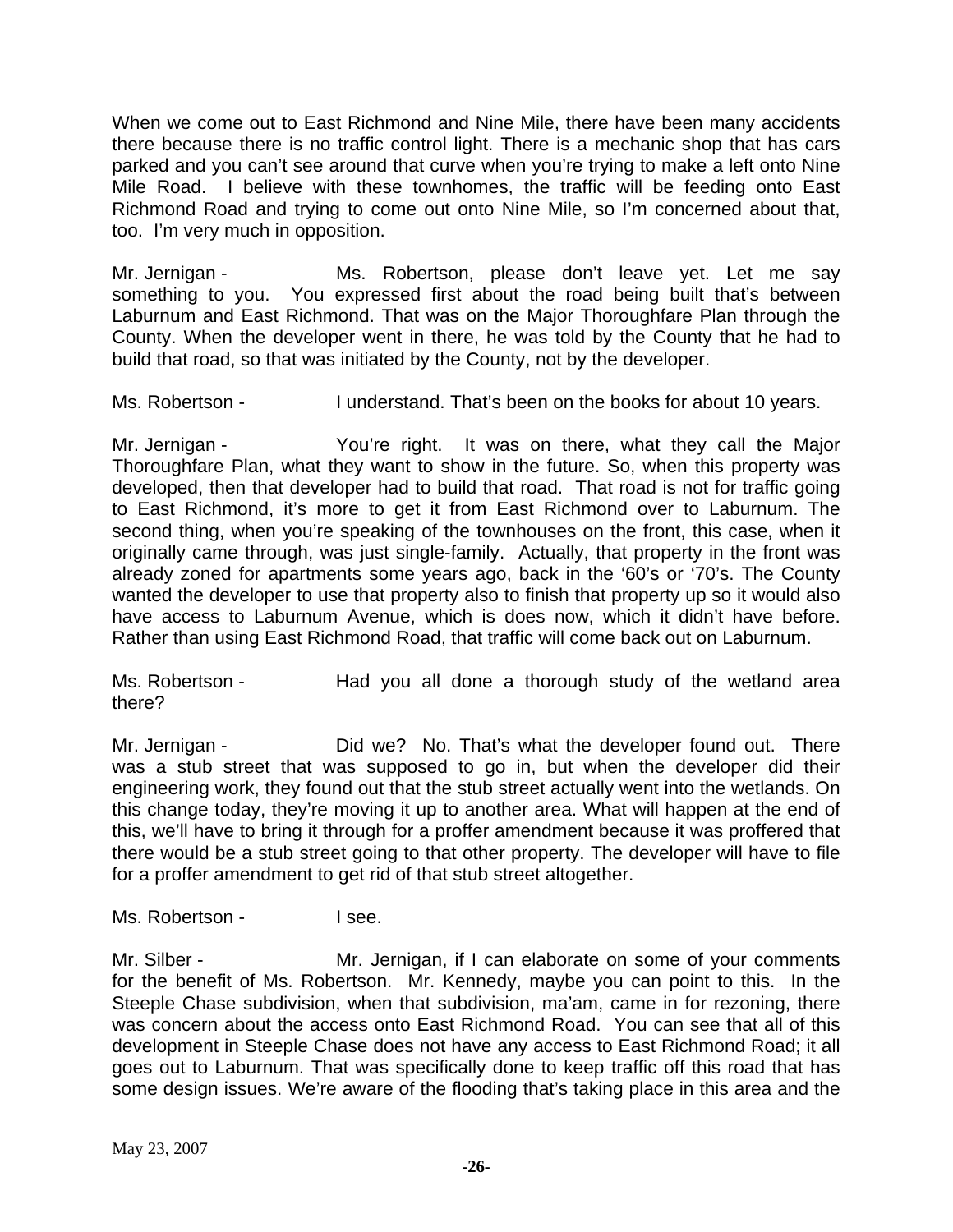wetlands that exist in Steeple Chase. There is a major drainage project that's underway to help improve the drainage in that area. The flooding is severe and we are aware of that. We have the traffic engineer here today and perhaps he can address this, but I believe there are plans to improve Dabbs House Road in the future, and that should also help the traffic situation and safety on Dabbs House Road. Yes, the development that's occurring will put more traffic on some of these roads, but we're also providing for access to the major roads to alleviate conditions that currently exist.

Mr. Silber - Mr. Jennings, can you help us on Dabbs House Road? Are there some plans in the County to make improvements to Dabbs House?

Mr. Jennings - Good morning. I'm Mike Jennings, Traffic Engineer for Henrico County. Yes, Mr. Silber. Currently, in the Department of Public Works, there is the Dabbs House Road widening plans in there for review. It's considered there's 70% submittal and they're under review by Public Works right now. What that will do is widen Dabbs House Road all the way from Nine Mile to Creighton Road as a three-lane road, with proper shoulder-and-ditch work and stuff like that. I'm not positive, but part of it might be curb-and-gutter. I'm thinking shoulder-and-ditch work; I'm not positive. There is a project in Public Works right now.

| Mr. Silber -<br>Creighton Road. | It would widen the road all the way from Nine Mile Road to |
|---------------------------------|------------------------------------------------------------|
| Mr. Jennings -                  | Yes sir.                                                   |
| Mr. Vanarsdall -<br>Mike?       | What is the time limit on it? What's the timeframe on it,  |

Mr. Jennings - Probably looking at going into construction in 2008. East Richmond, there is no current plan at this time to widen that road, but as you can see from the developments that have come along, [unintelligible] the majority of the traffic feeds over to Laburnum Avenue. The one that's before you now, POD-25-07, there's no access to East Richmond. When it comes to the Kingsridge subdivision, those three phases that they have up there, the majority of that traffic is going to use Laburnum Avenue and the secondary would be Dabbs House Road in both directions. We don't feel that maybe 10% will go down East Richmond Road.

[Off mike] - [Unintelligible.]

Mr. Jennings - East Richmond is on the Major Thoroughfare Plan to be improved some day, but there are no plans at this time.

Mr. Vanarsdall - The You are already aware of it and the County's making arrangements to take care of it.

Mr. Jennings - Yes sir, that will be done in the future.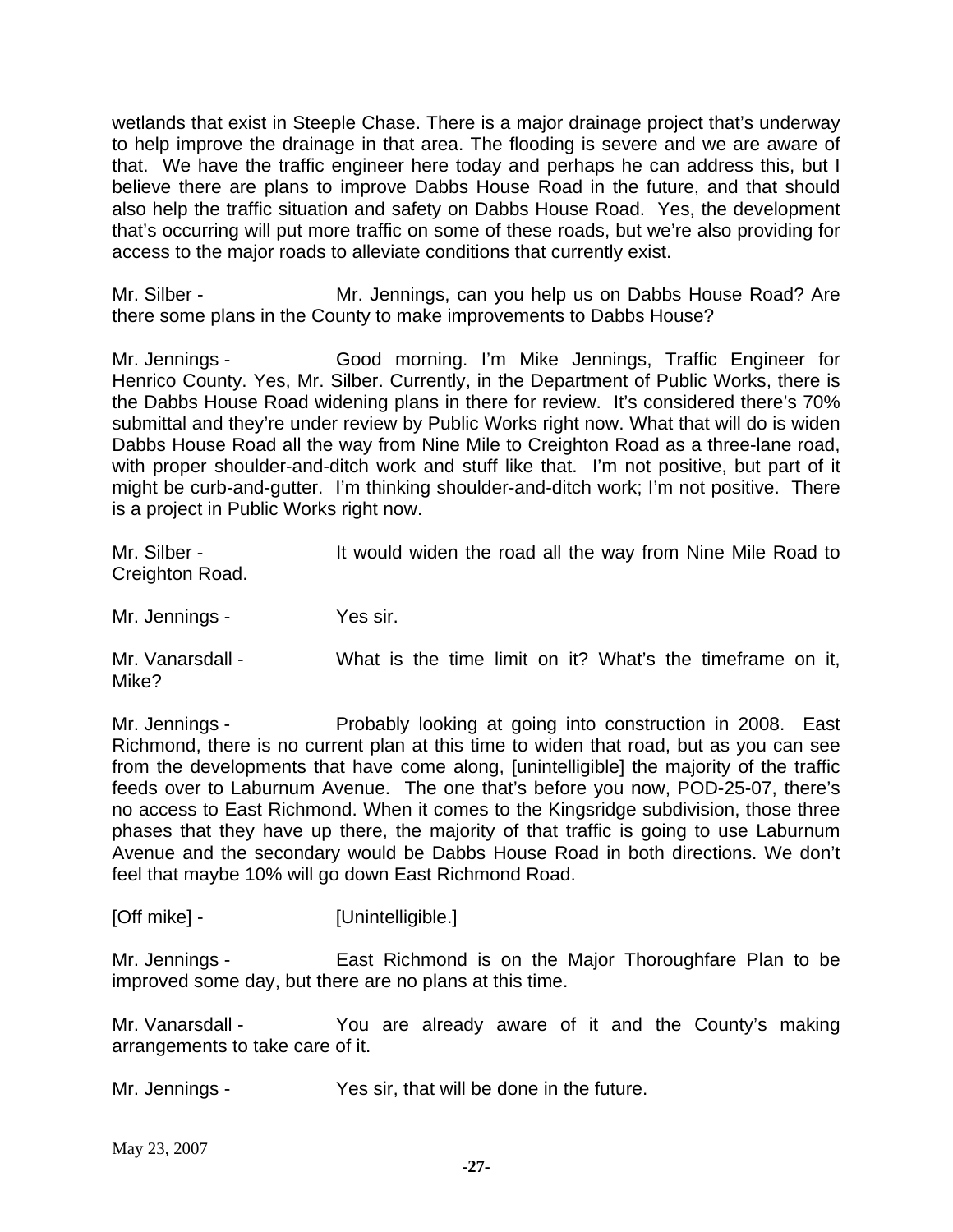Mr. Jernigan - Ms. Robertson, you also mentioned something about the visibility, the sight distance at East Richmond and Nine Mile. Nine Mile is a state road and I don't know if you were hinting around for a stoplight, but that's controlled by VDOT and not by the County.

Mr. Jennings - Yes, Mr. Jernigan. I can make VDOT aware of her concerns, ask them for a signal study, have them check the sight distance at that intersection.

[Off mike] - [Unintelligible.]

Mr. Jennings - I can make VDOT aware of your concerns, let them do an accident update there, sight distance, and also let them know that there are certain times they have vehicles that are blocking sight distance, too. They may have to restrict parking in a certain area of their parking lot if they're causing a sight distance problem.

Mr. Jernigan - Thank you.

Mr. Kennedy - Ms. Robertson also addressed issues about concerns for houses. The construction plans provide that the engineer has to certify the grading. We are aware that grading is a problem in this area and there's a drainage problem. We were very, very clear with that in the engineering plans to make sure that grading is adequate, to make sure there's adequate drainage from each building. So, there's a specific requirement on these construction plans that requires the grading to be certified prior to CO's.

Mr. Branin - Thank you, Mr. Kennedy. Does anybody else have any other questions?

Mr. Silber - Mr. Jernigan, I think it may be appropriate for the applicant to address the stub street and their intention. I understand there are some wetlands on the property to the north. I would be interested in knowing more about the extent of those wetlands.

Mr. Jernigan - We can do that, but I thought staff—We had all discussed that there's not much you can do with that property, but there was proffered a stub street. I figured they would just file for a proffer amendment to get rid of it. If you want to hear from them—

Mr. Silber - How do you envision the A-1 property being developed in the future? I don't have a feel for how extensive the wetlands are.

| Mr. Jernigan - | They're halfway up. Half of it's wet. Correct, Mike?        |
|----------------|-------------------------------------------------------------|
| Mr. Branin -   | Half of it going from south to north, or from east to west? |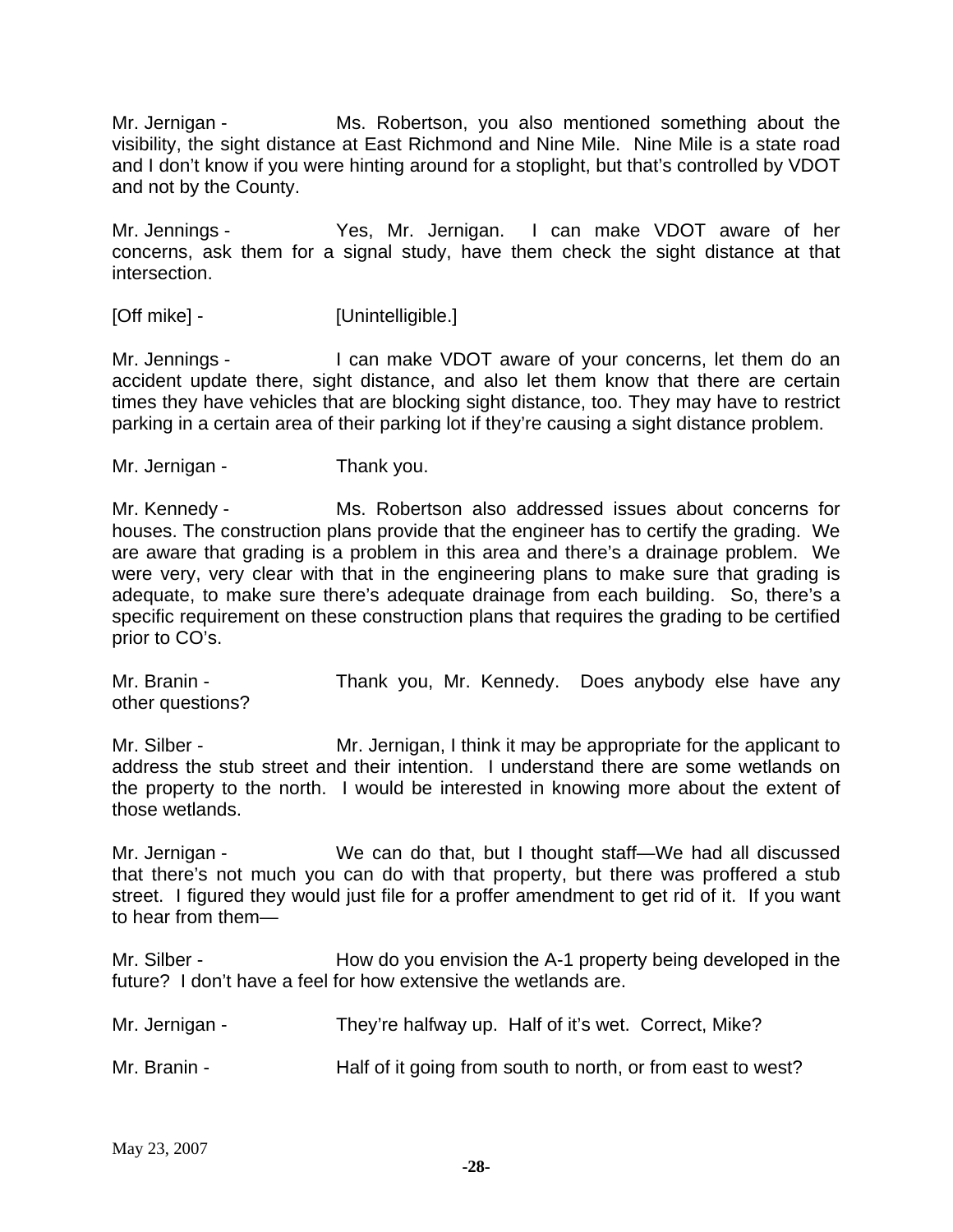Mr. Kennedy - The same look at this plan here, one, two, three, four. The fifth lot is where the access would potentially be. Anything south of that fifth lot on the A-1 lot is all wetlands.

Mr. Silber - So, they've done studies on the A-1 property?

Mr. Kennedy - Anything east of that Lot 5 would be wetlands.

Mr. Silber - Ckay. So, I guess any value that the A-1 property has is basically to have one house on it that may front on—

Mr. Jernigan - It would probably be better to come off with two houses off East Richmond Road. In the original case, before they'd done the engineering, they proffered that they'd put the stub street in, but now the engineering has been done, there's not enough property there to do anything with. Do you still want to hear from them?

Mr. Silber - No, I just wanted to make sure—At this point in time, I think the plan is being approved with the stub street to the A-1 property. They have the ability to come back and ask for a proffer amendment, but I'm concerned about having a parcel of land that's going to be very difficult to develop in the future if it doesn't have a stub road. If, in fact, the wetlands are as extensive as they claim they are, I think that a proffer amendment could be appropriate. I just want some assurance, I think the County should have some assurance that the wetlands are as extensive as being implied. I probably would like to see some type of engineering that would prove this before we delete this stub street. The stub street's not being deleted today.

| Mr. Jernigan - | Right. |
|----------------|--------|
|----------------|--------|

Mr. Silber - The Muslim Hi's simply being moved.

Mr. Jernigan - It's being relocated because by proffer, it has to be in there.

Mr. Silber - That's correct.

Mr. Jernigan - Then they'll have to file for a proffer amendment, so I guess between what happens after this and when they file for the proffer amendment, we'll have to see documentation on the wetlands.

Mr. Silber - Right. They don't have to apply for a proffer amendment; that's entirely up to them.

Mr. Jernigan - Right.

Mr. Silber - Chay, now I'm fine.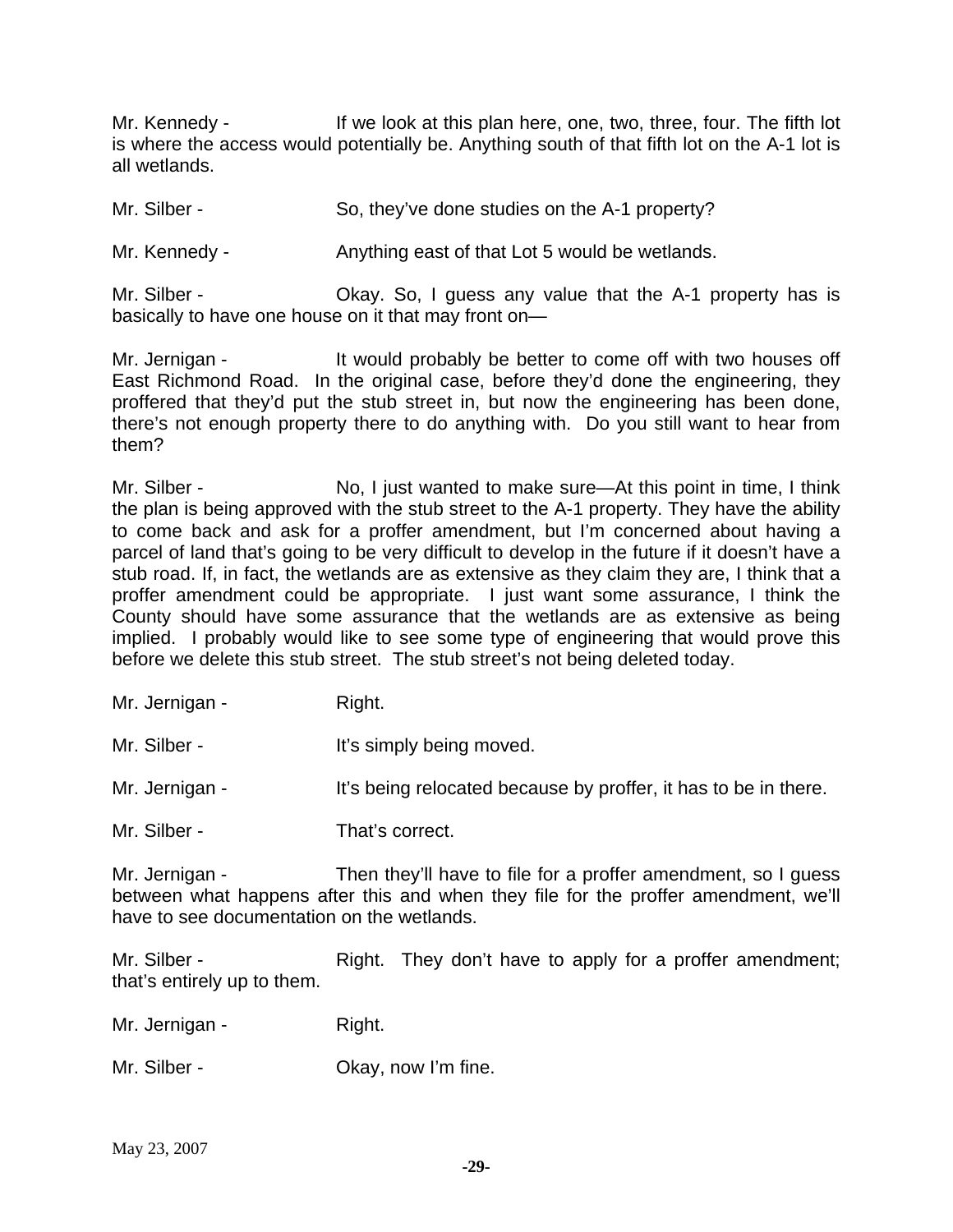Mr. Jernigan - They will have to file for a proffer amendment. There's no sense in running a stub street in there if they're not going to use it. You could possibly pick up maybe three lots in there, but you're going to lose one lot with the stub street. I feel that probably you'd be better just to leave it A-1. It has enough road frontage or setback to just have two driveways coming off East Richmond Road rather than going in and developing it as A-1. We can deal with that later, I guess.

Mrs. Jones - The stub street stays in place for purposes of this morning.

Mr. Jernigan - That's because it's in the proffers. It's a relocation. Rather than being in the wetlands, it's on dry land.

Mr. Kennedy - Staff is recommending it be relocated to a place outside the wetlands, so the plan has been annotated to move it to Lot 5, as opposed to where it is right now.

Mr. Jernigan - Mike, in our conversation yesterday, do you agree with me that they'd be better just to do away with the stub street.

Mr. Kennedy - If the wetlands are delineated as they have implied, then yes, I think that would be appropriate.

Mr. Jernigan - Ckay. Thank you, Mike. Are you ready for a motion, Mr. Chairman?

Mr. Branin - The Absolutely.

Mr. Jernigan - All right. With that, I will move for approval of POD-25-07, Steeple Chase, Sections 1 and 2 on Dabbs House Road with annotations on the plans, the standard conditions for developments of this type, and the following additional conditions 24 through 41, and 42 added on the addendum.

Mr. Vanarsdall - Second.

Mr. Branin - **Motion by Mr. Jernigan, seconded by Mr. Vanarsdall.** All in favor say aye. All opposed say no. The ayes have it, the motion carries.

The Planning Commission approved POD-25-07, Steeple Chase, Sections 1 and 2, subject to annotations on the plans, the standard conditions attached to these minutes for developments of this type, and the following additional conditions:

- 24. The subdivision plat for Steeple Chase shall be recorded before any building permits are issued.
- 25. The right-of-way for widening of Laburnum Avenue as shown on approved plans shall be dedicated to the County prior to any occupancy permits being issued. The right-of-way dedication plat and any other required information shall be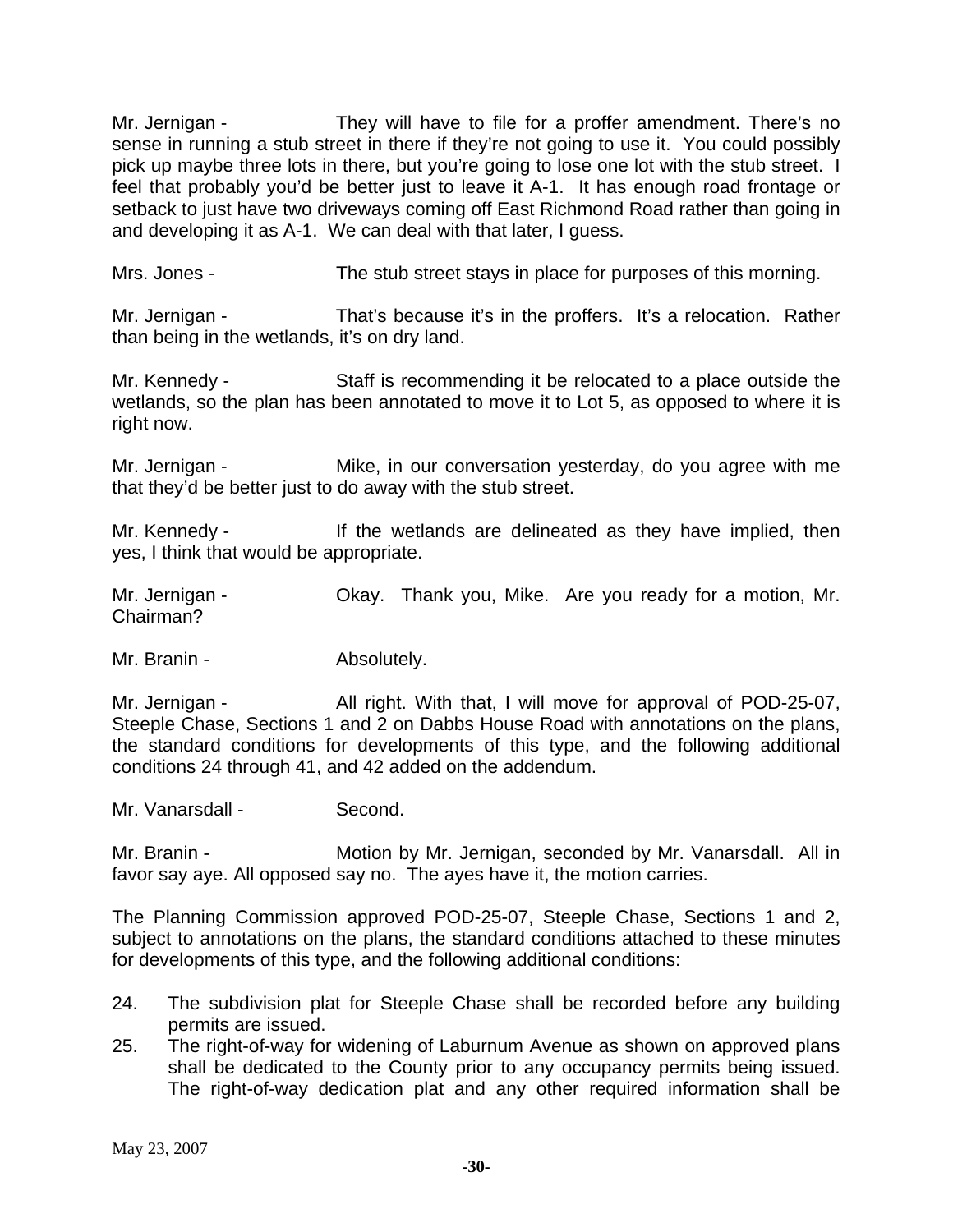submitted to the County Real Property Agent at least sixty (60) days prior to requesting occupancy permits.

- 26. The easements for drainage and utilities as shown on approved plans shall be granted to the County in a form acceptable to the County Attorney prior to any occupancy permits being issued. The easement plats and any other required information shall be submitted to the County Real Property Agent at least sixty (60) days prior to requesting occupancy permits.
- 27. The limits and elevations of the 100-year frequency flood shall be conspicuously noted on the plan "Limits of 100 Year Floodplain." In addition, the delineated 100-year floodplain must be labeled "Variable Width Drainage and Utility Easement." The easement shall be granted to the County prior to the issuance of any occupancy permits.
- 28. The developer shall provide fire hydrants as required by the Department of Public Utilities and Division of Fire.
- 29. Prior to issuance of a certificate of occupancy for any building in this development, the engineer of record shall certify that the site has been graded in accordance with the approved grading plans.
- 30. A concrete sidewalk meeting County standards shall be provided along Laburnum Avenue.
- 31. Windows on the zero lot line side of the dwelling can only be approved with an exception granted by the Building Official and the Director of Planning during the building permit application process.
- 32. The proffers approved as a part of zoning case C-20C-06 shall be incorporated in this approval.
- 33. Any necessary off-site drainage and/or water and sewer easements must be obtained in a form acceptable to the County Attorney prior to final approval of the construction plans.
- 34. Deviations from County standards for pavement, curb or curb and gutter design shall be approved by the County Engineer prior to final approval of the construction plans by the Department of Public Works.
- 35. Storm water retention, based on the 50-10 concept, shall be incorporated into the drainage plans.
- 36. Insurance Services Office (ISO) calculations must be included with the plans and contracts and must be approved by the Department of Public Utilities prior to the issuance of a building permit.
- 37. Approval of the construction plans by the Department of Public Works does not establish the curb and gutter elevations along the Henrico County maintained right-of-way. The elevations will be set by Henrico County.
- 38. The conceptual master plan, as submitted with this application, is for planning and information purposes only. All subsequent detailed plans of development needed to implement this conceptual plan require Planning Commission approval and shall be subject to all regulations in effect at the time such subsequent plans are submitted for review/approval.
- 39. The location of all existing and proposed utility and mechanical equipment (including HVAC units, electric meters, junction and accessory boxes, transformers, and generators) shall be identified on the landscape plans. All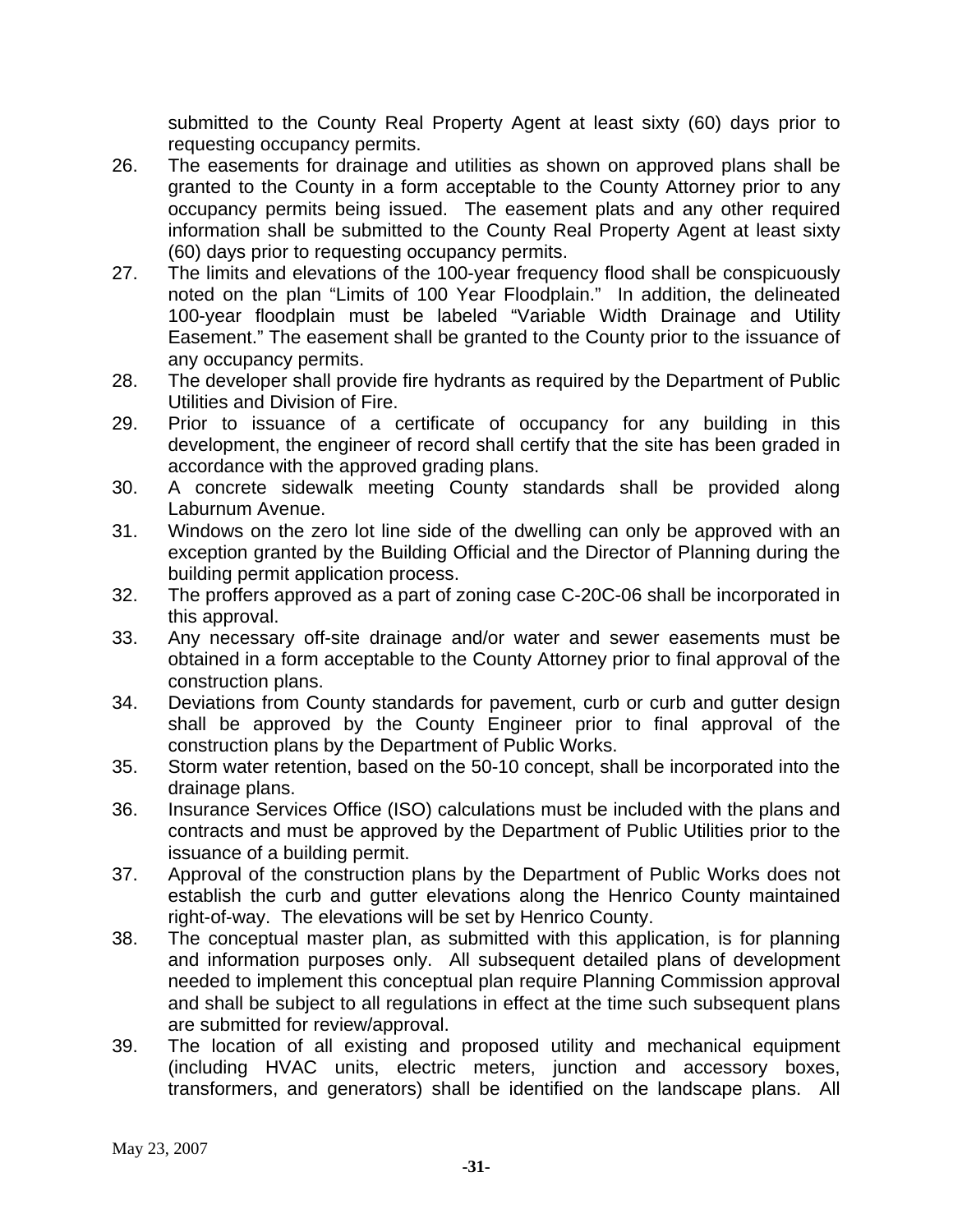equipment shall be screened by such measures as determined appropriate by the Director of Planning or the Planning Commission at the time of plan approval.

- 40. A note in bold lettering shall be provided on the erosion control plan indicating that sediment basins or traps located within buildable areas or building pads shall be reclaimed with engineered fill. All materials shall be deposited and compacted in accordance with the applicable sections of the state building code and geotechnical guidelines established by the engineer. An engineer's report certifying the suitability of the fill materials and its compaction shall be submitted for review and approval by the Director of Planning and Director of Public Works and the Building Official prior to the issuance of any building permit(s) on the affected sites.
- 41. The pavement shall be of an SM-2A type and shall be constructed in accordance with County standard and specifications. The developer shall post a defect bond for all pavement with the Department of Planning - the exact type, amount and implementation shall be determined by the Director of Planning, to protect the interest of the members of the Homeowners Association. The defect bond shall remain in effect for a period of three years from the date of the issuance of the final occupancy permit. Prior to the issuance of the last Certificate of Occupancy, a professional engineer must certify that the roads have been designed and constructed in accordance with County standards. This condition shall be applicable to Section 2 (Townhouse Units for Sale) only.
- 42. **ADDED** The stub street connection for the property to the north will be provided and constructed as annotated, unless a proffer amendment is approved by the Board of Supervisors prior to approval of final construction plans.

# **PLAN OF DEVELOPMENT & SPECIAL EXCEPTION**

POD-26-07 The Gardens @ Virginia Center – Brook Road @ Hanover County Line (POD-22-90 Revised)

**AES Consulting Engineers for Trustees of Presbyterian of James, Inc. and Central – Glen Allen Limited Partnership:** Request for approval of a plan of development and special exception as required by Chapter 24, Sections 24-2 and 24-106 of the Henrico County Code, to construct two, four-story **age-restricted** apartment buildings containing 118 units and a one-story, 8,489 square foot club house. The special exception would authorize buildings exceeding  $2 \frac{1}{2}$  stories in height. The 9.21-site is located at 1251 Presbytery Court, on the west line of Brook Road (U.S. Route 1) at the Hanover County line, approximately 2,400 feet north of its intersection with JEB Stuart Parkway on parcel 783-772-1148. The zoning is R-6C, General Residence District. County water and sewer. **(Fairfield)** 

Mr. Branin - Is anyone in opposition to POD-26-07, The Gardens @ Virginia Center? No one? Good morning, Mr. Ward.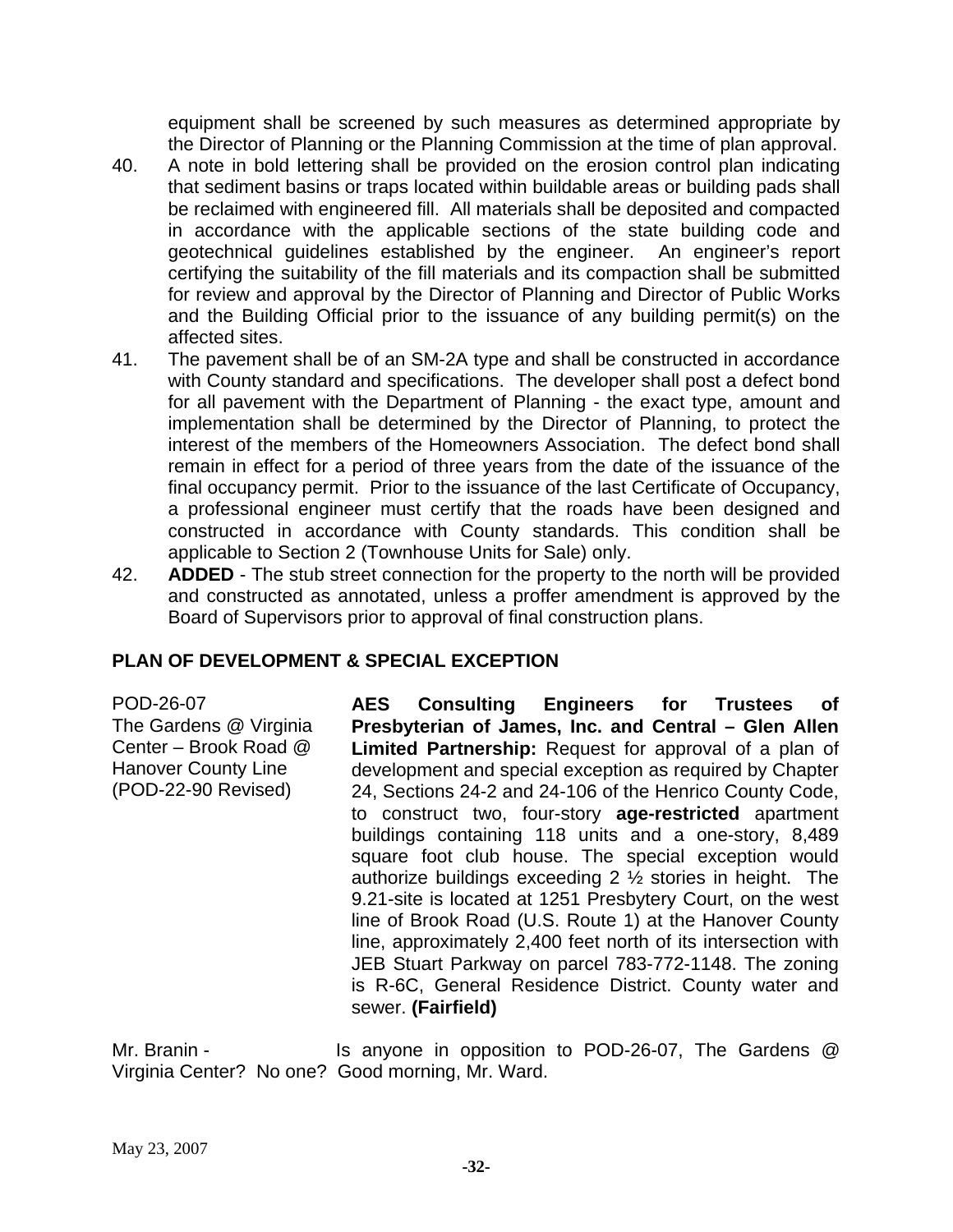Mr. Ward - Good morning. Staff has received a revised site plan, and an architectural plan that does address staff's original concerns, and can now address density calculations to show net acreage outside of the right-of-way, and floodplain area. Per this new information, 118 units meet the density requirements based on 5.96 acres. Also, Traffic's concerns mentioned the southern driveway should be 24 feet wide in addition the existing turn lane will be extended from the north driveway to the south driveway. An interior sidewalk has also been included to connect to the existing sidewalk along Brook Road. Although the original annotated plan does show a five-foot wide sidewalk to be built along the west line of Brook Road, staff is not requiring that sidewalk. The architectural plans show more brick that coincides with the proffers. At this time, staff has not received comments from the Virginia Department of Transportation. A special exception is required for buildings A and B that exceed 2-1/2 stories at a height of 52 feet 1 inch at the roof midline. Since the revised plans were received this morning, a waiver of time limits is needed. Staff can recommend approval subject to standard conditions for developments of this type, the annotations on the plans, and the conditions 24 through 37 on the agenda.

| Mr. Branin -<br>Mr. Ward?        | Thank you, Mr. Ward. Does anybody have any questions for                                                                                                                                                                                    |
|----------------------------------|---------------------------------------------------------------------------------------------------------------------------------------------------------------------------------------------------------------------------------------------|
| Mr. Archer -<br>connecting?      | So, Mr. Ward, we did work out the north and south driveway                                                                                                                                                                                  |
| Mr. Ward -                       | Correct.                                                                                                                                                                                                                                    |
| Mr. Archer -                     | Okay. The only other question that I have that we talked<br>about yesterday had to do with—Is my microphone feeding back?                                                                                                                   |
| Mr. Branin -                     | You sound great, Mr. Archer.                                                                                                                                                                                                                |
| Mr. Archer -<br>formal meetings? | Thank you, sir. Maybe it's my eloquent voice. The VDOT<br>piece, is that something that we need to be concerned about, or do you think that's<br>something that staff and the director will be able to work out without having some kind of |
| Mr. Ward -                       | It was a concern with staff. They will do a full-blown review at<br>time of construction plans. I know VDOT said that they would try to be here today.                                                                                      |
| Mr. Archer -                     | Do you have any problem with that, Mr. Secretary?                                                                                                                                                                                           |
| Mr. Silber -                     | No, I think I'm okay with that.                                                                                                                                                                                                             |
| Mr. Archer -                     | Okay. That was the major concern that I had.                                                                                                                                                                                                |

Mr. Silber - That potential exists.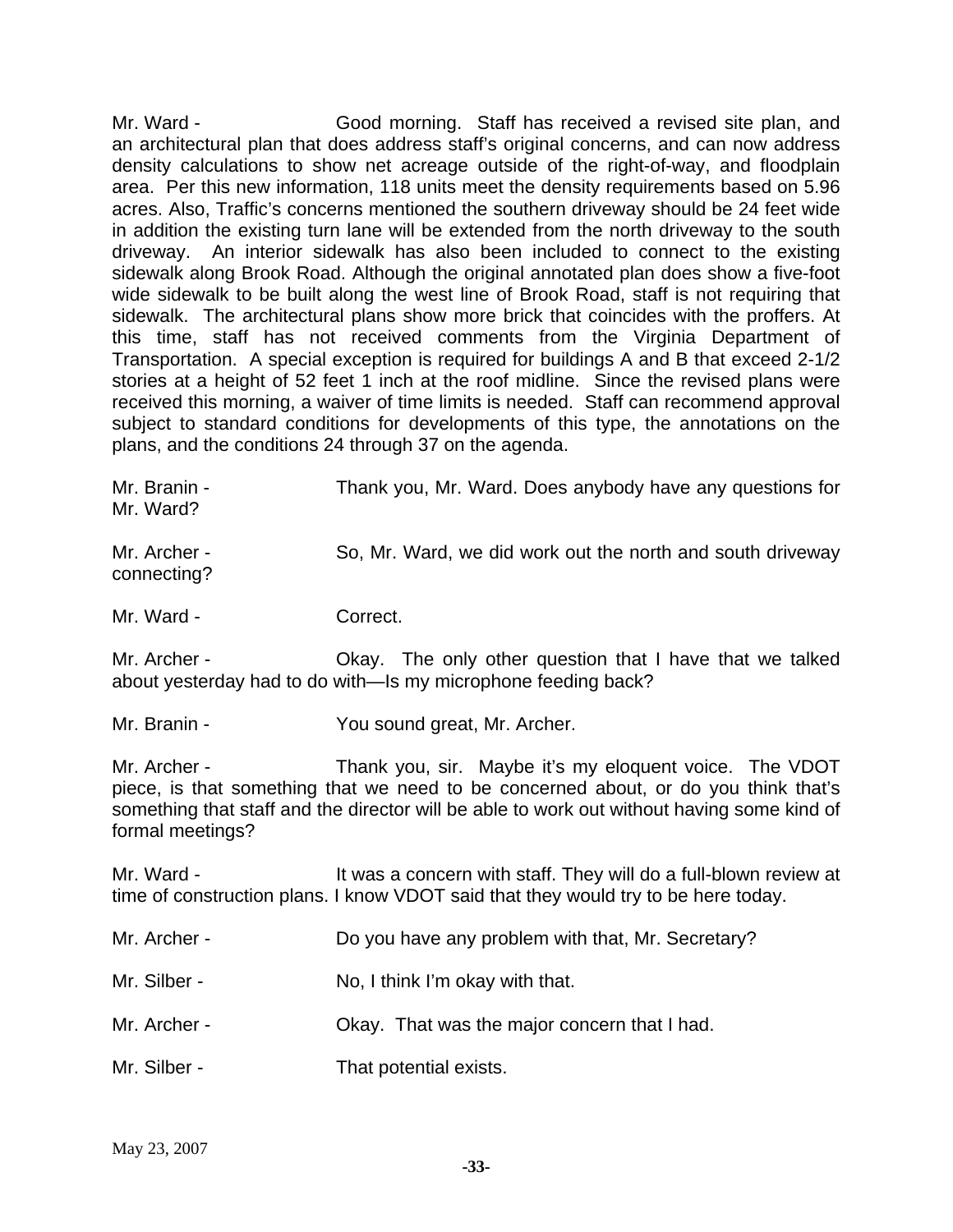Mr. Archer - When you say the potential exists, do you think maybe we should have some assurance from them prior to approval?

Mr. Silber - I guess at this point in time—

Mr. Archer - Would they be able to go forward without that approval from VDOT if we approve today? We can't override VDOT's authority.

Mr. Silber - No, no we can't. I don't know if Mr. Jennings can add to this or not. Looks like he does have some information he wants to share with us.

Mr. Jennings - The Hello again. The right-of-way that is proposed with the development and what's existing should accommodate any comments that VDOT would have. So basically, for Planning Commission purposes, it should be sufficient, and we could work out any details at the construction plans. It shouldn't be any additional rightof-way needed or anything which would affect your density. It should be adequate for right-of-way.

Mr. Silber - Chay.

Mr. Archer - The state wanted to make sure we were comfortable with that. Thank you, Mr. Jennings.

| Mr. Silber -          | I fully understand.                                          |
|-----------------------|--------------------------------------------------------------|
| Mr. Archer -<br>some. | That's all the questions I have, unless somebody else has    |
| Mr. Branin -          | You don't need to hear from the applicant.                   |
| Mr. Archer -          | I don't believe so. I just want to make sure that they heard |

Mr. Branin - All right.

that for the record also.

Mr. Archer - Let's see, I have three motions to make here. First I move to waive the time limits on the plans received today.

Mr. Vanarsdall - Second.

Mr. Branin - **Motion made by Mr. Archer, seconded by Mr. Vanarsdall. All** in favor say aye. All opposed say no. The ayes have it, the motion carries.

The Planning Commission approved the waiver of the time limits.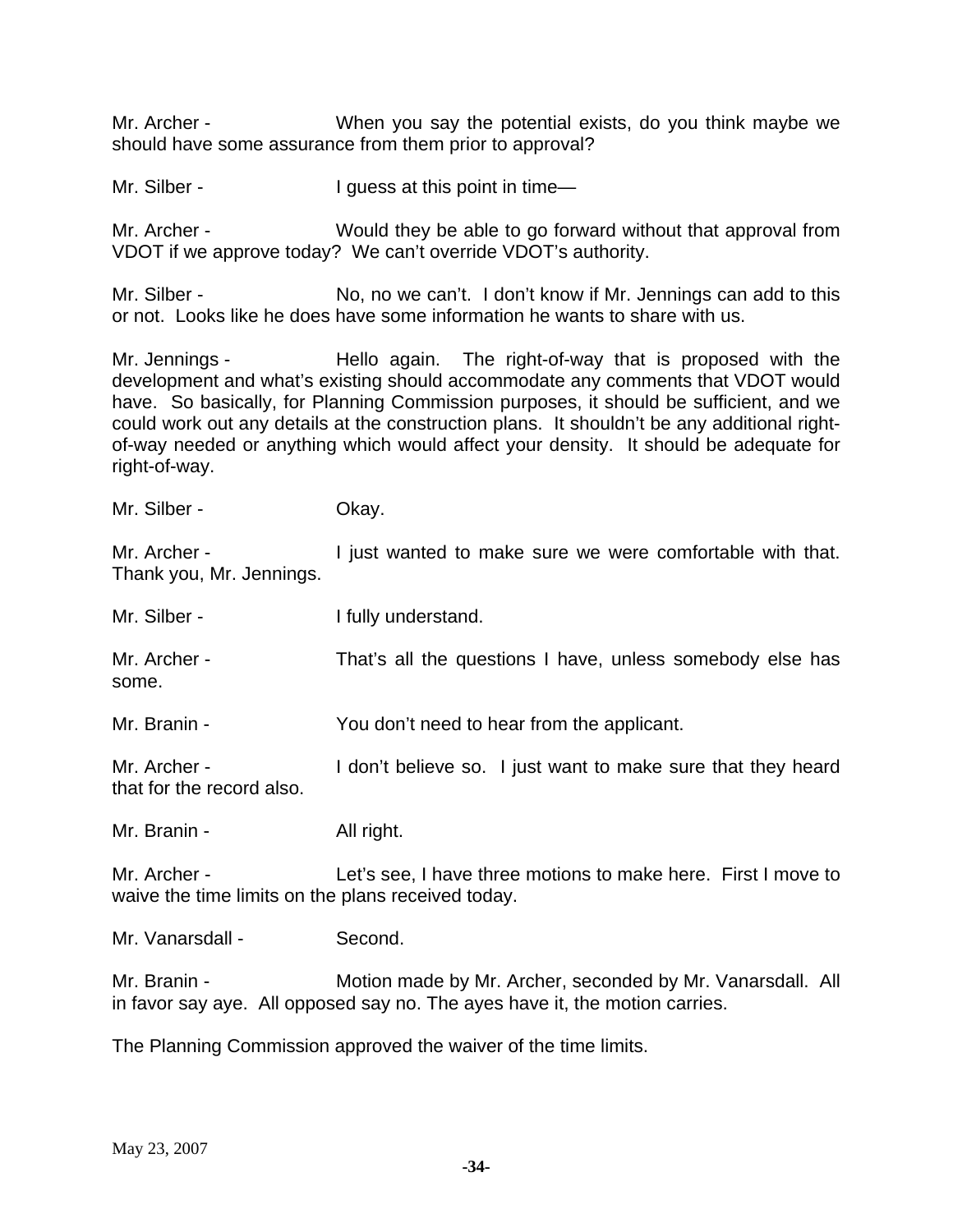Mr. Archer - Next, I move on the special exception, the buildings will exceed 2-1/2 stories in height, but are not near anything that would be affected by having this height. With that, I will move to approve the special exception with regard to height.

Mr. Vanarsdall - Second.

Mr. Branin - **Motion made by Mr. Archer, seconded by Mr. Vanarsdall. All** in favor say aye. All opposed say no. The ayes have it, the motion carries.

The Planning Commission approved the special exception regarding height.

Mr. Archer - With that, I will move to approve POD-26-07, The Gardens @ Virginia Center, subject to the annotations on the plan, standard conditions for developments of this type, and conditions Nos. 24 through 37.

Mr. Vanarsdall - Second.

Mr. Branin - **Motion made by Mr. Archer, seconded by Mr. Vanarsdall. All** in favor say aye. All opposed say no. The ayes have it; the motion carries.

The Planning Commission approved POD-26-07, The Gardens @ Virginia Center, subject to annotations on the plans, the standard conditions attached to these minutes for developments of this type, and the following additional conditions:

- 24. The easements for drainage and utilities as shown on approved plans shall be granted to the County in a form acceptable to the County Attorney prior to any occupancy permits being issued. The easement plats and any other required information shall be submitted to the County Real Property Agent at least sixty (60) days prior to requesting occupancy permits.
- 25. The limits and elevations of the 100-year frequency flood shall be conspicuously noted on the plan "Limits of 100 Year Floodplain." In addition, the delineated 100-year floodplain must be labeled "Variable Width Drainage and Utility Easement." The easement shall be granted to the County prior to the issuance of any occupancy permits.
- 26. The entrances and drainage facilities on Brook Road (U.S. Route 1) shall be approved by the Virginia Department of Transportation and the County.
- 27. A notice of completion form, certifying that the requirements of the Virginia Department of Transportation entrances permit have been completed, shall be submitted to the Department of Planning prior to any occupancy permits being issued.
- 28. The developer shall provide fire hydrants as required by the Department of Public Utilities and Division of Fire.
- 29. Prior to issuance of a certificate of occupancy for any building in this development, the engineer of record shall certify that the site has been graded in accordance with the approved grading plans.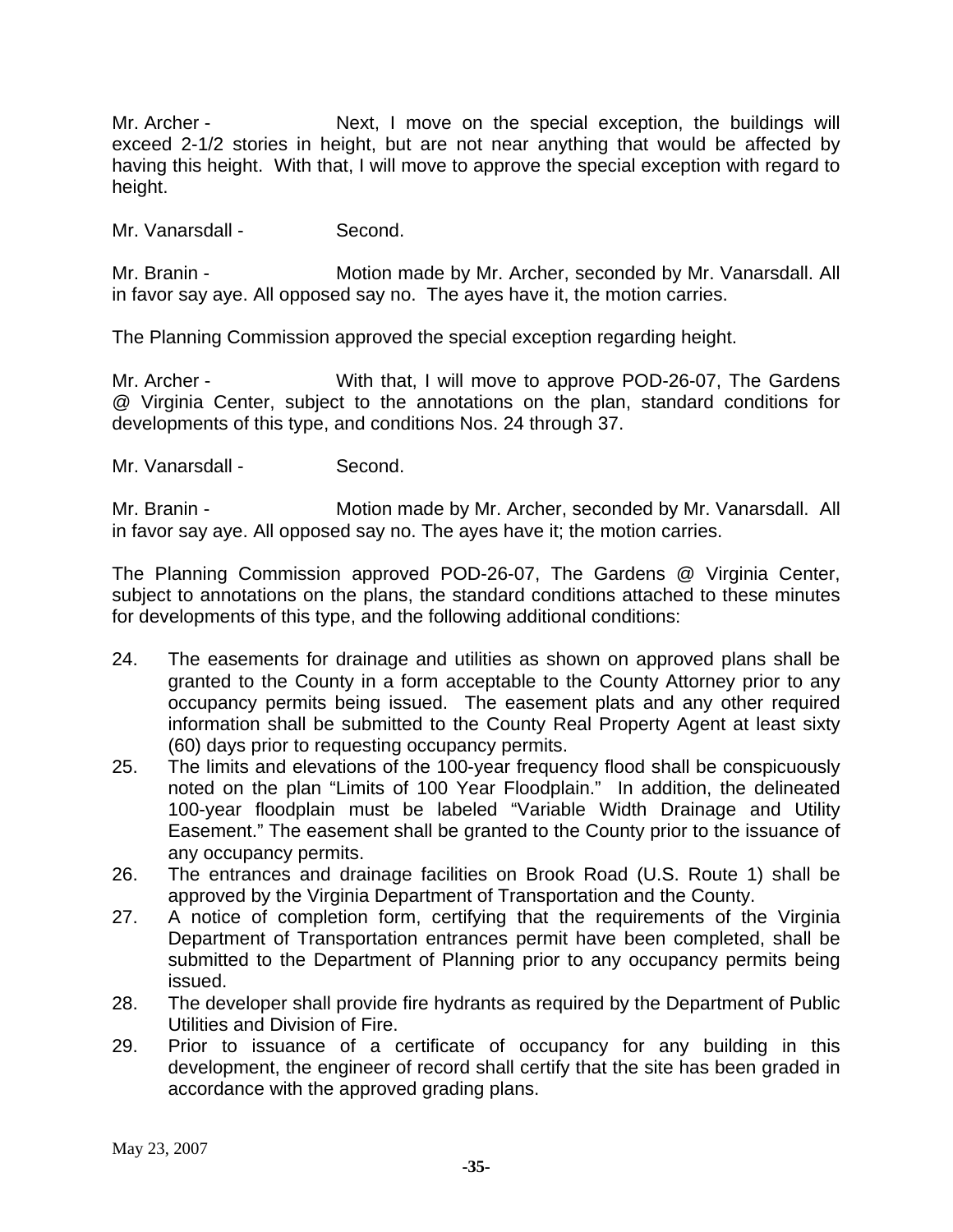- 30. A concrete sidewalk meeting VDOT standards shall be provided along west side of Brook Road (U.S. Route 1).
- 31. Outside storage shall not be permitted.
- 32. The proffers approved as a part of zoning case C-55C-06 shall be incorporated in this approval.
- 33. Any necessary off-site drainage and/or water and sewer easements must be obtained in a form acceptable to the County Attorney prior to final approval of the construction plans.
- 34. Deviations from County standards for pavement, curb or curb and gutter design shall be approved by the County Engineer prior to final approval of the construction plans by the Department of Public Works.
- 35. Approval of the construction plans by the Department of Public Works does not establish the curb and gutter elevations along the Virginia Department of Transportation maintained right-of-way. The elevations will be set by the contractor and approved by the Virginia Department of Transportation.
- 36. The location of all existing and proposed utility and mechanical equipment (including HVAC units, electric meters, junction and accessory boxes, transformers, and generators) shall be identified on the landscape plans. All equipment shall be screened by such measures as determined appropriate by the Director of Planning or the Planning Commission at the time of plan approval.
- 37. Vacation of the Presbytery Court right-of-way shall be approved by the Board of Supervisors prior to approval of the construction plans.

## **PLAN OF DEVELOPMENT**

POD-27-07 QQ Express Carwash @ Oak Hill Plaza Shopping Center - 3025 Mechanicsville Turnpike **Potts, Minter & Associates, P.C. for Bubble Wash III, LLC:** Request for approval of a plan of development, as required by Chapter 24, Section 24-106 of the Henrico County Code, to construct a one-story, 3,000 square foot automatic carwash. The 0.99-acre site is located on an outparcel in the existing Oak Hill Plaza Shopping Center, on the east line of Mechanicsville Turnpike (U.S. Route 360) approximately 500 feet south of Harvie Road on parcels 801-732-2625 and 1911. The zoning is B-3C, Business District (Conditional). County water and sewer. **(Fairfield)** 

Mr. Branin - Is anyone in opposition to POD-27-07, QQ Express Carwash @ Oak Hill Plaza Shopping Center? No one? Well, good.

- Mr. Vanarsdall What does QQ stand for?
- Mr. Jernigan **Quick Express?**
- Mr. Branin **Quick Quick.** Ms. Goggin - **Quick and Quality.**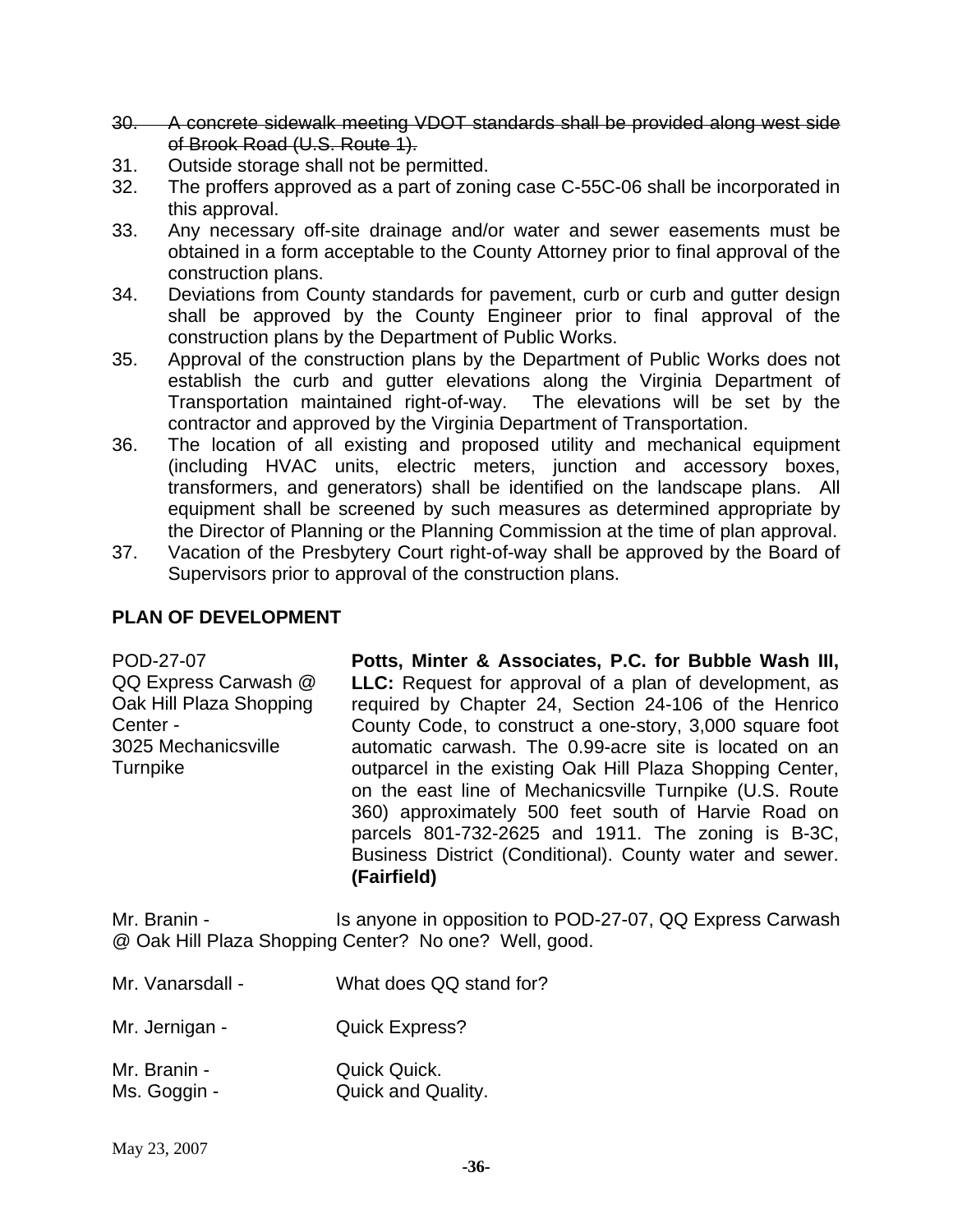Mr. Vanarsdall - They're good.

Ms. Goggin - The A copy of the revised annotated plan that addresses Planning and Public Works Traffic Division comments concerning traffic circulation and drive aisle widths is in the handout addendum. Staff requested, and the applicant has agreed to provide a burgundy standing metal roof consistent with the shopping center's roof color. Staff can now recommend approval subject to the annotations on the revised plan, the standard conditions for developments of this type, as well as conditions 24 through 41 in the agenda, with conditions 26 and 31 deleted, as shown on page 5 in your handout addendum. The engineer, Thomas Cook, and the developer, Mr. Young Yu, are in attendance to answer any questions you may have of them, and I am happy to answer any questions the Commission may have of me.

| Mr. Branin -                                                                                                        | Does anybody have any questions?                              |  |
|---------------------------------------------------------------------------------------------------------------------|---------------------------------------------------------------|--|
| Mr. Archer -                                                                                                        | So Ms. Goggin, I did get the burgundy roof, then.             |  |
| Ms. Goggin -                                                                                                        | Yes sir.                                                      |  |
| Mr. Archer -                                                                                                        | I don't think I have anything.                                |  |
| Mr. Branin -<br>Anybody else have any questions for Ms. Goggin? No? Mr.<br>Archer, would you like to hear from the- |                                                               |  |
| Mr. Archer -                                                                                                        | I don't believe it's necessary.                               |  |
| Mr. Branin -                                                                                                        | Okay, then I'll entertain a motion.                           |  |
| Mr. Archer -<br>plan?                                                                                               | All right. This plan has to be approved today, this revised   |  |
| Ms. Goggin -                                                                                                        | It came in on time, so there's no time limit waiver required. |  |

Mr. Archer - With that, I will move for approval of POD-27-07, QQ Express Carwash @ Oak Hill Plaza Shopping Center, with the burgundy roof, subject to the revised layout plan and subject to the annotations on the revised plan, standard conditions for developments of this type, and the additional conditions listed in the agenda with the deletion of 26 and 31.

Mr. Vanarsdall - Second.

Mr. Branin - Motion made by Mr. Archer, seconded by Mr. Vanarsdall. All in favor say aye. All opposed say no. The ayes have it, the motion carries.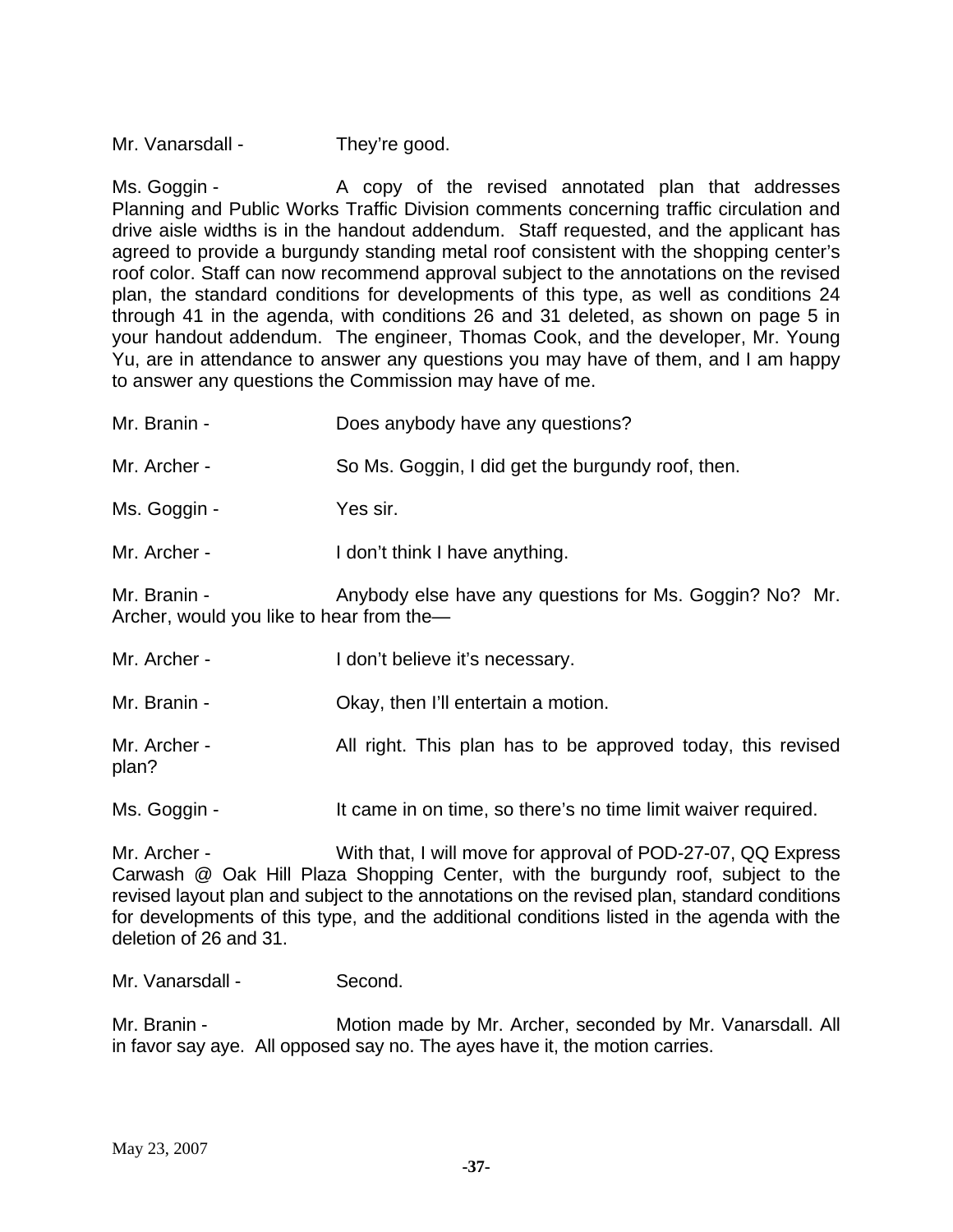The Planning Commission approved POD-27-07, QQ Express Carwash @ Oak Hill Plaza Shopping Center subject to annotations on the plans, the standard conditions attached to these minutes for developments of this type, and the following additional conditions:

- 24. The ground area covered by all the buildings shall not exceed in the aggregate 25 percent of the total site area.
- 25. No merchandise shall be displayed or stored outside of the building or on sidewalk.
- 26. **DELETE** The right-of-way for widening of Mechanicsville Turnpike (U. S. Route 360) as shown on approved plans shall be dedicated to the County prior to any occupancy permits being issued. The right-of-way dedication plat and any other required information shall be submitted to the County Real Property Agent at least sixty (60) days prior to requesting occupancy permits.
- 27. The easements for drainage and utilities as shown on approved plans shall be granted to the County in a form acceptable to the County Attorney prior to any occupancy permits being issued. The easement plats and any other required information shall be submitted to the County Real Property Agent at least sixty (60) days prior to requesting occupancy permits.
- 28. The entrances and drainage facilities on U.S. Route 360 shall be approved by the Virginia Department of Transportation and the County.
- 29. A notice of completion form, certifying that the requirements of the Virginia Department of Transportation entrances permit have been completed, shall be submitted to the Department of Planning prior to any occupancy permits being issued.
- 30. The developer shall provide fire hydrants as required by the Department of Public Utilities and Division of Fire.
- 31. **DELETE-** A concrete sidewalk meeting County standards shall be provided the east side of U. S. Route 360.
- 32. Outside storage shall not be permitted.
- 33. The proffers approved as a part of zoning case C-12C-07 shall be incorporated in this approval.
- 34. Any necessary off-site drainage and/or water and sewer easements must be obtained in a form acceptable to the County Attorney prior to final approval of the construction plans.
- 35. Deviations from County standards for pavement, curb or curb and gutter design shall be approved by the County Engineer prior to final approval of the construction plans by the Department of Public Works.
- 36. Insurance Services Office (ISO) calculations must be included with the plans and contracts and must be approved by the Department of Public Utilities prior to the issuance of a building permit.
- 37. Approval of the construction plans by the Department of Public Works does not establish the curb and gutter elevations along the Virginia Department of Transportation maintained right-of-way. The elevations will be set by the contractor and approved by the Virginia Department of Transportation.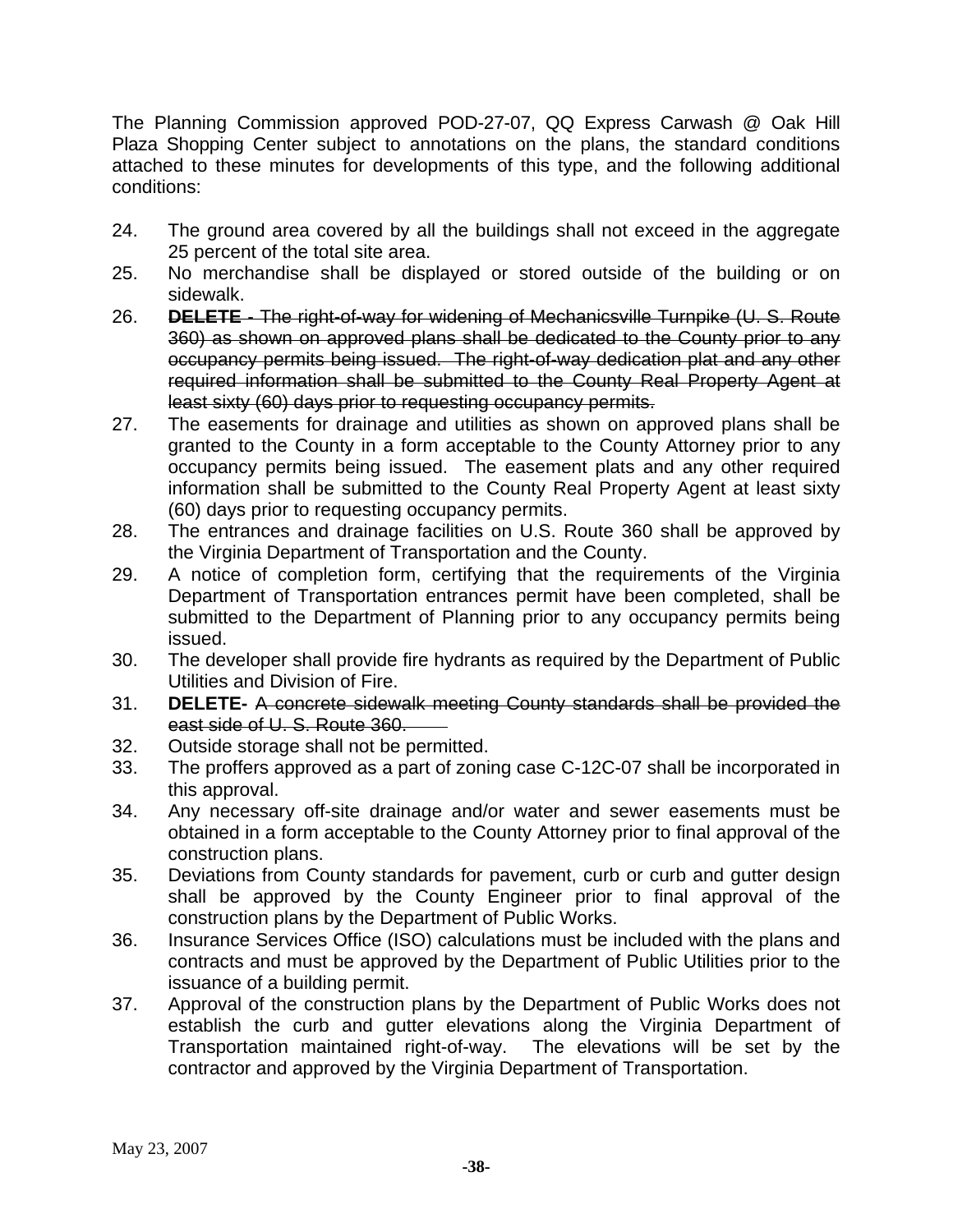- 38. The owner or manager on duty shall be responsible for temporarily closing the car facility when the on-site stacking space is inadequate to serve customer demand to prevent a backup of vehicles onto the public right-of-way. The owner shall arrange with the Traffic Engineer to provide standard traffic control signs to notify customers that stopping or standing on the public right-of-way shall not be permitted near the entrances to the car wash facility.
- 39. Evidence of a joint ingress/egress and maintenance agreement must be submitted to the Department of Planning and approved prior to issuance of a certificate of occupancy for this development.
- 40. The conceptual master plan, as submitted with this application, is for planning and information purposes only.
- 41. The location of all existing and proposed utility and mechanical equipment (including HVAC units, electric meters, junction and accessory boxes, transformers, and generators) shall be identified on the landscape plans. All building mounted equipment shall be painted to match the building and all equipment shall be screened by such measures as determined appropriate by the Director of Planning or the Planning Commission at the time of plan approval.

### **PLAN OF DEVELOPMENT & SPECIAL EXCEPTION**

POD-31-07 Hampton Inn @ International Airport Center – 421 International Centre Drive (POD-4-07 Revised)

**Timmons Group for P.C. Amin, Audubon Land, LLC and P.C. Amin, Shamin Hotels:** Request for approval of a plan of development and special exception as required by Chapter 24, Sections 24-2, 24-94(b) and 24-106 of the Henrico County Code, to construct a five-story, 104 room hotel with a height of 65 feet. The special exception would authorize a building exceeding a height of 45 feet. The 1.73-acre site is located at the terminus of International Centre Drive, approximately 1,400 feet north of Audubon Drive on part of parcel 822-717-4473. The zoning is M-1, Light Industrial District and ASO, Airport Safety Overlay District. County water and sewer. **(Varina)** 

Mr. Branin - Is anyone in opposition to POD-31-07, Hampton Inn @ International Airport Center? No one? Ms. Goggin?

Ms. Goggin - As Mr. Silber stated, the POD request is for a hotel branded as a Hampton Inn. As you can see on the staff architectural elevations and the agenda, the developer has provided masonry pilasters to break up the amount of EIFS on the proposed building on the east and west elevations, which are the sides people initially see approaching from the I-64 exit ramp and International Center Drive. The applicant is also requesting approval of a special exception to allow a 65-foot tall building in the M-1 District, where 45 feet is allowed by right. Two adjacent hotels taller than the one presented this morning recently received special exceptions for additional height over 45 feet. As is customary, staff makes no recommendations on special exception requests. However, the applicant's representative is here today to present their case to the Planning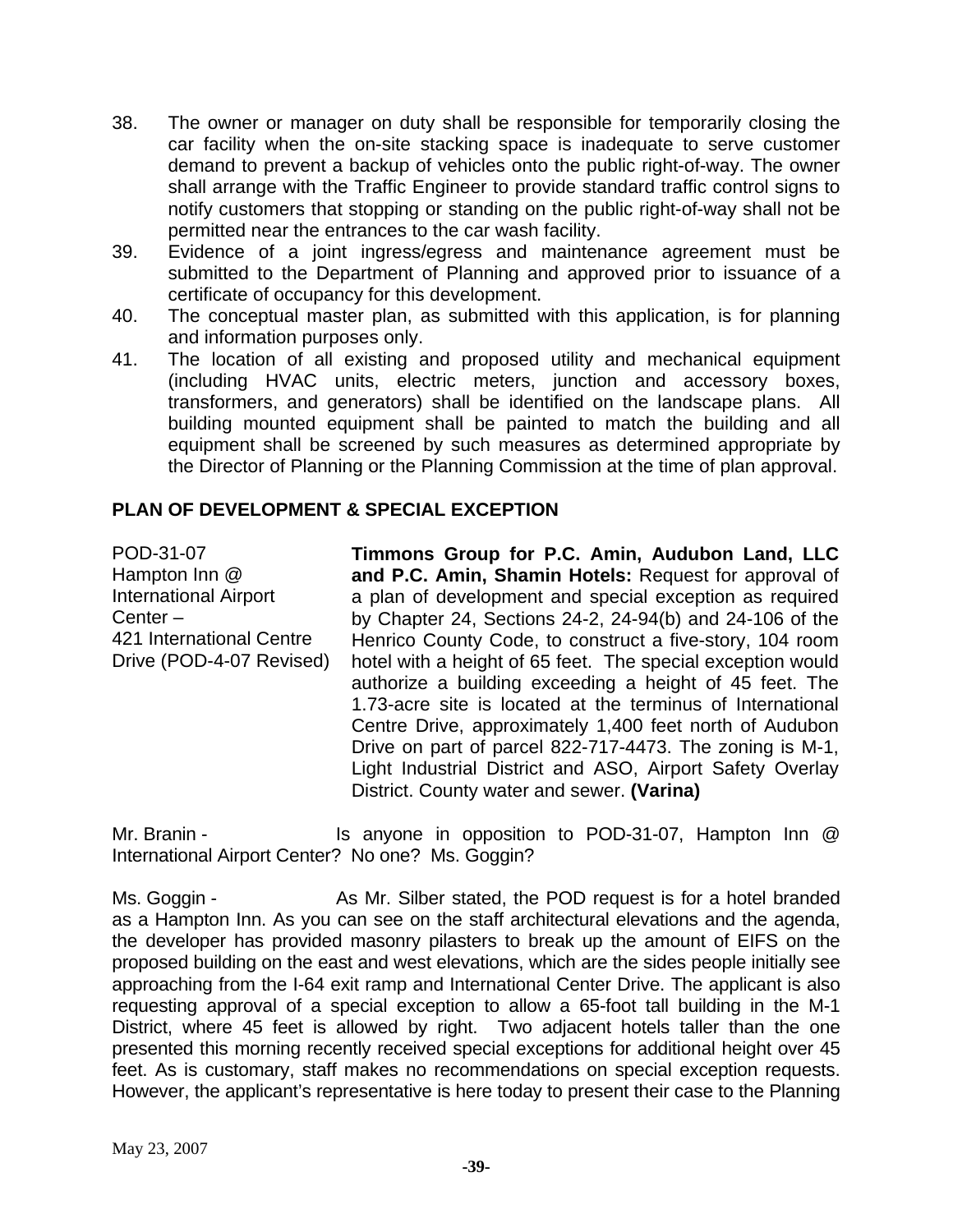Commission for this request. Staff recommends approval subject to the annotations on the staff plans and conditions 24 through 37 in the agenda. Should the Commission choose to approve the special exception for the height, it could be a separate motion from the POD approval, should the Commission choose to do that. Tamsin Hepner from Timmons and Michael Sweeney from Shamin Hotels are here to present their request for the height exception and to answer any questions you may have. I would like to point out that this is an architectural rendering provided by the applicant, but we do have a rendering of the elevations that were presented, if the Commission would like to see them. It's more or less the same.

Mr. Branin - Thank you, Ms. Goggin.

Mr. Vanarsdall - Looks like my summer home.

Ms. Hepner - Good morning, I'm Tamsin Hepner from Timmons Group and we do ask that you do grant this exception to the height. We'd like the height to be 65 feet instead of the 45 feet. The other two hotels have been granted that exception on the same parcel and they are taller. They are 70 feet and 8 inches, so this is lower than they are.

Mr. Branin - I'm sorry, would you state your name again?

Ms. Hepner - The My name is Pamsin Hefner. And the FAA has approved the height already also.

Mr. Branin - That was going to be my only question. It's off to the right of the strip, so I wouldn't think it would.

Ms. Hepner - The Yes, it's further away.

Mr. Branin - **Does anybody else have any questions for Tamsin?** None? Okay. Thank you, Tamsin.

Mr. Jernigan - The Mr. Chairman, I'm ready for a motion. Ms. Goggin and I have discussed this at length. First of all, for the special exception I'd like to move special exception for height restriction to 65 feet for POD-31-07, Hampton Inn @ International Airport Center.

Mr. Vanarsdall - Second.

Mr. Branin - **Motion made by Mr. Jernigan, seconded by Mr. Vanarsdall.** All in favor say aye. All opposed say no. The ayes have it, the motion carries.

The Planning Commission approved the special exception for height to 65 feet.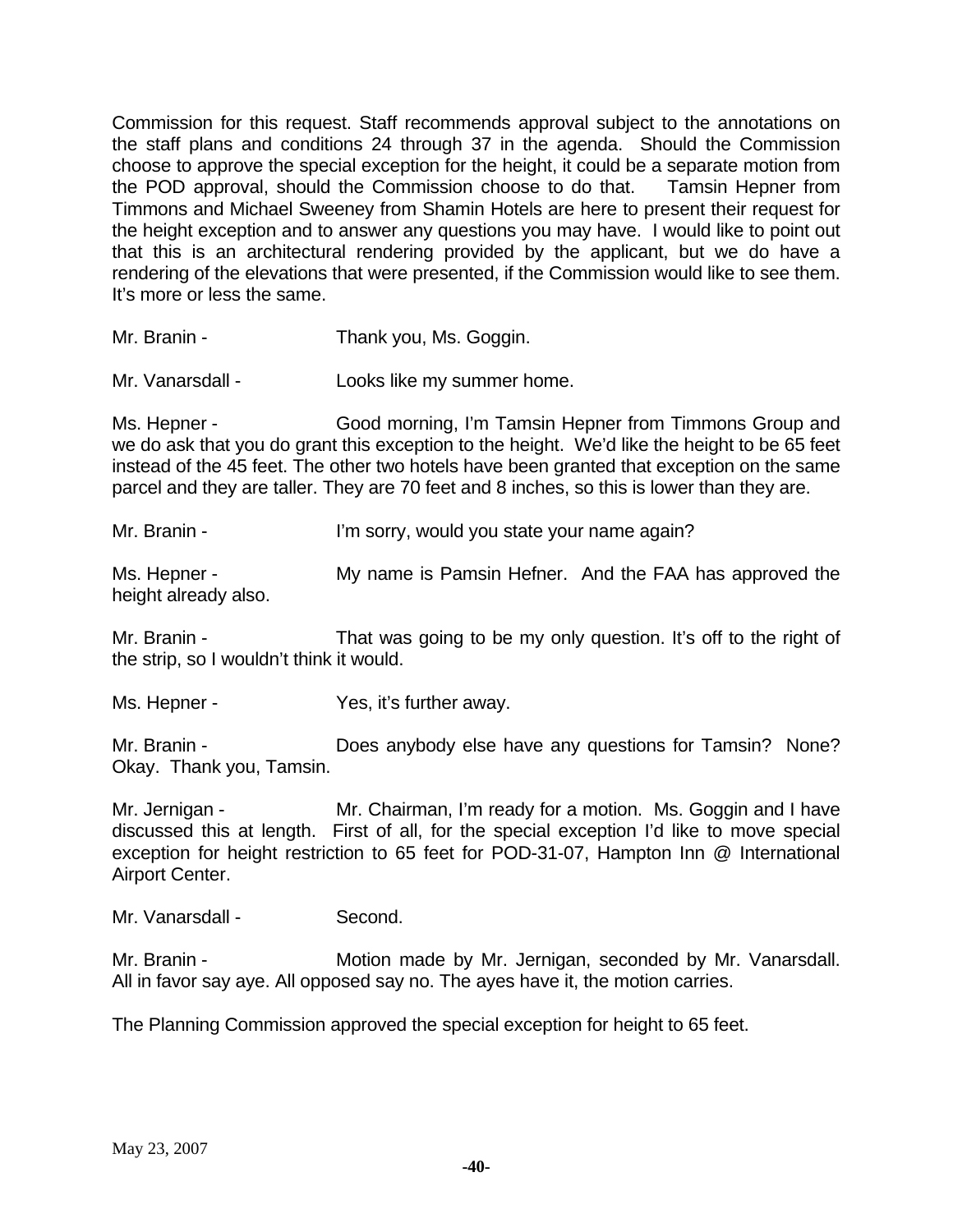Mr. Jernigan - On POD-31-07, Hampton Inn @ International Airport Center, I move for approval with standard conditions for developments of this type and the following additional conditions #24 through 37.

Mr. Vanarsdall - Second.

Mr. Branin - **Motion made by Mr. Jernigan, seconded by Mr. Vanarsdall. All** in favor say aye. All opposed say no. The ayes have it, the motion carries.

The Planning Commission approved POD-31-07, Hampton Inn @ International Airport Center, subject to annotations on the plans, the standard conditions attached to these minutes for developments of this type, and the following additional conditions:

- 24. The easements for drainage and utilities as shown on approved plans shall be granted to the County in a form acceptable to the County Attorney prior to any occupancy permits being issued. The easement plats and any other required information shall be submitted to the County Real Property Agent at least sixty (60) days prior to requesting occupancy permits.
- 25. The developer shall provide fire hydrants as required by the Department of Public Utilities and Division of Fire.
- 26. Outside storage shall not be permitted.
- 27. Any necessary off-site drainage and/or water and sewer easements must be obtained in a form acceptable to the County Attorney prior to final approval of the construction plans.
- 28. Deviations from County standards for pavement, curb or curb and gutter design shall be approved by the County Engineer prior to final approval of the construction plans by the Department of Public Works.
- 29. Insurance Services Office (ISO) calculations must be included with the plans and contracts and must be approved by the Department of Public Utilities prior to the issuance of a building permit.
- 30. Approval of the construction plans by the Department of Public Works does not establish the curb and gutter elevations along the Henrico County maintained rightof-way. The elevations will be set by Henrico County.
- 31. Evidence of a joint ingress/egress and maintenance agreement must be submitted to the Department of Planning and approved prior to issuance of a certificate of occupancy for this development.
- 32. The location of all existing and proposed utility and mechanical equipment (including HVAC units, electric meters, junction and accessory boxes, transformers, and generators) shall be identified on the landscape plans. All equipment shall be screened by such measures as determined appropriate by the Director of Planning or the Planning Commission at the time of plan approval.
- 33. Except for junction boxes, meters, and existing overhead utility lines, and for technical or environmental reasons, all utility lines shall be underground.
- 34. There shall be no exterior signage or other means of advertising that identifies the presence of food service at these facilities.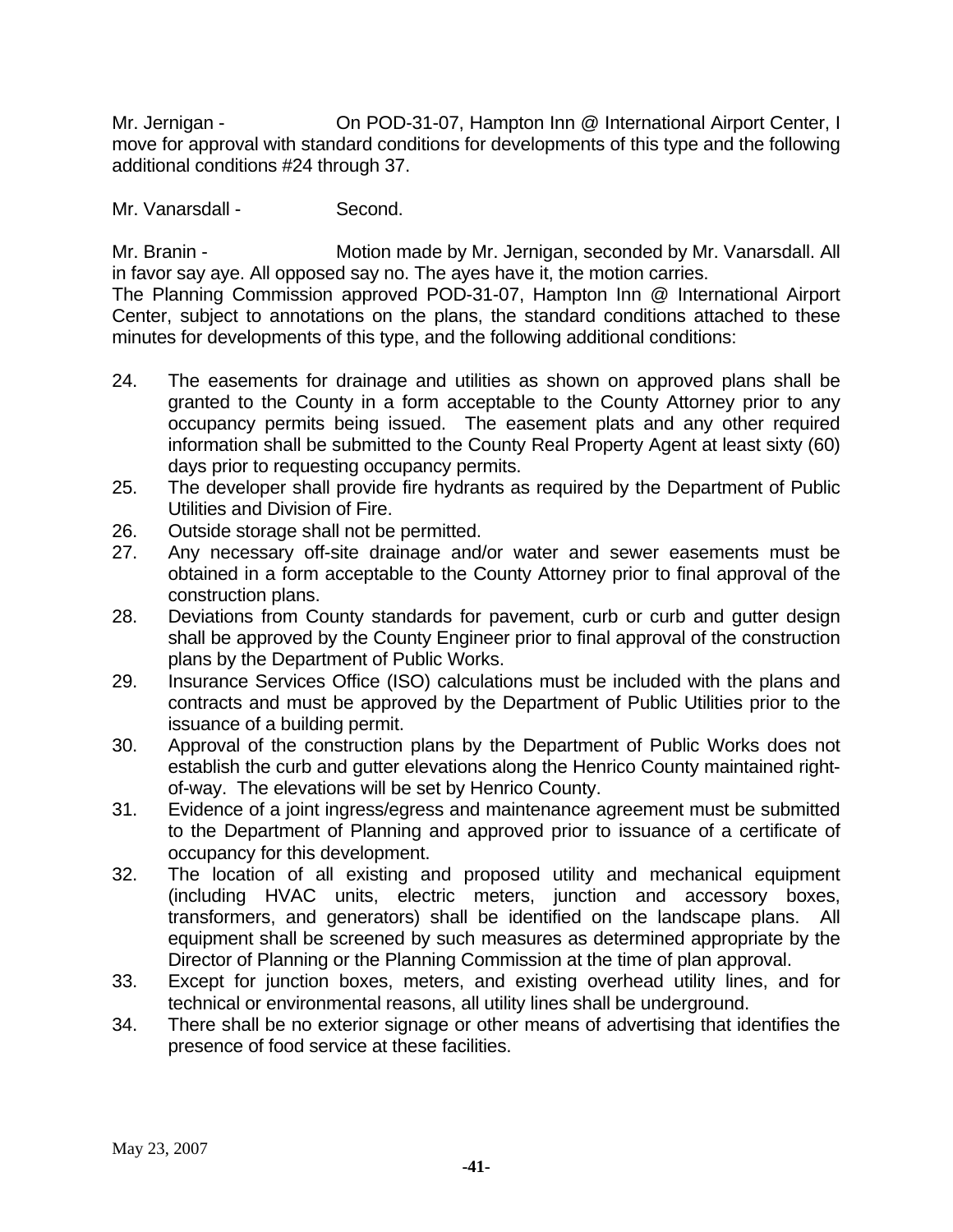- 35. Federal Aviation Administration (FAA), Form 7460-1 shall be submitted to the FAA and proof of such approval shall be provided to the Planning Department prior to approval of any building permit application.
- 36. The location of outdoor storage containers on the site is prohibited.
- 37. Evidence that an engineer has certified the height of the building shall be provided to the Director of Planning prior to the issuance of a certificate of occupancy.

### **PLAN OF DEVELOPMENT**

POD-29-07 Sam's Club @ White Oak Village – I-64W and Laburnum Avenue (POD-58-06 Revised) **Vanasse Hangen Brustlin, Inc. for Forest City Commercial Group:** Request for approval of a plan of development as required by Chapter 24, Section, 24-106 of the Henrico County Code, to construct a 134,912 square foot retail building with a six-pump fuel center in a shopping center. This approval is in addition to the approval granted October 25, 2006 for the shopping center. The 16.388-acre site is located at the northwest corner of Laburnum Avenue and I-64 on parcels 815-718- 5710 and 816-718-0130. The zoning is B-3C, Business District (Conditional). County water and sewer. **(Varina)** 

Mr. Branin - Is anyone in opposition to POD-29-07, Sam's Club @ White Oak Village? No one? Ms. Goggin?

Mr. Vanarsdall - You don't get any opposition again Sam's, I guarantee you.

Ms. Goggin - Since the agenda has gone out, staff recommended, and the applicant has agreed that the fuel center kiosk and columns be constructed of architectural block to match the proposed Sam's Club building. The applicant has also agreed that the pallet storage, as proposed towards the front side of the building will be screened with architectural block similar to what would be required by proffers for refuse screening. Staff is sufficiently satisfied with the quality of the development now agreed upon by the applicant. Staff can now recommend approval subject to the annotated plans, standard conditions for developments of this type, conditions 9 and 11 amended, and 23 through 29 in the agenda. The engineer, Mitch Mitchell from VHB, as well as a representative from Sam's is here to address any questions you may have of them, and I am available to answer any questions the Commission may have of me.

| Mr. Jernigan - | Who's here from VHB?             |
|----------------|----------------------------------|
| Ms. Goggin -   | Mitch Mitchell.                  |
| Mr. Branin -   | Would you like to hear from him? |
| Mr. Jernigan - | Yes.                             |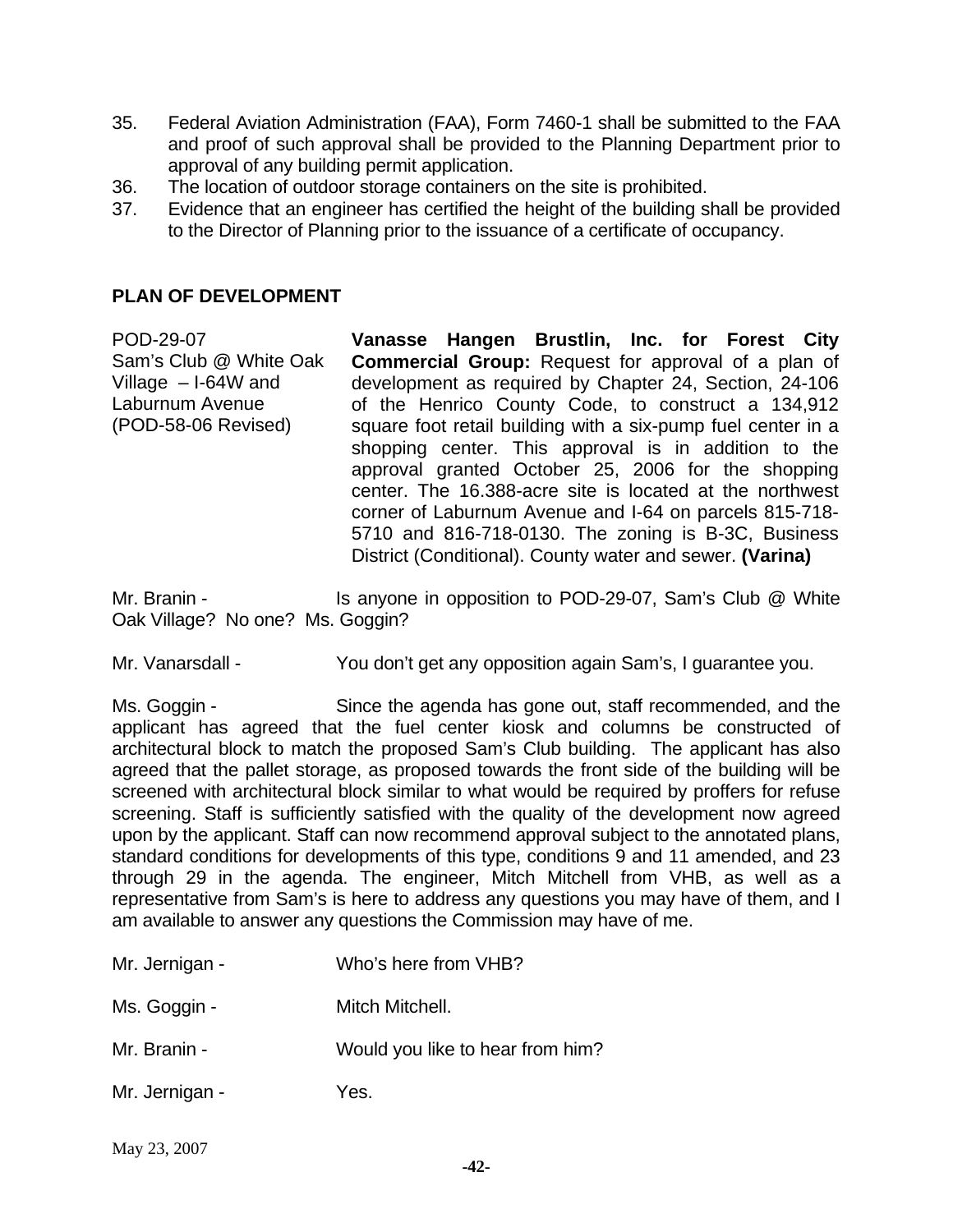| Mr. Branin -<br>Goggin? No?                             | Before we do that, does anybody have any questions for Ms. |
|---------------------------------------------------------|------------------------------------------------------------|
| Mr. Mitchell -                                          | Good morning. Mitch Mitchell from VHB.                     |
| Mr. Jernigan -<br>board, through VHB.<br>Mr. Mitchell - | For the record, this has passed your architectural review  |
|                                                         | Oh yes.                                                    |
| Mr. Jernigan -                                          | Okay. I just wanted to make sure. That's all I need.       |

Mr. Branin - Does anybody else have any other questions for Mr. Mitchell? None? Okay, thank you, sir.

Mr. Jernigan - Thank you. I do that because there is an architectural review board. I just wanted to make sure for the record that it has been approved by them before we pass this case.

Mr. Branin - The U'm good with that. All right.

Mr. Jernigan - I want to thank Ms. Goggin. She worked diligently on this case. It had a few problems, but she got them worked out.

Ms. Goggin - Thank you.

Mr. Jernigan - With that, I will move for approval of POD-29-07, Sam's Club @ White Oak Village with standard conditions for developments of this type and the following additional conditions #9 amended, #11 amended, and #23 through 39.

Mr. Vanarsdall - Second.

Mr. Branin - **Motion made by Mr. Jernigan, seconded by Mr. Vanarsdall. All** in favor say aye. All opposed say no. The ayes have it, the motion carries.

The Planning Commission approved POD-29-07, Sam's Club @ White Oak Village subject to annotations on the plans, the standard conditions attached to these minutes for developments of this type, and the following additional conditions:

- 9. **AMENDED** A detailed landscaping plan shall be submitted to the Department of Planning for review and Planning Commission approval prior to the issuance of any occupancy permits.
- 11. **AMENDED** Prior to the installation of the site lighting equipment, a plan including depictions of light spread and intensity diagrams, and fixture and specifications and mounting height details shall be submitted for Department of Planning review and Planning Commission approval.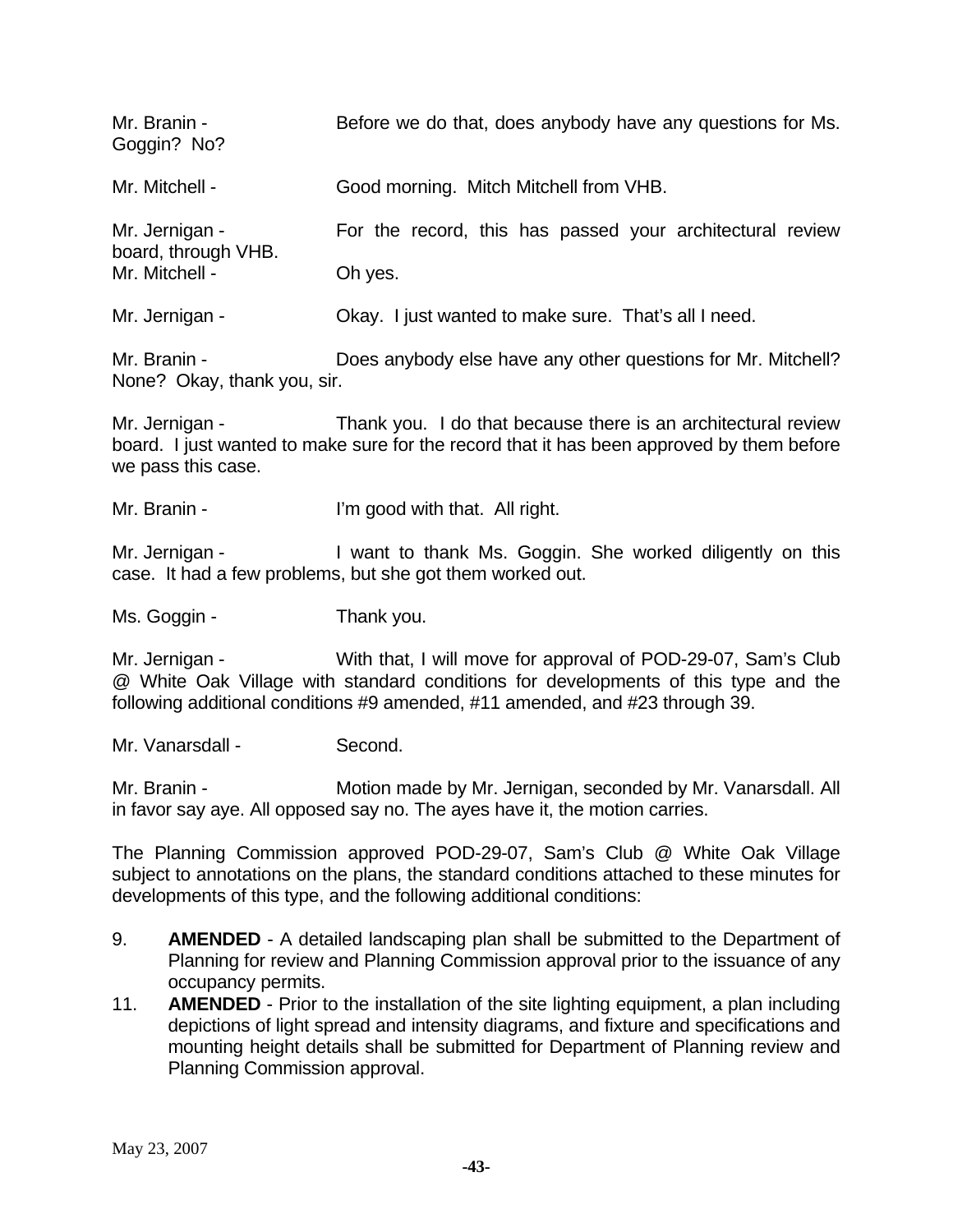- 23. Only retail business establishments permitted in a B-3 zone may be located in this center.
- 24. The ground area covered by all the buildings shall not exceed in the aggregate 25 percent of the total site area.
- 25. No merchandise shall be displayed or stored outside of the building or on sidewalks.
- 26. The easements for drainage and utilities as shown on approved plans shall be granted to the County in a form acceptable to the County Attorney prior to any occupancy permits being issued. The easement plats and any other required information shall be submitted to the County Real Property Agent at least sixty (60) days prior to requesting occupancy permit.
- 27. The developer shall provide fire hydrants as required by the Department of Public Utilities and Division of Fire.
- 28. Outside storage shall not be permitted.
- 29. The proffers approved as a part of zoning case C-29C-06 shall be incorporated in this approval.
- 30. The developer shall install an adequate restaurant ventilating and exhaust system to minimize smoke, odors, and grease vapors. The plans and specifications shall be included with the building permit application for review and approval. If, in the opinion of the County, the type system provided is not effective, the Commission retains the rights to review and direct the type of system to be used.
- 31. Any necessary off-site drainage and/or water and sewer easements must be obtained in a form acceptable to the County Attorney prior to final approval of the construction plans.
- 32. Deviations from County standards for pavement, curb or curb and gutter design shall be approved by the County Engineer prior to final approval of the construction plans by the Department of Public Works.
- 33. The loading areas shall be subject to the requirements of Chapter 24, Section 24- 97(b) of the Henrico County Code.
- 34. In the event of any traffic backup which blocks the public right-of-way as a result of congestion caused by the drive-up facilities, the owner/occupant shall close the drive-up facilities until a solution can be designed to prevent traffic backup.
- 35. Insurance Services Office (ISO) calculations must be included with the plans and contracts and must be approved by the Department of Public Utilities prior to the issuance of a building permit.
- 36. Evidence of a joint ingress/egress and maintenance agreement must be submitted to the Department of Planning and approved prior to issuance of a certificate of occupancy for this development.
- 37. The location of all existing and proposed utility and mechanical equipment (including HVAC units, electric meters, junction and accessory boxes, transformers, and generators) shall be identified on the landscape plans. All equipment shall be screened by such measures as determined appropriate by the Director of Planning or the Planning Commission at the time of plan approval.
- 38. The Master Plan, as submitted with this application, is for planning and information purposes only.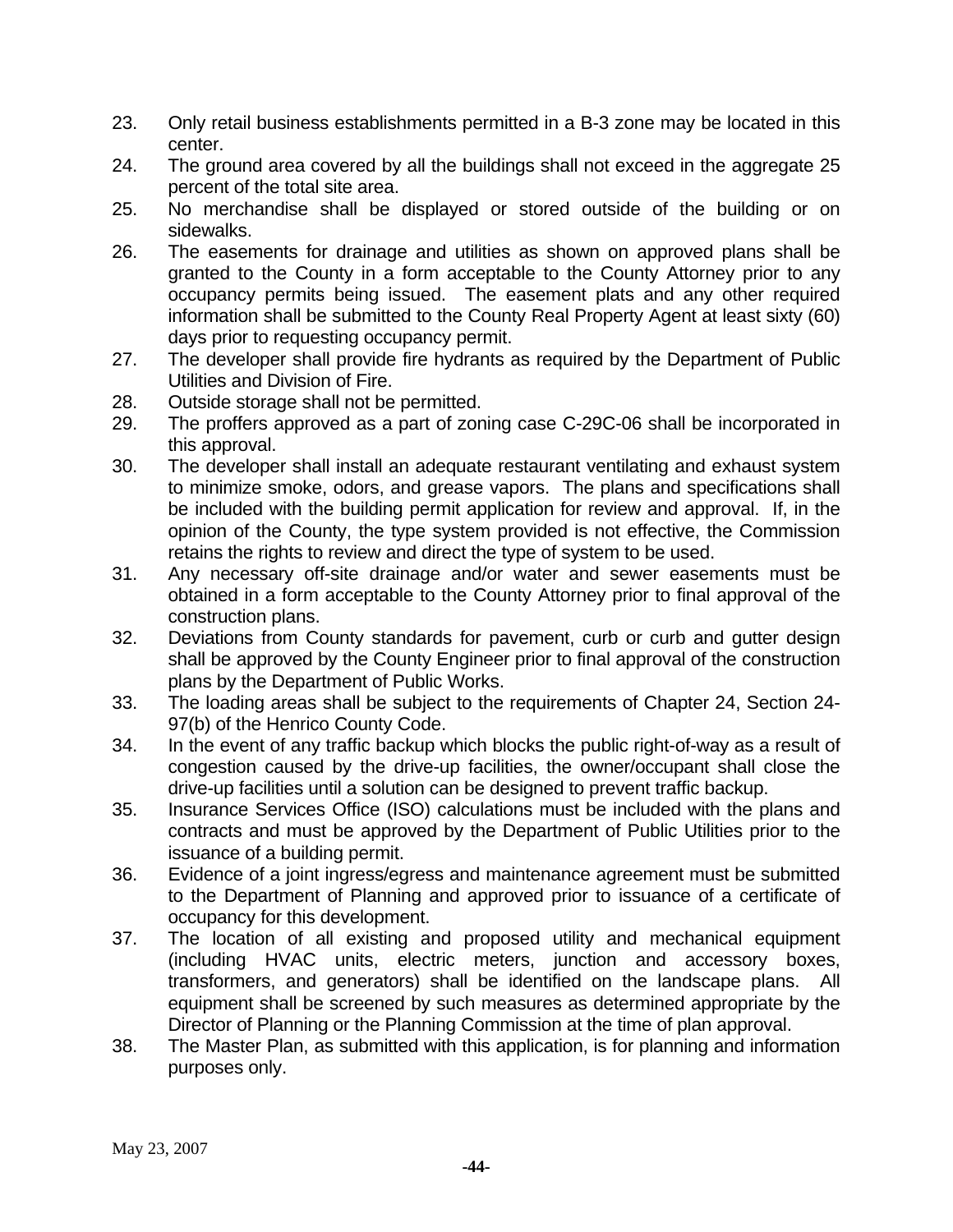39. Outdoor display areas are not a part of this approved Plan of Development until the applicant submits details for the outdoor display areas for staff review and Planning Commission approval.

### **PLAN OF DEVELOPMENT REVISION**

POD-58-06 J. C. Penny's @ White Oak Village Shopping Center – I-64W and Laburnum Avenue

**Vanasse Hangen Brustlin, Inc. for Forest City Commercial Group:** Request for approval of a revision to a previously approved plan of development and architectural plans as required by Chapter 24, Section, 24- 106 of the Henrico County Code, to construct a one-story, 104,900 square foot retail building (Major Anchor D). The 136.50-acre site is located in a shopping center east of S. Laburnum Avenue, south of I-64, and north of Audubon Drive on parcel 815-718-5710. The zoning is B-3C, Business District (Conditional). County water and sewer. **(Varina)** 

Mr. Branin - Is there anyone in opposition to POD-58-06, J. C. Penny's @ White Oak Village Shopping Center? No one? Okay, Mr. Strauss.

Mr. Strauss - Thank you, Mr. Chairman, members of the Commission. This is an application for approval of the architectural plans for the proposed J. C. Penney. The Plan of Development and Master Plan for the entire shopping center was approved by the Commission last October. This proposal revises the former junior anchor at the western side of the shopping center, as shown in the site plan in your packet. The shopping center architecture is the subject of proffers regarding materials and finishes. At the time the agenda was prepared, staff requested additional information regarding the extent of certain building materials on the building elevations. We had previously been provided with a color rendering of the J. C. Penney's. What we are handing out this morning is an additional staff plan that annotates the extent of brick, pre-cast concrete, exterior insulating finish system, or EIFS, and the textured painted block, all materials allowed by the proffers of the rezoning case. The colors of the materials and finishes are generally indicated on the color rendering and they are predominately warm earth tones and compliment the architecture of the rest of the center. I think I do have a copy of that rendering in the presentation here. There we go. With this and the additional annotations on the staff plan we're handing out, we are recommending approval. Again, Mitch Mitchell and Brendan are here. I did speak with Mr. Jim Richardson last night and ask him if this had been approved by Forest City Development and he did indeed say that it had.

Mr. Jernigan - The Muslim Had been approved, okay.

Mr. Strauss - Yes sir.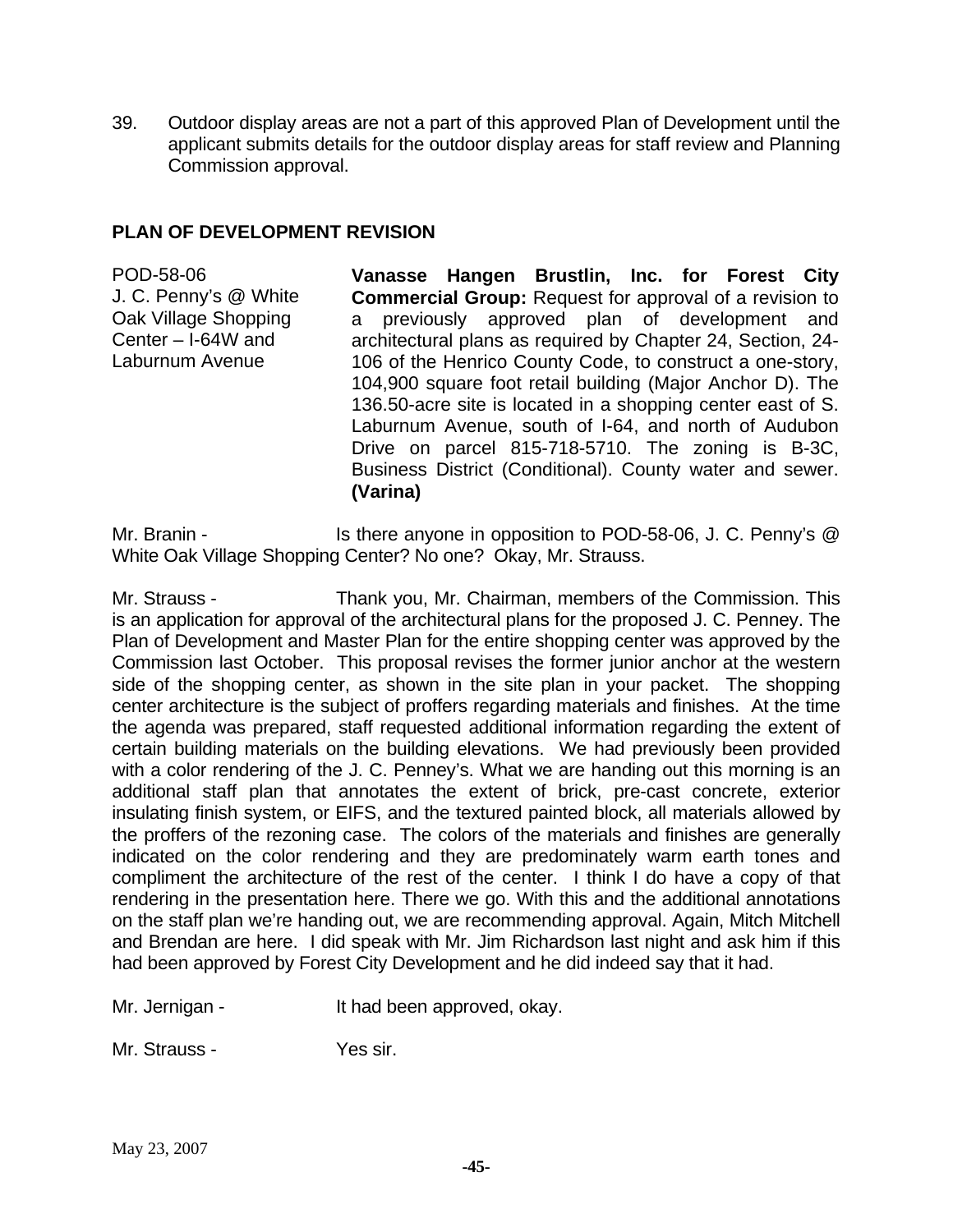Mr. Vanarsdall - Mr. Strauss, is this going to be called Jacque Penne or J. C. Penny?

Mr. Strauss - I'll have to defer that question to the applicant.

Mr. Vanarsdall - Mr. Jernigan, if you wanted to add a little flare to the East End, you should call it Jacque Penne.

Mr. Jernigan - Mr. Strauss, one thing that we discussed, which will go along with Lowe's and everybody else, when the case came through, I told them they could put painted block on the backside of the building.

Mr. Strauss - That's correct. There was some painted block and that can be used, specifically as written in the proffers: allowed at time of Plan and Development. They do agree that the textured paint that would be used be similar to what was approved at Lowe's.

Mr. Jernigan - That's what I want to make sure, that it is an epoxy paint.

Mr. Strauss - Yes sir.

Mr. Jernigan - Because that adheres. It won't pop off like regular latex. The reason that we did that, and I don't know if you remember, Mr. Silber, that they discussed that when you buy large lots of colored block, that sometimes the color is different. That's the reason they wanted to put all the colored block on the front and use painted on the back so they wouldn't have to worry about a match. I'm okay with that.

Mr. Vanarsdall - I didn't know we allowed any painting on block. I know we don't encourage it.

Mr. Jernigan - No, we don't, but—

Mr. Vanarsdall - It must be a good kind of paint.

Mr. Jernigan - Well, that's the reason I'm specifying it has to be an epoxy paint, because the epoxy paint adheres. It's not just a coating, it adheres itself to the block. You have to pay a little more for it, but it works out better in the end.

Mr. Branin - What's the lifespan on an epoxy paint?

Mr. Jernigan - I don't know. We're probably going to see it come off. The reason we did that was because they said that when they order as many block as they do that are colored, that it varies. Each block doesn't look the same. I figured we would put the colored block on the front and have the painted block on the back.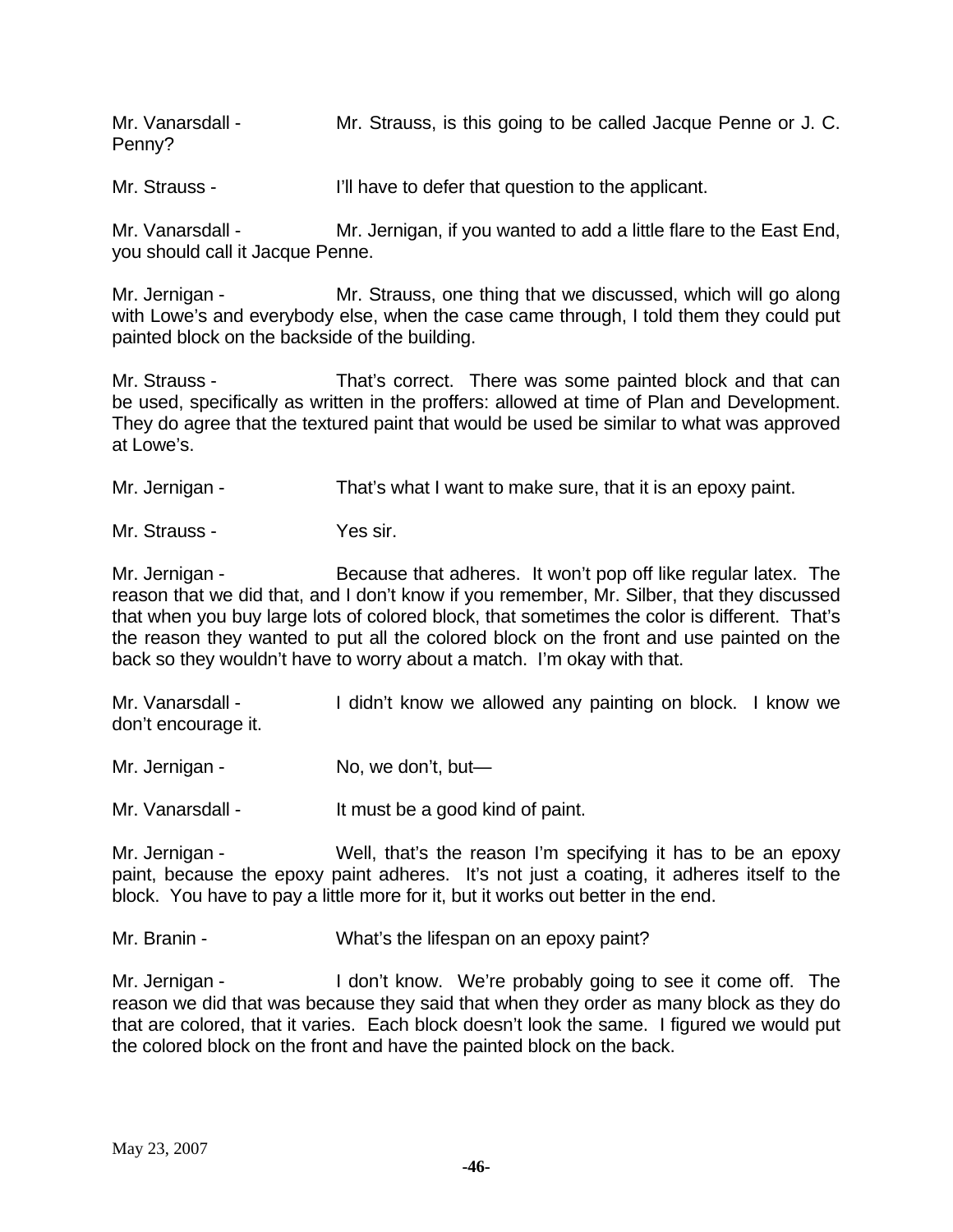Mr. Branin - The All right. Does anybody have any other questions for Mr. Strauss? None? Mr. Jernigan, do you need to hear from the applicant?

Mr. Jernigan - No sir.

Mr. Branin - Ckay. Mr. Jernigan - The Mr. Chairman, I'm ready to make a motion. With that, I'll move for approval of POD-58-06, J. C. Penny's @ White Oak Village Shopping Center and the conditions of the POD approval by the Planning Commission dated October 25, 2006 continue to apply.

Mr. Vanarsdall - Second.

Mr. Branin - **Motion made by Mr. Jernigan, seconded by Mr. Vanarsdall. All** in favor say aye. All opposed say no. The ayes have it, the motion carries.

The Planning Commission approved POD-58-06, (Revised) J. C. Penny's @ White Oak Village Shopping Center, subject to annotations on the plans, the standard conditions attached to these minutes for developments of this type, and the conditions of the POD approval by the Planning Commission dated October 25, 2006.

#### **PLAN OF DEVELOPMENT**

POD-32-07 Target @ Libbie Place – Store Expansion – 5401 W. Broad Street **Vanasse Hangen Brustlin, Inc. for Sauers Properties, Inc. and Target Corporation:** Request for approval of a plan of development as required by Chapter 24, Section, 24-106 of the Henrico County Code, to construct a onestory, **13,675** 14,026 square foot addition to an existing retail building. The 10.64-acre site is located in an existing shopping center, on the south line of W. Broad Street (U.S. Route 250), approximately 1,500 feet east of the intersection of W. Broad Street and Libbie Avenue on parcel 772-738-3369. The zoning is B-2C, Business District (Conditional). County water and sewer. **(Brookland)** 

Mr. Branin - Is anyone in opposition POD-32-07, Target @ Libbie Place – Store Expansion? No one? Good morning, Mr. Garrison.

Mr. Garrison - Good morning. A revised plan has been added to the addendum that shows a slight reduction in the size of the expansion, and truck maneuverability off Broad Street. The applicant is requesting approval of a 13,675 square-foot expansion to an existing Target store along West Broad Street. The elevations submitted show the building constructed mostly of split face block to match the existing building and a pergola that encroaches into the 50-foot setback that will be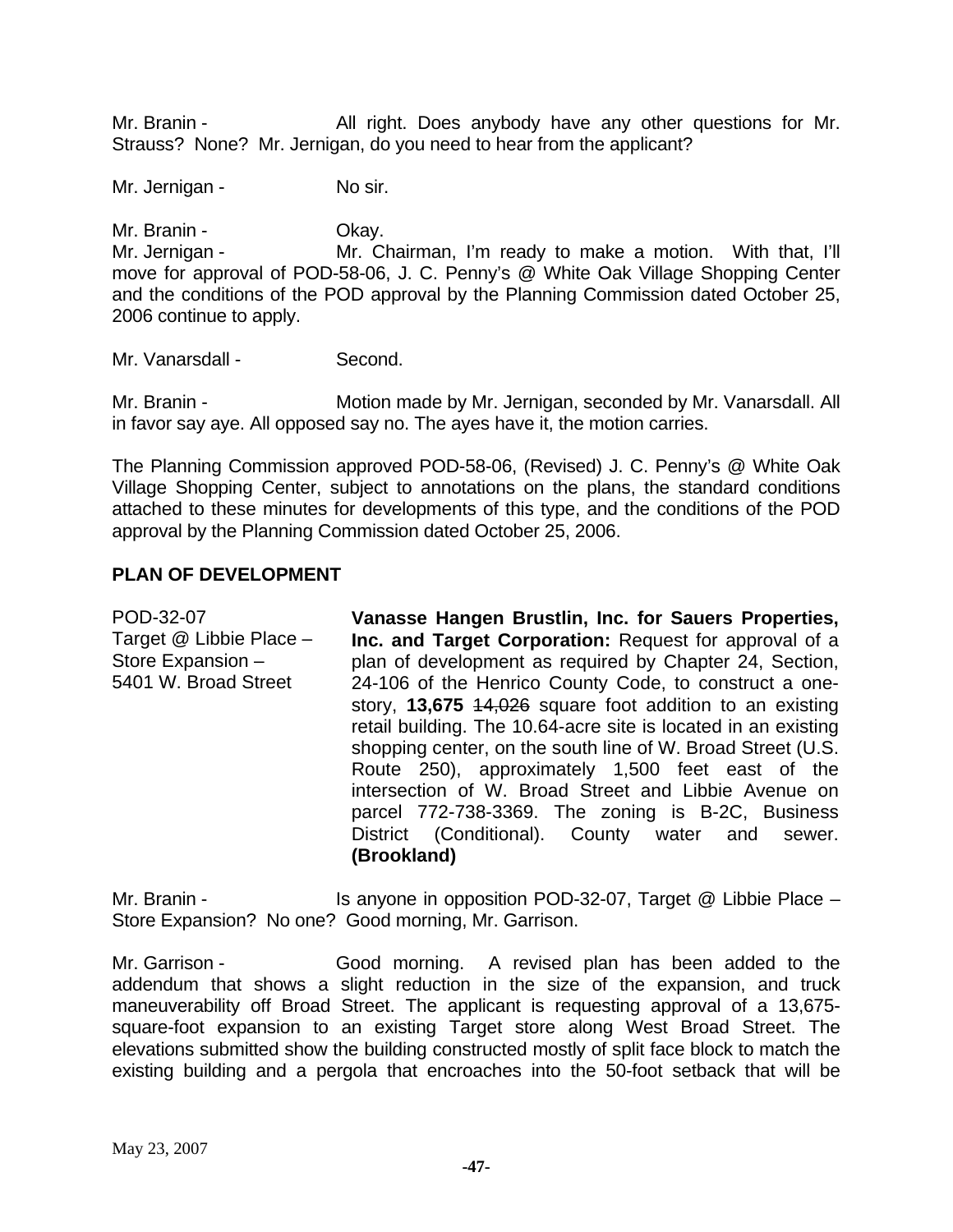removed or conform to set back requirements on revised plans. The floor plan submitted shows the dimensions and uses in the building.

The applicant has met with the residents of Monumental Floral Gardens regarding hours of street sweeping, trash in the BMP, the proffered buffer and the location of the Starbucks. All of the issues discussed have been resolved and staff can recommend approval subject to the annotations on the plans, the standard conditions for developments of this type, and the added conditions in the agenda.

Staff and representatives of the applicant are available to answer any questions you may have.

Mr. Branin - **Does anybody have any questions for Mr. Garrison?** None?

Mr. Vanarsdall - I appreciate you working it out with them. I don't need to hear from the applicant, Mr. Chairman.

Mr. Branin - Ckay. You do or you don't, Mr. Vanarsdall?

Mr. Vanarsdall - I don't. First of all, I'm glad to see Target expanding there. I appreciate that. I hope that means that business is good. Every time I'm in there, it looks like it's really good. I move for approval of POD-32-07, Target @ Libbie Place – Store Expansion with conditions Nos. 24 through 35, and then 36 added on the addendum. Then on the addendum it says, "The plan has been revised to adjust the configuration of the building addition to allow for truck access and circulation. The adjustment has resulted in a reduction in the building square footage." They had to do that because of the space over there on the end of it. "The plan shall be revised to show no accessory structure or building encroachment within the 50-foot setback." And the annotations on the plan, standard conditions for this type.

Mrs. Jones - Second.

Mr. Branin - **Motion made by Mr. Vanarsdall, seconded by Ms. Jones.** All in favor say aye. All opposed say no. The ayes have it, the motion carries.

The Planning Commission approved POD-32-07, Target @ Libbie Place – Store Expansion, subject to annotations on the plans, the standard conditions attached to these minutes for developments of this type, and the following additional conditions:

- 24. The easements for drainage and utilities as shown on approved plans shall be granted to the County in a form acceptable to the County Attorney prior to any occupancy permits being issued. The easement plats and any other required information shall be submitted to the County Real Property Agent at least sixty (60) days prior to requesting occupancy permits.
- 25. The entrances and drainage facilities on W. Broad Street (U.S. Route 250) shall be approved by the Virginia Department of Transportation and the County.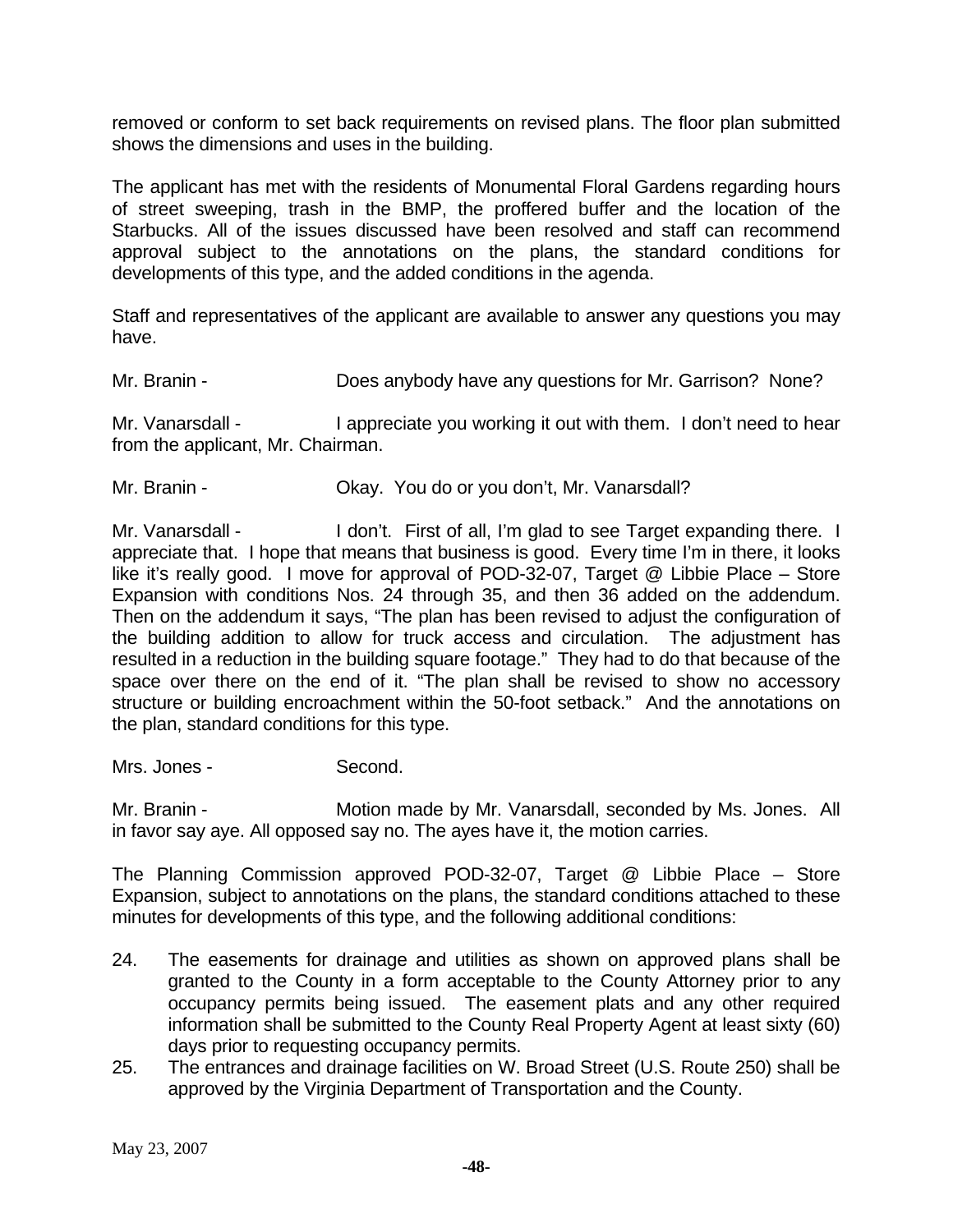- 26. A notice of completion form, certifying that the requirements of the Virginia Department of Transportation entrances permit have been completed, shall be submitted to the Department of Planning prior to any occupancy permits being issued.
- 27. The developer shall provide fire hydrants as required by the Department of Public Utilities and Division of Fire.
- 28. Outside storage shall not be permitted.
- 29. The proffers approved as a part of zoning cases C-54C-95 and C-94C-96 shall be incorporated in this approval.
- 30. Deviations from County standards for pavement, curb or curb and gutter design shall be approved by the County Engineer prior to final approval of the construction plans by the Department of Public Works.
- 31. The loading areas shall be subject to the requirements of Chapter 24, Section 24- 97(b) of the Henrico County Code.
- 32. Insurance Services Office (ISO) calculations must be included with the plans and contracts and must be approved by the Department of Public Utilities prior to the issuance of a building permit.
- 33. Approval of the construction plans by the Department of Public Works does not establish the curb and gutter elevations along the Virginia Department of Transportation maintained right-of-way. The elevations will be set by the contractor and approved by the Virginia Department of Transportation.
- 34. The location of all existing and proposed utility and mechanical equipment (including HVAC units, electric meters, junction and accessory boxes, transformers, and generators) shall be identified on the landscape plans. All equipment shall be screened by such measures as determined appropriate by the Director of Planning or the Planning Commission at the time of plan approval.
- 35. The location of outdoor storage containers on the site is prohibited.
- 36. **ADDED** The plan shall be revised to show no accessory structure or building encroachment within the 50-foot setback.

### **SUBDIVISION**

SUB-31-07 Grayson Hill (May 2007 Plan) Derbyshire Road and Gaskins Road

**E. D. Lewis & Associates for GGC Associates, LLC:**  The 6.02-acre site proposed for a subdivision of 17 residential townhouses for sale is located on the north line of Derbyshire Road approximately 1,120 feet east of its intersection with Gaskins Road on parcels 745-740-3611 and 4804; 745-739-5887, 7086 and 8598 and part of 744- 740-9457. The zoning is RTHC, Residential Townhouse District (Conditional). County water and sewer. **(Tuckahoe) 17 Lots** 

Mr. Branin - Is anyone in opposition to SUB-31-07, Grayson Hill (May 2007 Plan)? No one? Then Mr. Wilhite?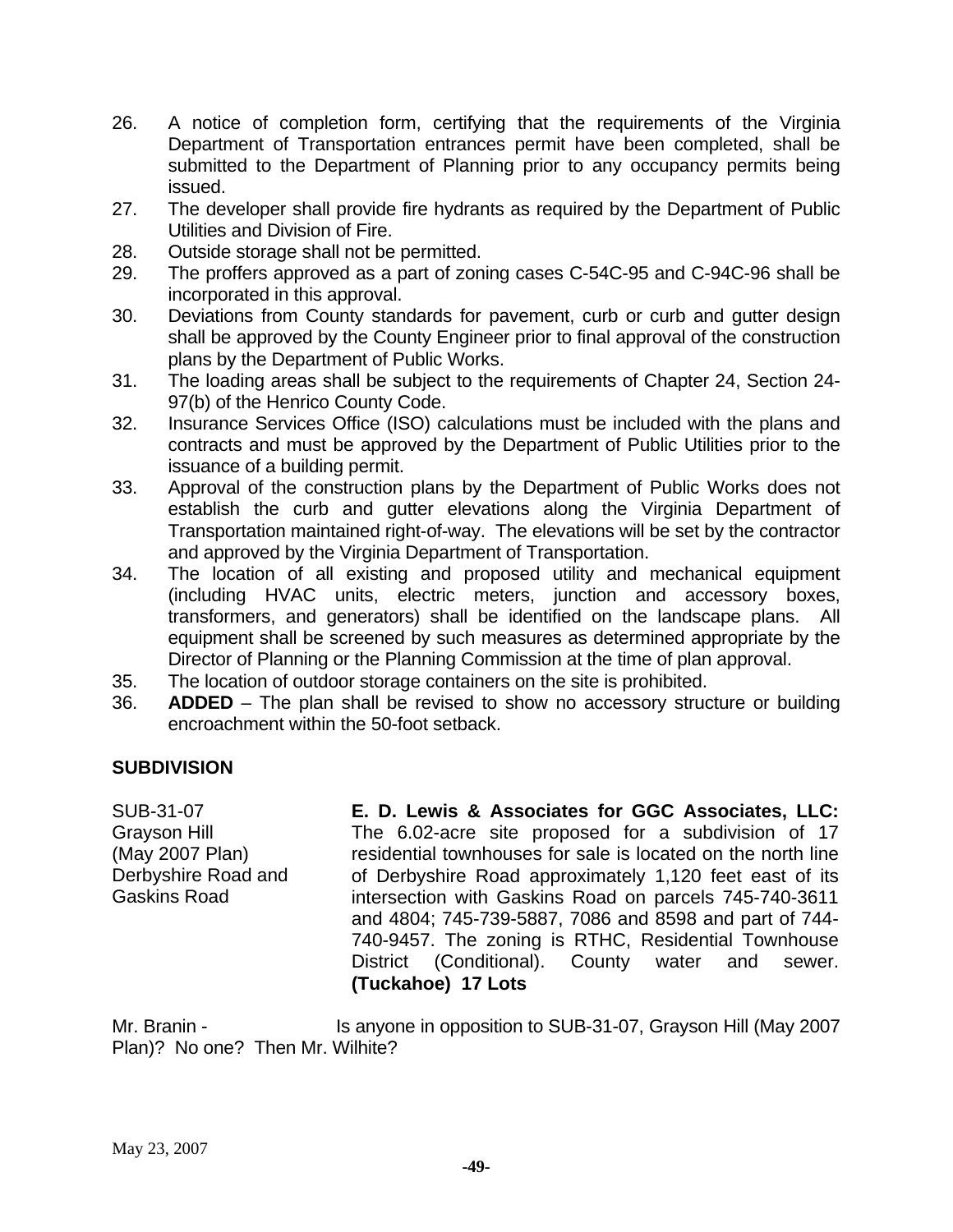Mr. Wilhite - You've just been handed out a revised plan. This revision shows the changes to section 3 to permit a stub driveway to this property, which will be Grayson Hill, Section 4. It also includes Lot 4, Block YY in Section 4. The plan that you had in your packet did not show that, so there are 17 lots total for Section 4. There is only one annotation on the revised plan. That had to do with proposed road improvements to Derbyshire Road and just states that the County's comments referring to that have been retracted. Those improvements will be determined during the POD review process. There will be a POD submittal that will come back to you for approval. With that, staff can recommend approval of the revised site plan. I can try to answer any questions that you have.

Mrs. Jones - I'm fine at this point, unless someone else has some questions.

Mr. Silber - Thave one question, Mrs. Jones. Mr Wilhite, the change that's been made on the number of units, did that result in fewer units in the first sections?

Mr. Wilhite - The Yes. It was a rearrangement of some of townhouse lots in Section 3. Sixteen units were proffered for Section 4. That is going to be 16 units. They're just adding one lot to this subdivision and it's on the property that's already included in Section 3.

Mrs. Jones - My understanding is that the number of lots has not changed, it's just which section they're associated with.

Mr. Silber - Ckay, that answers my question.

Mr. Branin - Ckay.

Mrs. Jones - All right. I'd like to thank you, Mr. Wilhite. We'll be revisiting more details of this as we move along. I think this is a logical finishing of the Grayson Hill project and it's been discussed many times as we've moved through the other sections. With that, I'd like to move approval of SUB-31-07, Grayson Hill (May 2007 Plan). This would be in addition to the standard conditions for residential townhouses for sale and the additional condition #13, which incorporates proffers from the '07 and '04 cases.

Mr. Vanarsdall - Second.

Mrs. Jones - I was just looking to make sure we didn't have an addendum item. We're fine with that.

Mr. Vanarsdall - Second.

Mr. Branin - Ckay. Motion made Mrs. Jones, seconded by Mr. Vanarsdall, All in favor say aye. All opposed say no. The ayes have it, the motion carries.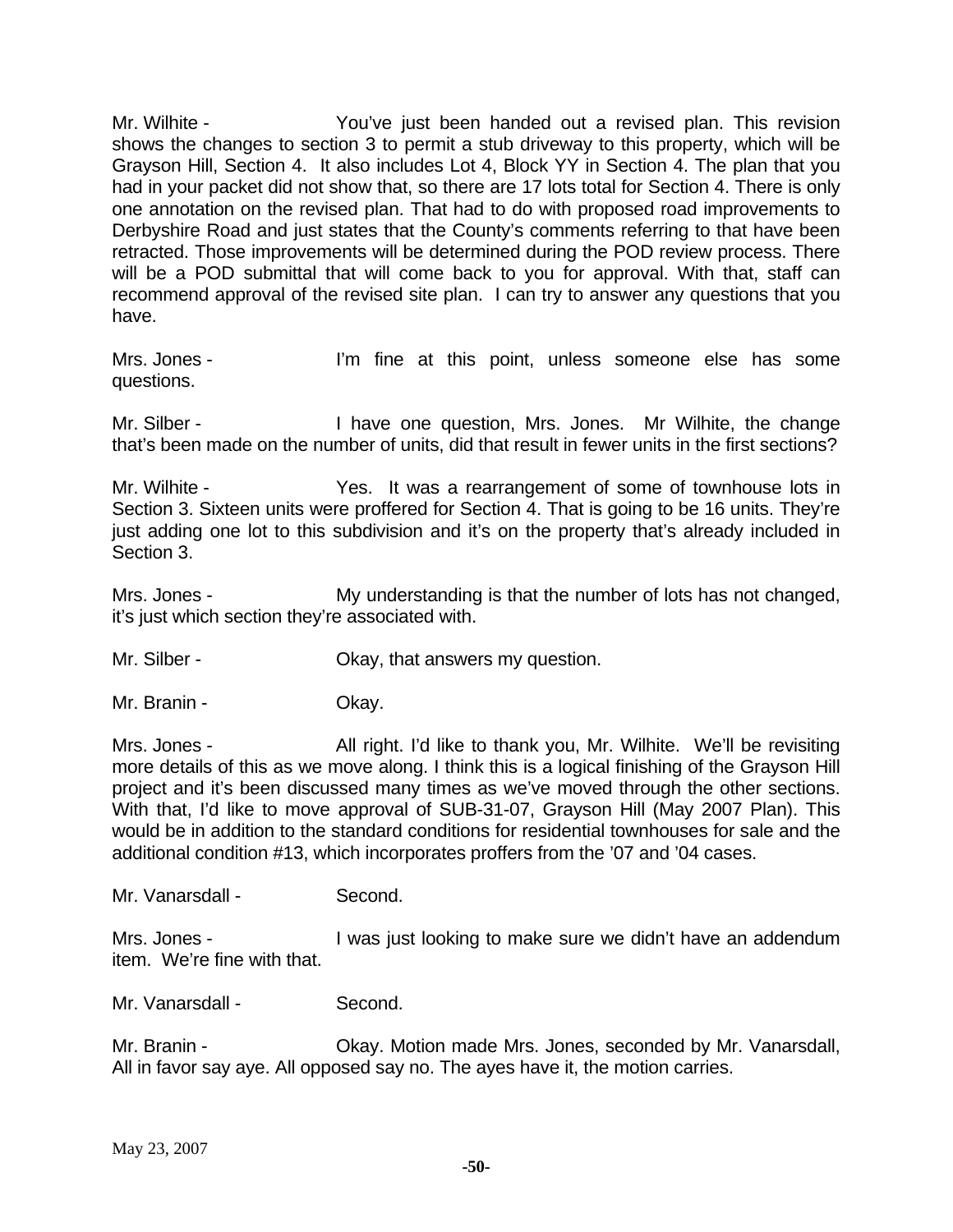The Planning Commission granted conditional approval to subdivision SUB-31-07, Grayson Hill (May 2007 Plan), subject to the standard conditions attached to these minutes for residential townhouses for sale, the annotations on the plans and the following additional conditions:

13. The proffers approved as a part of zoning cases C-8C-07 and C-35C-04 shall be incorporated in this approval.

Mr. Branin - That's the first time, I believe, that we haven't had opposition on Grayson Hill.

- Mrs. Jones We're working [unintelligible].
- Mr. Branin You're doing a great job, ma'am.

#### **SUBDIVISION**

SUB-32-07 Cottage Park (May 2007 Plan) **Hulcher & Associates, Inc. for SHS Investments, LLC:**  The 1.25-acre site proposed for a subdivision of 5 singlefamily homes is located on the southwest corner of Hilliard Road and Cottage Street, 2614 Hilliard Road approximately 500 feet north of Lakeside Elementary School on parcel 778-749-0333. The zoning is R-4, One-Family Residence District. County water and sewer. **(Brookland) 5 Lots** 

Mr. Branin - Is anyone in opposition to SUB-32-07, Cottage Park (May 2007 Plan)? No one? Mr. Garrison, you're up.

Mr. Garrison - Cottage Park is a 5-lot subdivision at Hilliard Road and Cottage Street. The applicant is requesting a 45-foot front yard setback in lieu of a 70-foot front yard setback along a major thoroughfare plan road. As you know, setbacks along minor arterials are increased an additional 35 feet for a total of 70 feet. Should the Commission grant the exception to allow the reduced setback, staff can recommend approval subject to the annotations on the plan, and the standard conditions for conditional subdivisions served by public utilities.

Staff and representatives of the applicant are available to answer any questions you may have.

Mr. Branin - **Does anybody have any questions for Mr. Garrison?** None? Mr. Vanarsdall, would you like to hear from the—

Mr. Vanarsdall - Don't need to hear.

Mr. Branin - Ckay.

May 23, 2007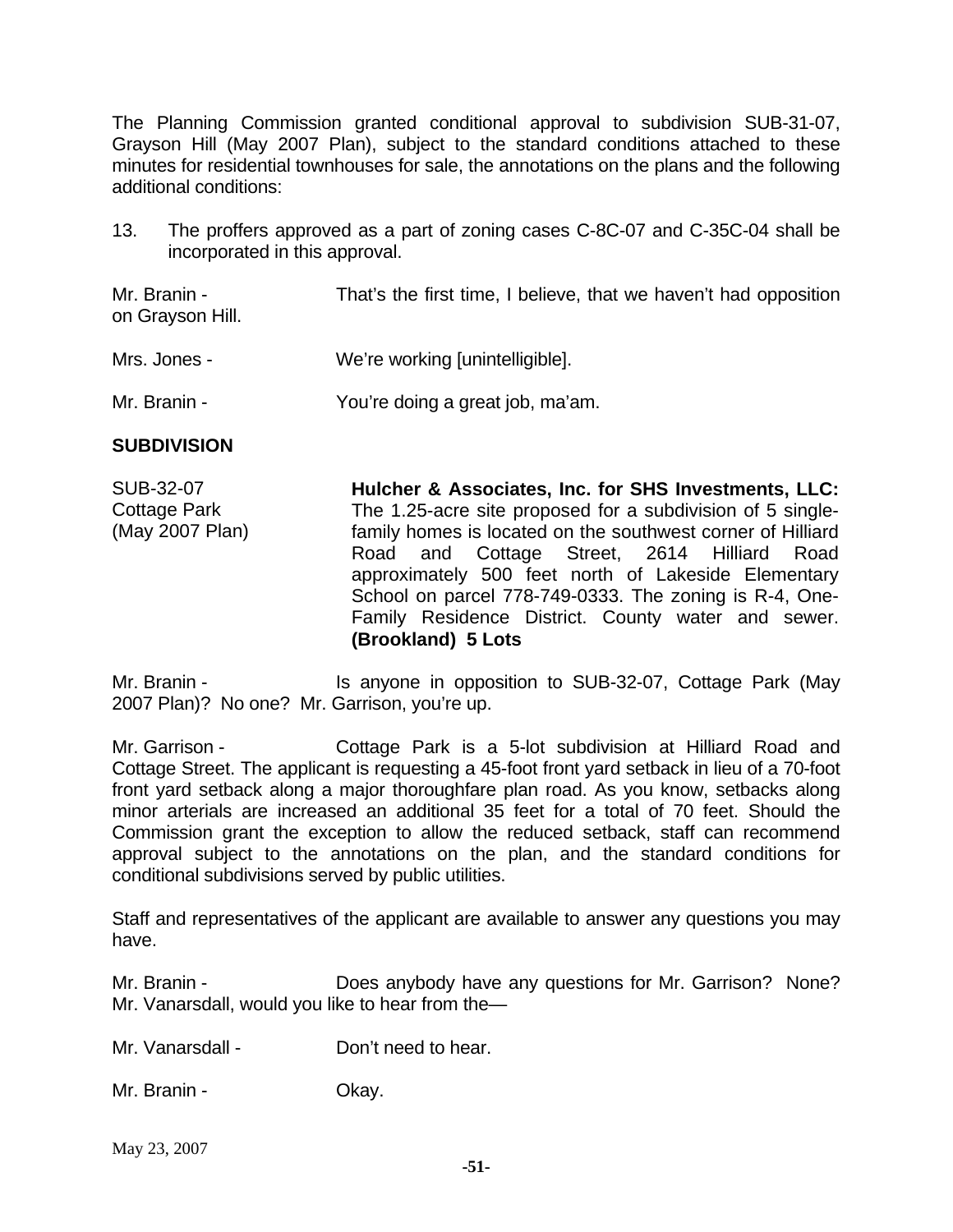Mr. Vanarsdall - I will explain what this is. This is an existing home on Hilliard Road and it's been there forever. With Hilliard Road being a minor thoroughfare, we would normally have to have a 70-foot setback, but we have the authority to waive that. It would look kind of funny way back behind that. With that, I recommend that we grant an exception to reduce the requirement of increased setback on Hilliard Road to a total setback of 45 feet in lieu of 70 feet. I think we should do that separate.

Mr. Archer - Second.

Mr. Branin - **Motion made by Mr. Vanarsdall, seconded by Mr. Archer.** All in favor say aye. All opposed say no. The ayes have it, the motion carries.

The Planning Commission approved the exception to reduce the required setback from 70 feet to 45 feet.

Mr. Vanarsdall - Second, I want to make a motion to approve SUB-32-07, Cottage Park (May 2007 Plan) subject to conditions on the agenda, the following deleted condition, and the annotations on the plan. We want to delete #12, which says a County standard sidewalk would be constructed along Cottage Street. The reason that was on there is because it's near a school, but it's not needed.

Mr. Jernigan - Second.

Mr. Branin - Motion made by Mr. Vanarsdall, seconded by Mr. Jernigan. All in favor say aye. All opposed say no. The ayes have it, the motion carries.

The Planning Commission granted conditional approval to subdivision SUB-32-07, Cottage Park (May 2007 Plan), subject to the standard conditions attached to these minutes for subdivisions served by public utilities, the annotations on the plans and the following additional condition(s):

- 12. **DELETE**  A County standard sidewalk shall be constructed along the west side of Cottage Street.
- 13. Any necessary offsite drainage easements must be obtained prior to approval of the construction plan by the Department of Public Works.

### **SUBDIVISION**

SUB-33-07 Silver Meadows (May 2007 Plan) **Grattan Associates for Meadow Oaks Development, LLC:** The 2.70-acre site proposed for a subdivision of 2 single-family homes is located approximately 850 feet to the intersection of Meadow Road and Drybridge Road on part of parcel 836-717-2759. The zoning is A-1, Agricultural District. County water and septic tank/drainfield. **(Varina) 2 Lots**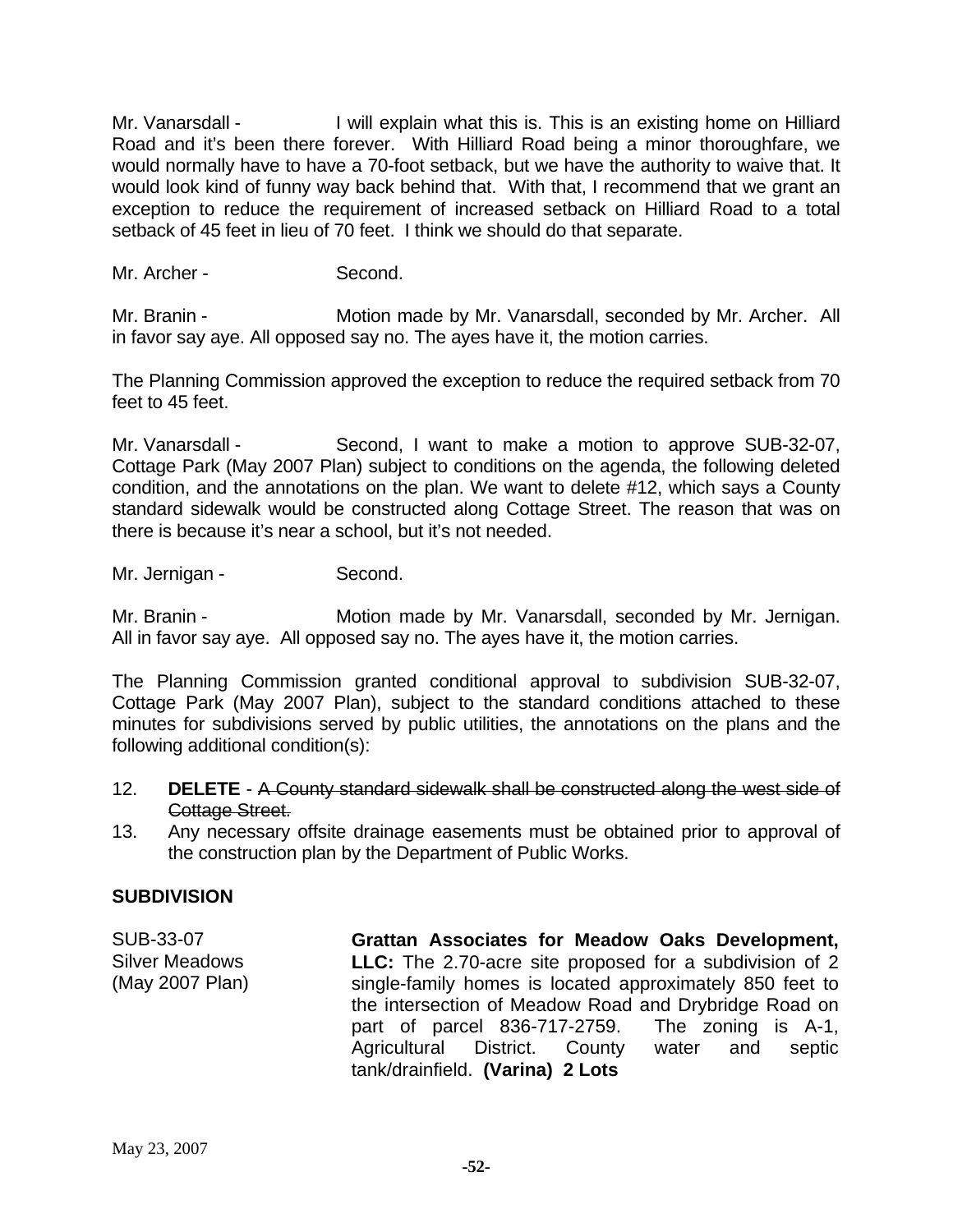Mr. Branin - The Is anyone in opposition to SUB-33-07, Silver Meadows (May 2007 Plan)? No one? Mr. Kennedy?

Mr. Kennedy - Good morning again. This is an amendment to Silver Meadows, Section A, which was previously approved by the Commission. The developer of Silver Meadows is requesting Planning Commission approval of a proposed lot. Lot 1 in Block B is a stem lot. A stem lot does not meet minimum street frontage requirements or lot width requirements, but has frontage on a public cul-de-sac street through an access strip that is at least 20 feet wide. In this case, the access strip is actually 70 feet wide. The developer has requested that the minimum lot width in the A-1 District, which is 150 feet, be reduced by 70 feet. The access strip would meet ordinary zoning requirements. The reason the reduction was made was in order to accommodate a drain field on the lot with the stem for the adjoining lot, which did not have a drain field on it. The proposed lots could be reconfigured to permit to single lots, but the adjoining lot, which had now increased in size, would not have a drainfield on it. That's the reason why he's requesting it so that he can have a drainfield on the lot.

The Planning Commission may approve a stem lot as a special exception if the meets all the lot requirements of Chapter 24 and the Planning Commission finds extraordinary hardship may result in the development of the particular parcel. Certain provisions have to be met. Exceptions must be consistent with provisions of this chapter and not defeat the Chapter's purpose. The exception will not be a detriment to public safety, health, or welfare, or be injurious to other properties or improvements. They are unique to this property and not generally applicable to other properties, and do not create an inconvenience. The exception is not based solely on financial consideration. Although the request satisfies the general requirements, staff is concerned that approval of the stem lot would permit construction of a dwelling on Lot 1 substantially behind the buildable area on the adjoining lots, which is not consistent with the intent of the Code. Should the Planning Commission determine that a stem lot is appropriate in this instance, staff recommends that a building line be established between adjoining lots, which would connect the corner of the buildable area to the front yard setback on adjoining lots. Basically, what it would do is prevent building in front of that building. With that building set further back, it kind of tilts the buildable areas on the adjoining lots. Staff feels it will be consistent with the intent of the Code. [Unintelligible.]

Mr. Branin - All right. Does anybody have any questions for Mr. Kennedy other than stem lot questions? Go ahead and ask your stem lot questions.

Mrs. Jones - Well, it's associated with it. Do you have any kind of plan for us with the suggested buildable area noted on it for these lots next to each other?

Mr. Kennedy - It's actually on the plan. The buildable area for the stem lot is right here. That's the buildable area there. The buildable area for this lot here would be along this line.

Mrs. Jones - The Unit want to make sure I'm understanding it.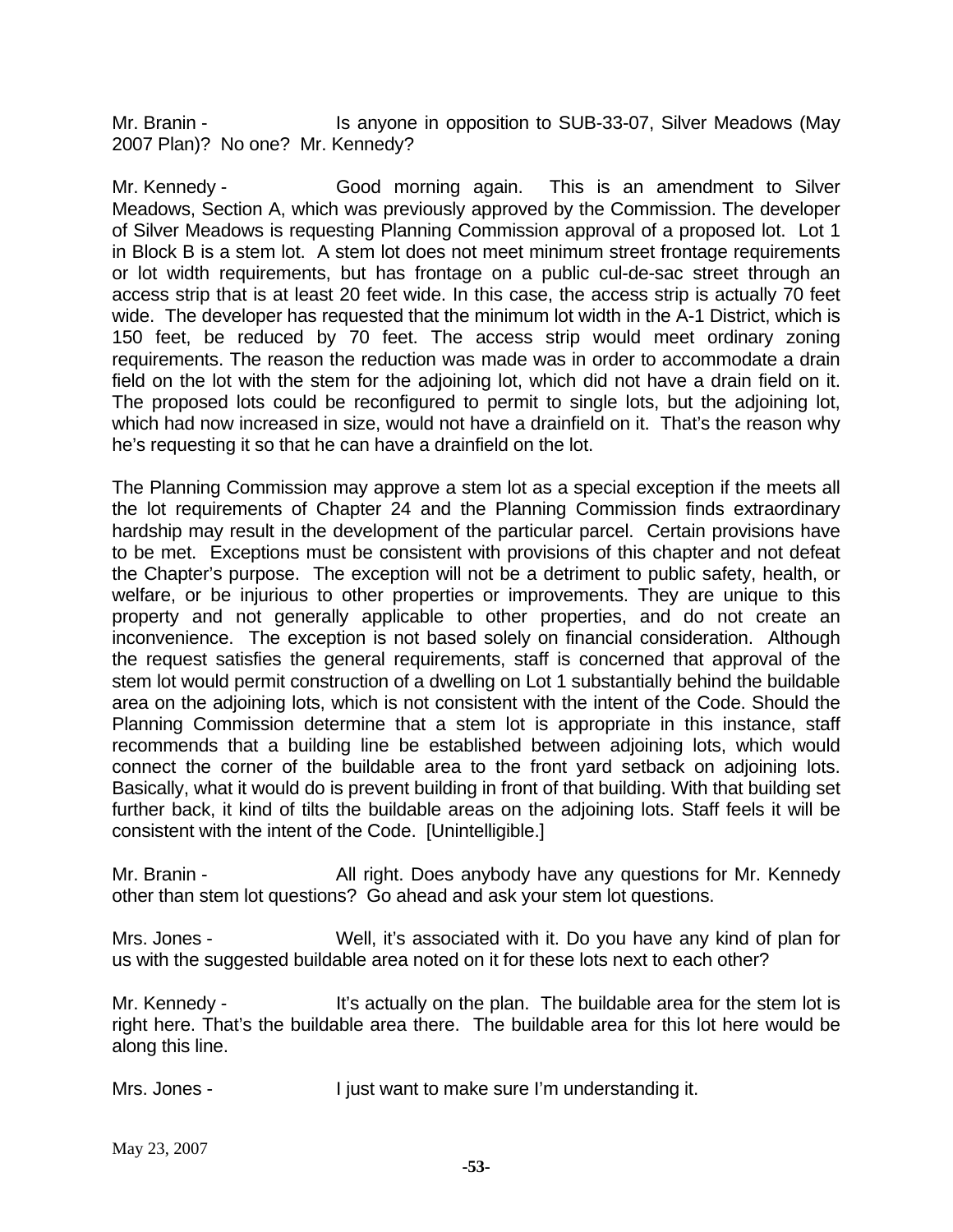Mr. Kennedy - The buildable area for this lot would be from here to there and back.

Mrs. Jones - Ckay.

Mr. Kennedy - They would all have sufficient buildable areas. These are A-1 lots, so they do have large buildable areas. We just want to make sure the geometric arrangements are such that we don't have one house in front of another. That's primarily the biggest thing we've had with these stem lots, that you build the house at an awkward orientation.

Mrs. Jones - Sure. I think the fact that the access is 70 feet as opposed to some of the other kinds of stem lots that we've seen come through here certainly is a factor. "Extraordinary hardships" is a fairly strong term. I think in this case, we need to look long and hard about is this really meeting the intent of the protection that is in that term, "extraordinary hardship." I guess I'd like to throw that out for consideration either of the Commissioner involved or the applicant involved.

Mr. Branin - The Must going to ask Mr. Jernigan, I know initially you were against putting a stem lot on this project. Can you enlighten us on why you changed you mind?

Mr. Jernigan - Mr. Kennedy, when he first showed me the two of them, I said don't put a lot of work into this case because I don't think it's going to fly. After we sat down and talked about a lot of things, bear in mind this is an A-1 lot and not an R lot. If this was an R lot, we wouldn't be considering it at all. We don't normally like stem lots. I don't like stem lots and we have tried to get away from them, but this does have some extenuating circumstances. The main thing on it is there's so much room on these lots to where the houses won't be sitting in front or behind somebody else. Mr. Kennedy worked it out to where they are cohesive and line up. As I said, if it was an R lot, I wouldn't consider it, but Mr. Kennedy seems to be okay with it. Mr. O'Kelly is okay with it. We discussed that. Am I right, Dave? Because they are two professionals, I took the way they feel about it and changed my mind. So, at this point, I'm okay with it.

Mrs. Jones - With the consistency of the buildable areas making for a visually and aesthetically pleasing development, I could certainly agree with that. I do think the case needs to be made to us.

Mr. Jernigan - Yeah, and they did. Like I said, I wasn't going to approve this at all, but after looking at the way he did it, the fact that it is an A-1 lot with a lot of buildable area, and after their consideration, I thought we'd go ahead. It's not like the last one we had where it was being squeezed in.

Mrs. Jones - Right.

Mr. Branin - The Litrust your judgment.

May 23, 2007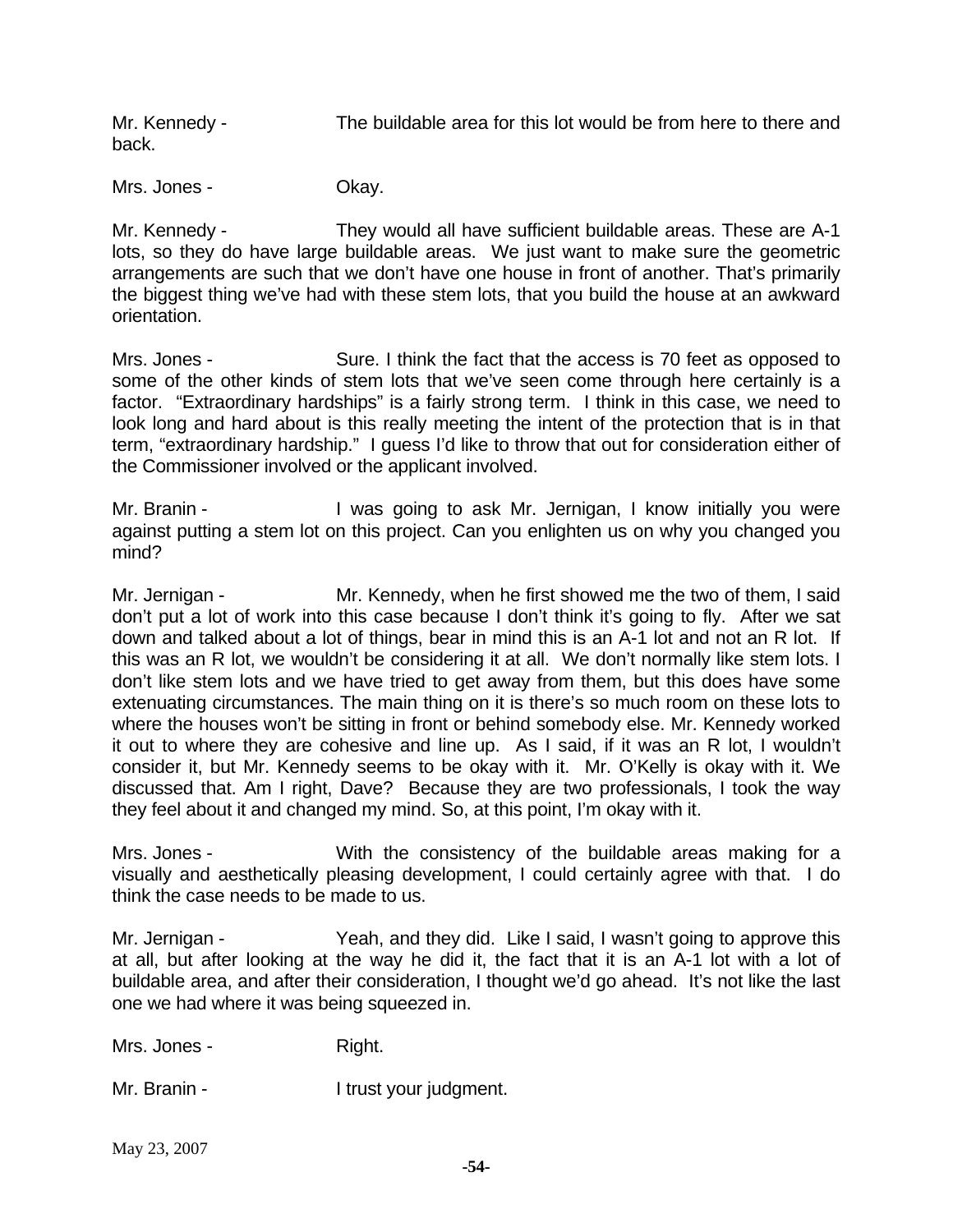Mr. Jernigan - You do?

Mr. Branin - Would you like to hear from the applicant? Is the applicant in the room? Well, then let's just deny it.

| Mrs. Jones -     | He was not too concerned, I guess.                       |
|------------------|----------------------------------------------------------|
| Mr. Vanarsdall - | Is this one of your cases?                               |
| Mr. Jernigan -   | He should have been here. Even though, I'm not going to- |
| Mr. Branin -     | Would you like to defer it so he can-                    |

Mr. Jernigan - No, there's no sense in tying staff up and making another report on this for next month. Even though Mr. Grattan is in abstention, let them note that in the record. I do feel that I'm okay with this case. With that, I will move for approval of the special exception for SUB-33-07, Silver Meadows (May 2007 Plan) for a stem lot.

Mr. Vanarsdall - Second.

Mr. Branin - **Motion made by Mr. Jernigan, seconded by Mr. Vanarsdall. All** in favor say aye. All opposed say no. The ayes have it, the motion carries.

The Planning Commission granted conditional approval to subdivision SUB-33-07, Silver Meadows (May 2007 Plan), subject to the standard conditions attached to these minutes for subdivisions, the annotations on the plans and the following additional condition(s):

- 12. Each lot shall contain at least 1 acre, exclusive of the flood plain areas.
- 13. The limits and elevation of the 100-year frequency flood shall be conspicuously noted on the plat and construction plans and labeled "Limits of 100-year floodplain." Dedicate floodplain as a "Variable Width Drainage & Utilities Easement."

#### **SUBDIVISION**

**SUB-8-05** SUB-8-07 Grey Oaks – Meyers (October 2005 Plan) Circle Farm Road

**QMT for Dominion Land & Development Partnership:**  The 17.93-acre site proposed for a subdivision of 34 singlefamily home is located at 11989 Circus Farm Road (approximately 300 feet southeast of Nuckols Road) on parcels 740-774-1487, 740-775-0105, 740-774-4255 and 740-775-9712. The zoning is R-2AC, Single-Family Residential District (Conditional). County water and sewer. **(Three Chopt) 34 Lots**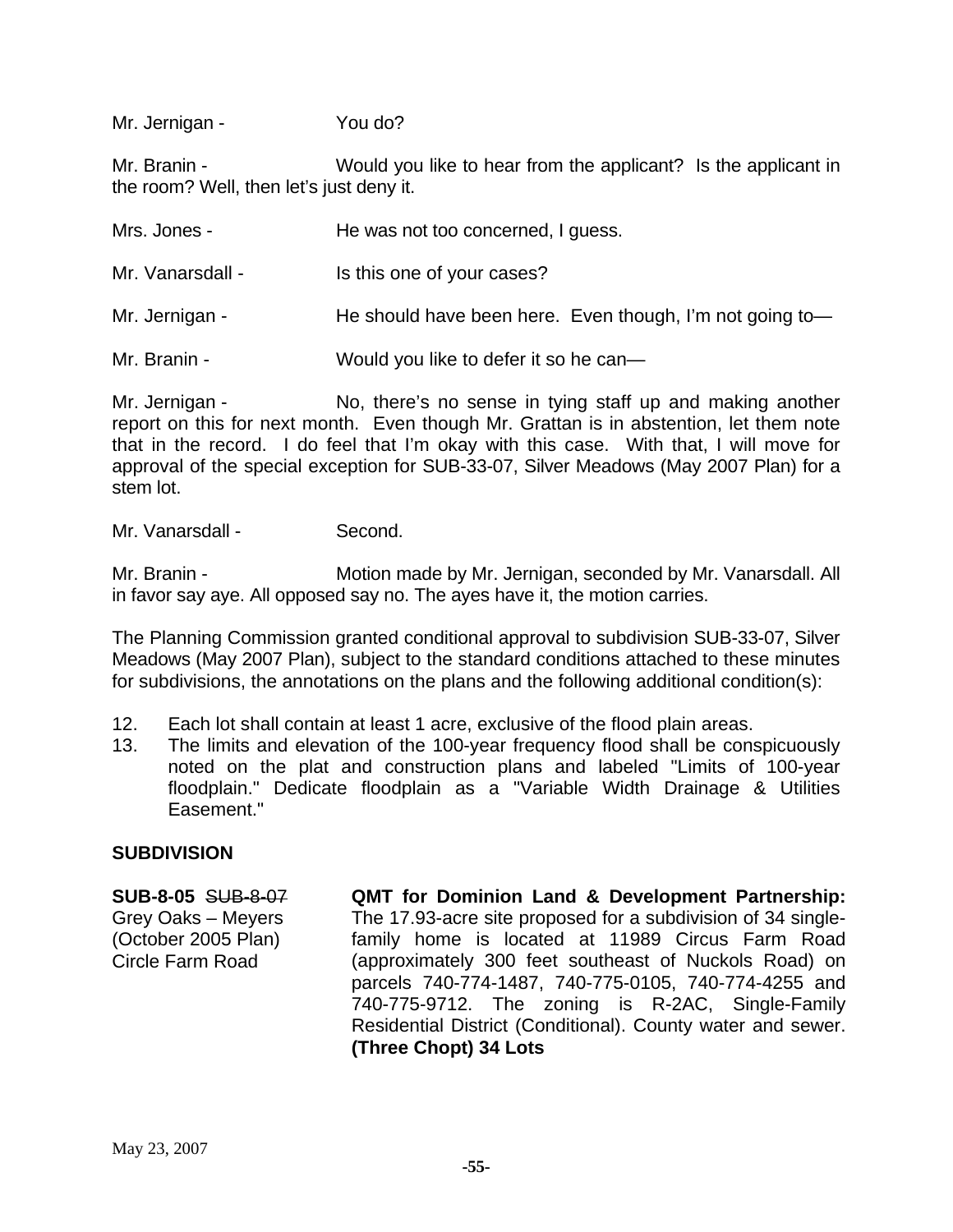Mr. Branin - **IS anyone in opposition to SUB-8-05, Grey Oaks** – Meyers (October 2005 Plan). You're the only one left in the room. Are you opposing your own case? Okay.

Mr. Kennedy - This case was originally scheduled to be heard in October 2005 and it's been under contract since that time, but the owner wasn't moving out. So, he's finally closing the property. Mr. Wright owns the property and he's able to move forward to subdivision. So, it's a 2005 subdivision moving forward and the number's been revised to reflect that. Condition #15 has been revised to correct an error reflecting both medians. A revised plan with an annotation indicating the residual property behind Lot 27 would be reserved for conveyance to an adjacent property. Basically, Lot 27 wouldn't extend at this kind of weird shape, but would be essentially one of these lots. With that, staff can recommend approval.

Mr. Branin - The Anybody have any questions for Mr. Kennedy? None? Mr. Wright, are you aware that this is the first neighborhood meeting I ever went to as a Planning Commissioner two years ago? And we're finally getting around to it. Half the people that were at the meeting probably don't even live in the neighborhood anymore. All right. With that, I'd like to move for conditional approval of the tentative subdivision plat for SUB-8-05, Grey Oaks – Meyers (October 2005 Plan) as presented, subject to the standard conditions of subdivisions served by public utilities, annotations on the plans, and additional conditions #12 through 22 shown on the agenda with the caption corrected to reflect the correct subdivision number, and condition #15 revised as shown on the addendum.

Mr. Vanarsdall - Second.

Mr. Branin - **Motion made by Mr. Branin, seconded by Mr. Vanarsdall. All** in favor say aye. All opposed say no. The ayes have it, the motion carries.

The Planning Commission granted conditional approval to subdivision SUB-8-05, Grey Oaks – Meyers (October 2005 Plan), subject to the standard conditions attached to these minutes for subdivisions served by public utilities (not served by public utilities), the annotations on the plans and the following additional conditions:

- 12. Each lot shall contain at least 13,500 square feet, exclusive of the flood plain areas.
- 13. The limits and elevation of the 100-year frequency flood shall be conspicuously noted on the plat and construction plans and labeled "Limits of 100-year floodplain." Dedicate floodplain as a "Variable Width Drainage & Utilities Easement."
- 14. The plan must be redesigned to provide at least the 85-foot minimum lot width required and as regulated by Chapter 24, of the Henrico County Code.
- 15. **REVISED**  The detailed plant list and specifications for the landscaping to be provided within the medians in Road G-1 shall be submitted to the Department of Planning for review and approval prior to recordation of the plat.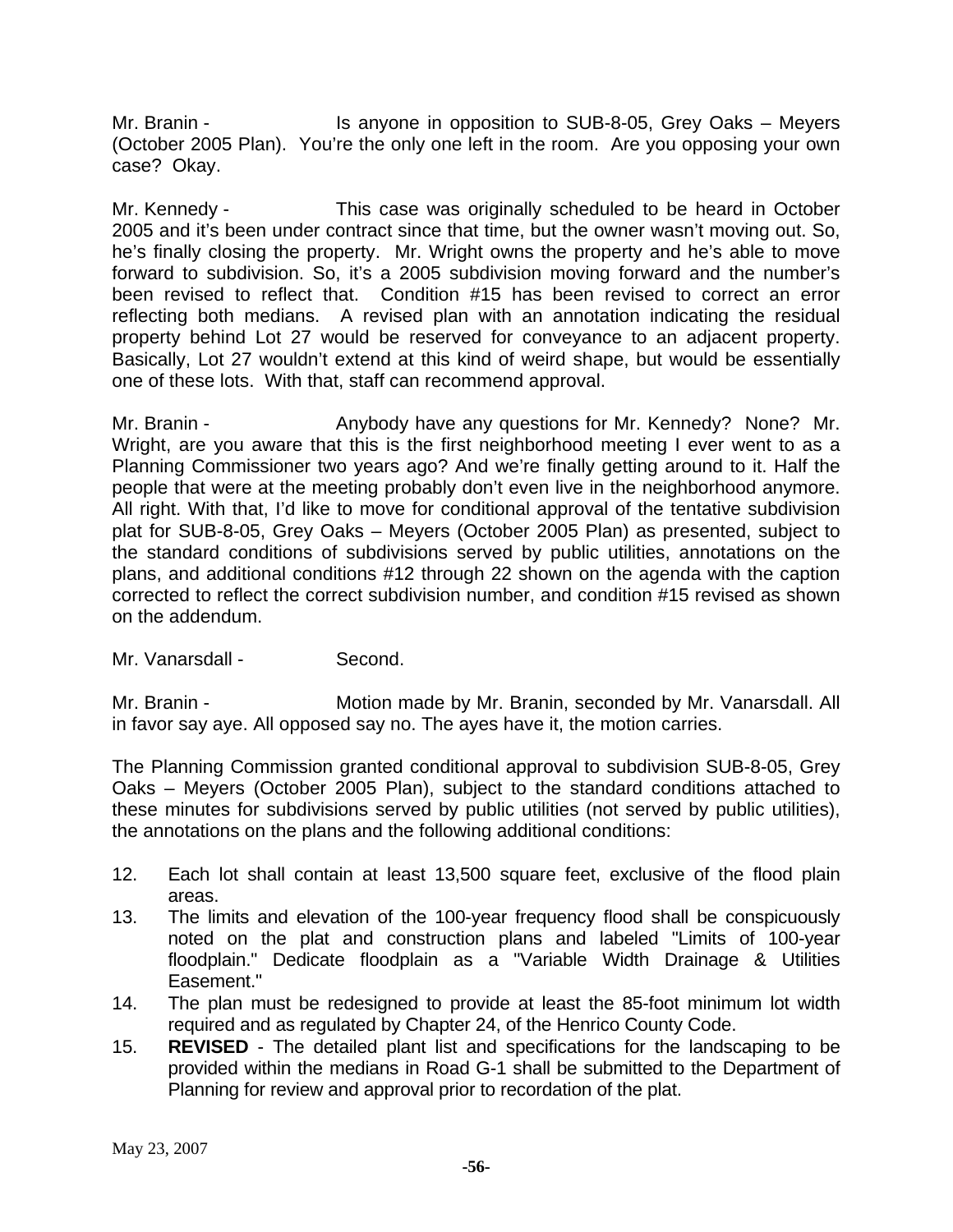- 16. The proffers approved as a part of zoning cases C-15C-03 and C-25C-05 shall be incorporated in this approval.
- 17. Prior to requesting the final approval, a draft of the covenants and deed restrictions for the maintenance of the common area by a homeowners association shall be submitted to the Department of Planning for review. Such covenants and restrictions shall be in a form and substance satisfactory to the County Attorney and shall be recorded prior to recordation of the subdivision plat.
- 18. Any future building lot containing a BMP, sediment basin or trap and located within the buildable area for a principal structure or accessory structure, may be developed with engineered fill. All material shall be deposited and compacted in accordance with the Virginia Uniform Statewide Building Code and geotechnical guidelines established by a professional engineer. A detailed engineering report shall be submitted for the review and approval by the Building Official prior to the issuance of a building permit on the affected lot. A copy of the report and recommendations shall be furnished to the Directors of Planning and Public Works.
- 19. A sight distance easement shall be dedicated where Road G-1 intersects with Grey Oaks Park Drive, in accordance with the requirements of the Traffic Engineer.
- 20. Circus Farm Road shall be vacated, where it abuts any lots within the subdivision.
- 21. Lots 3 through 5 shall be revised to satisfy minimum lot width requirements and all cul-de-sac lots shall show adequate lot width at the building line.
- 22. A plat dedicating Grey Oaks Park Drive shall be recorded prior to the recordation of any lots.

Mr. Silber - Next on your agenda would be consideration of your minutes, the April 25, 2007 Planning Commission meeting.

### **APPROVAL OF MINUTES: April 25, 2007**

Mr. Branin - **Anybody have any corrections?** 

Mrs. Jones - I have one quick one that just occurred to me as I looked them over last night. Page 50, line 1965. The word is not "going," it is "doing,"

Mr. Branin - **Did you get that, Mr. Silber?** Page 50. Any other? None?

Mrs. Jones - The Music Contract approval of the minutes as corrected.

Mr. Jernigan - Second.

Mr. Branin - **Motion made by Mrs. Jones, seconded by Mr. Jernigan.** All in favor say aye. All opposed say no. The ayes have it, the motion carries.

The Planning Commission approved the April 25, 2007 minutes as corrected.

Mr. Silber - I have one other item. This will be short. You may recall at the last meeting I brought to your attention the ordinance amendment dealing with raising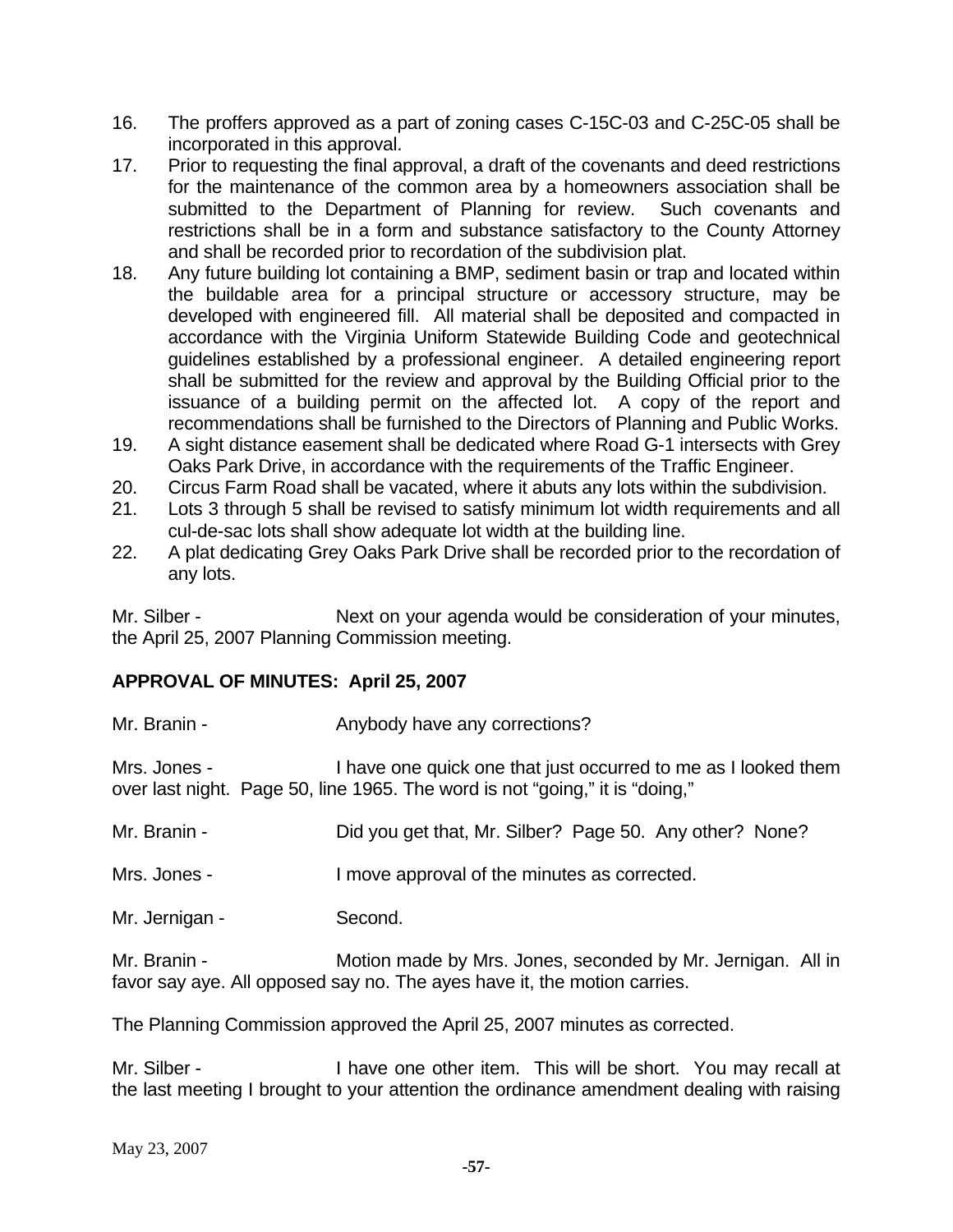the height of accessory structures. You set a public hearing for your Commission meeting of June 27, 2007. There was a work session last night with the Board of Supervisors on this ordinance amendment, as well as the ordinance amendment on increasing the building height of residential structures. The Board of Supervisors raised some points, had some questions. At this point in time, we need additional time to answer those questions, come up with how we're going to approach these building heights and accessory structure heights. Therefore, we will not be prepared to hold a public hearing on June  $27<sup>th</sup>$  and I will need for you to cancel that public hearing because I do not know when we will be bringing that forward to the Planning Commission.

Mr. Jernigan - Questions came up on the residential?

Mr. Silber - Came up on the residential building heights as well as the accessory structure building heights.

Mrs. Jones - So, we don't have any date in mind? We'll just wait and see how this progresses.

Mr. Silber - That's correct. I think I would like a motion to cancel the public hearing on accessory structure building heights.

Mr. Jernigan - I make a motion to cancel the public meeting on accessory buildings.

Mrs. Jones - Second.

Mr. Branin - **Motion made by Mr. Jernigan, seconded by Mrs. Jones. All in** favor say aye. All opposed say no. The ayes have it, the motion carries. Thank you very much. Are you finished, Mr. Silber?

Mr. Silber - **I am finished.** 

Mr. Branin - Ckay. This meeting's adjourned.

Mrs. Jones - Second.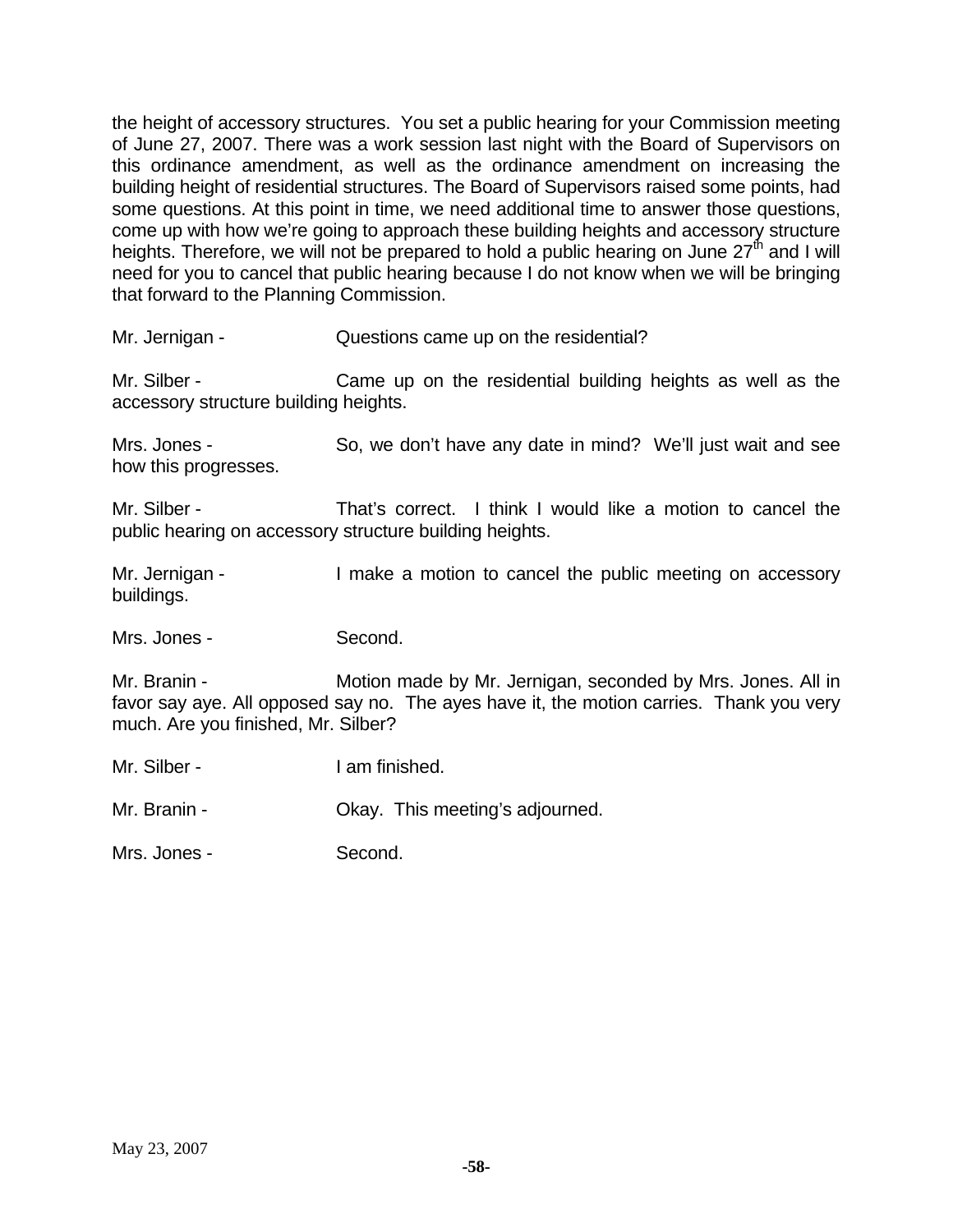On a motion by Mr. Branin and seconded by Mrs. Jones, the Planning Commission adjourned its meeting at 10:52 a.m.

Tommy Branin, Chairman

Randall R. Silber, Secretary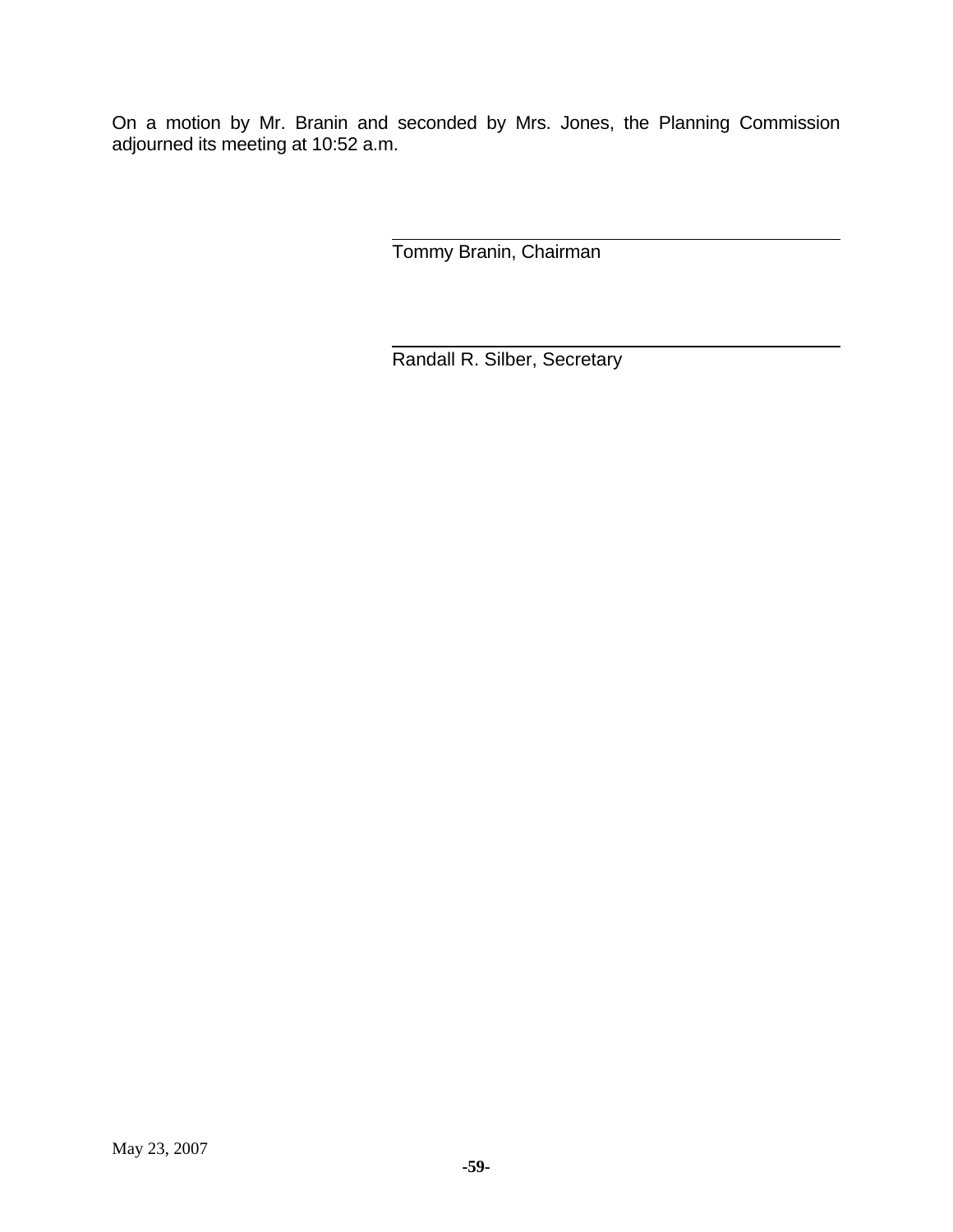### **PLANS OF DEVELOPMENT**

#### **A. Standard Conditions for all POD's:**

- 1. The owner shall enter into the necessary contracts with the Department of Public Utilities for connections to public water and sewer. (when the property is served by public utilities)
- 1A. The owner shall enter into the necessary contracts with the Department of Public Utilities for connections to public water. The well location shall be approved by the County Health Department before a building permit is issued. Connection shall be made to the public water system when available within 300 feet of the site/building. (when not served by public water)
- 1B. The owner shall enter into the necessary contracts with the Department of Public Utilities for connections to public sewer. The septic tank location shall be approved by the County Health Department before a building permit is issued. Connection shall be made to the public sewer when available within 300 feet of the site/building. (when not served by public sewer)
- 2. **The Director of the Department of Public Utilities shall approve the plan of development for construction of public water and sewer, prior to beginning any construction of these utilities.** The Department of Public Utilities shall be notified at least 24 hours prior to the start of any **County water or sewer** construction.
- 3. The parking lot shall be subject to the requirements of Chapter 24, Section 24-98 of the Henrico County Code.
- 4. The parking spaces shall be marked on the pavement surface with four-inch-wide traffic painted lines. All lane lines and parking lines shall be white in color with the exception that those dividing traffic shall yellow.
- 5. Sufficient, effectively usable parking shall be provided. If experience indicates the need, additional parking shall be provided.

**6. Curb and gutter and necessary storm sewer shall be constructed as shown on approved plans.** 

- 7. The plan of development plan shall be revised as annotated on the staff plan dated **(May 23, 2007)**, which shall be as much a part of this approval as if details were fully described herein. **Seven (7) sets of revised plans, including the detailed drainage, erosion control and utility plans, shall be submitted by the design engineer who prepared the plans to the Department of Planning for final review. Upon notice from the Department of Planning to the Engineer that all comments have been addressed, twenty-one (21) sets of final plans for signature shall be submitted to the Department of Planning for approval signatures.** Two (2) sets of the approved plan shall be attached to the building permit application.
- 8. Two copies of an Erosion and Sediment Control Agreement with required escrow shall be submitted to the Department of Public Works. Approval is required prior to **construction plan approval and** beginning construction. The Department of Public Works shall be notified at least 24 hours prior to the start of any construction.
- 9. A detailed landscaping plan shall be submitted to the Department of Planning for review and approval prior to the issuance of any occupancy permits.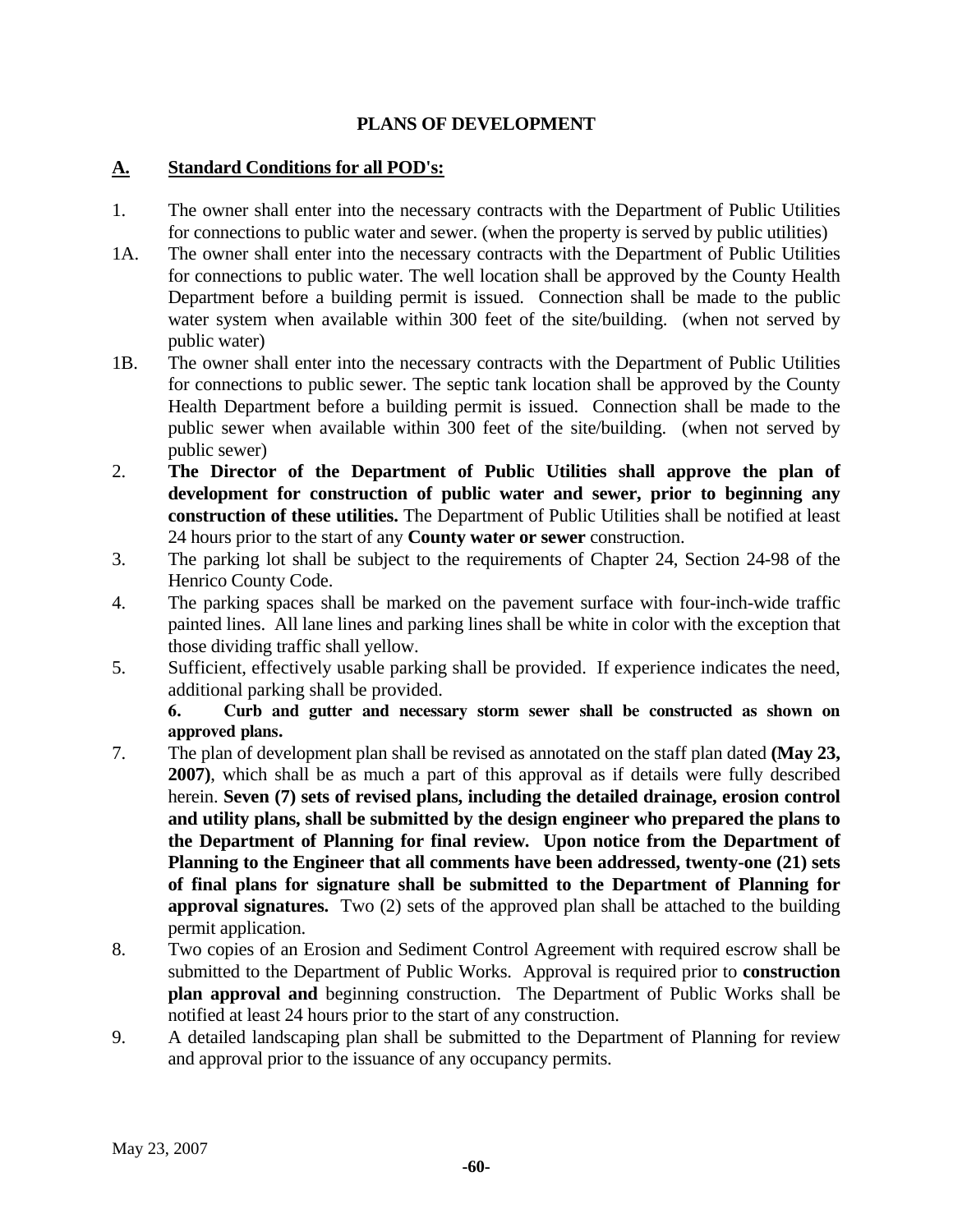- 9. **AMENDED** A detailed landscaping plan shall be submitted to the Department of Planning for review and Planning Commission approval prior to the issuance of any occupancy permits.
- 10. All ground cover and landscaping shall be properly maintained in a healthy condition at all times. Dead plant materials shall be removed within a reasonable time and replaced no later than the next planting season.
- 11. Prior to the **approval of an electrical permit application and** installation of the site lighting equipment, a plan including light spread and intensity diagrams, and fixture **specifications and** mounting height details shall be submitted for Department of Planning review and approval.
- **11A**. **AMENDED** Prior to the **approval of an electrical permit application and** installation of the site lighting equipment, a plan including depictions of light spread and intensity diagrams, and fixture **specifications and** mounting height details shall be submitted for Department of Planning review and Planning Commission approval.
- **11B. Prior to the approval of an electrical permit application and installation of the site lighting equipment, a plan including light spread and intensity diagrams, and fixture specifications and mounting heights details shall be revised as annotated on the staff plan and included with the construction plans for final signature.**
- 12. All exterior lighting shall be designed and arranged to direct the light and glare away from nearby residential property and streets.
- 13. The site, including the parking areas, shall be kept clean of litter and debris on a daily basis. Trash container units/litter receptacles and recycling containers shall be maintained with regular pickups scheduled and shall be screened properly on all four sides. The gate(s) shall remain closed except when the receptacle(s) are being filled or serviced and shall be repaired or replaced as necessary. (Details shall be included with the final site plan or required landscape plan for review and approval).
- 14. Required fire lanes shall be marked and maintained in accordance with the Virginia Statewide Fire Prevention Code.
- 15. Traffic control signs shall be provided as indicated on the Department of Planning Staff plan. All signs shall be fabricated as shown in The National Manual on Uniform Traffic Control Devices for Streets and Highways and The Virginia Supplement to The Manual on Uniform Traffic Control Devices for Streets and Highways.
- 16. The assigned property number(s) shall be displayed so it is easily readable from the street. If assistance is needed with the address, please contact the Department of Planning at 501- 4284.
- 17. The owner shall have a set of plans **approved by the Director of Public Works, Public Utilities and Secretary of the Planning Commission** available at the site at all times when work is being performed. A designated responsible employee shall be available for contact by County Inspectors.
- 18. The property shall be developed as shown on the plan filed with the case and no changes or additions to the layout shall be made without the approval of this Commission.
- 19. Upon completion of the improvements and prior to the certification of the permanent occupancy permit, the owner shall furnish a statement by the engineer or land surveyor who prepared the POD plan, to the effect that all construction **including water and sewer** is in conformance to the regulations and requirements of the POD.
- 20. The approved plan of development is not transferable except that the holder of the first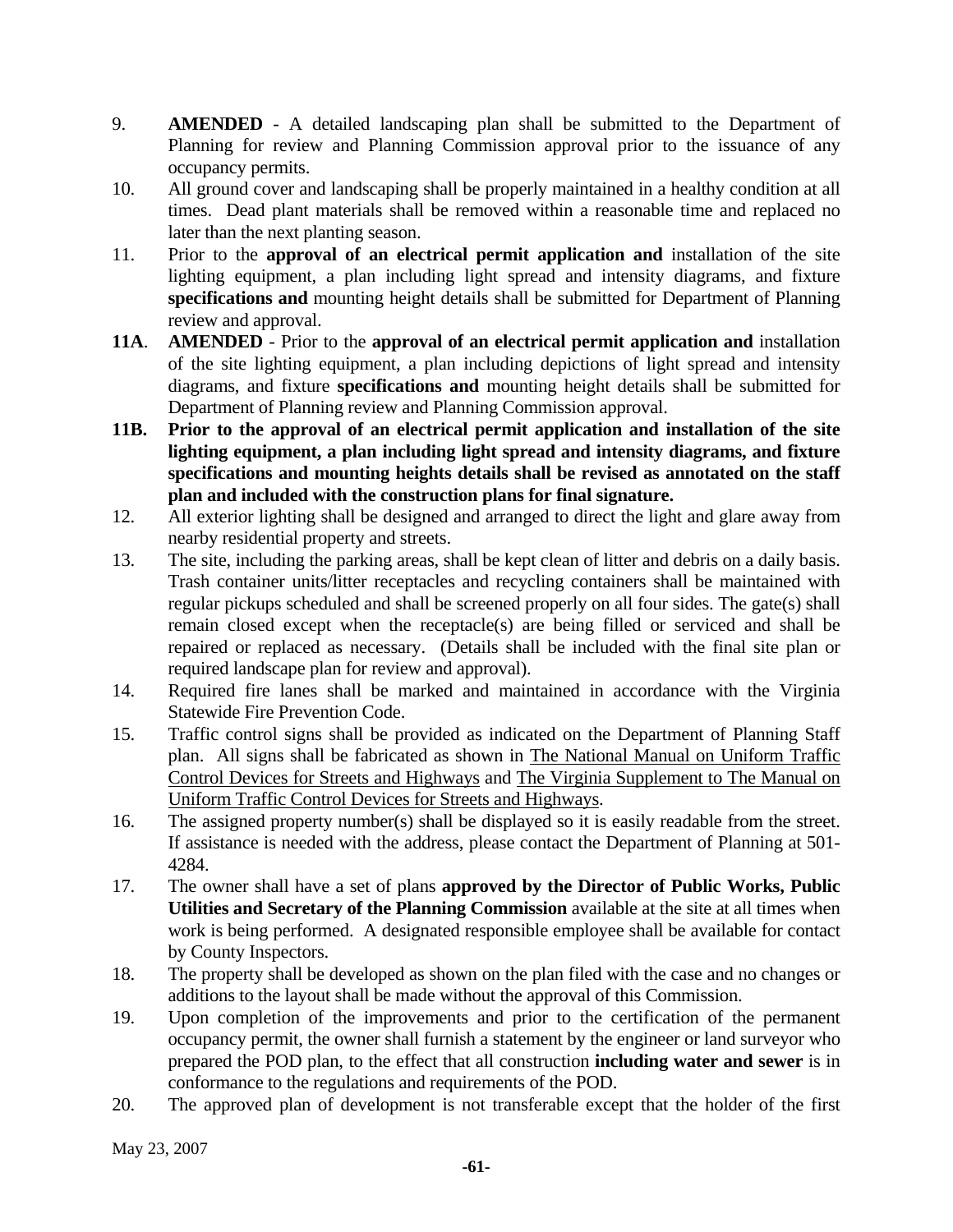mortgage of the property may assume responsibility under this plan after written notification to this Commission.

21. Vehicles shall be parked only in approved and constructed parking spaces.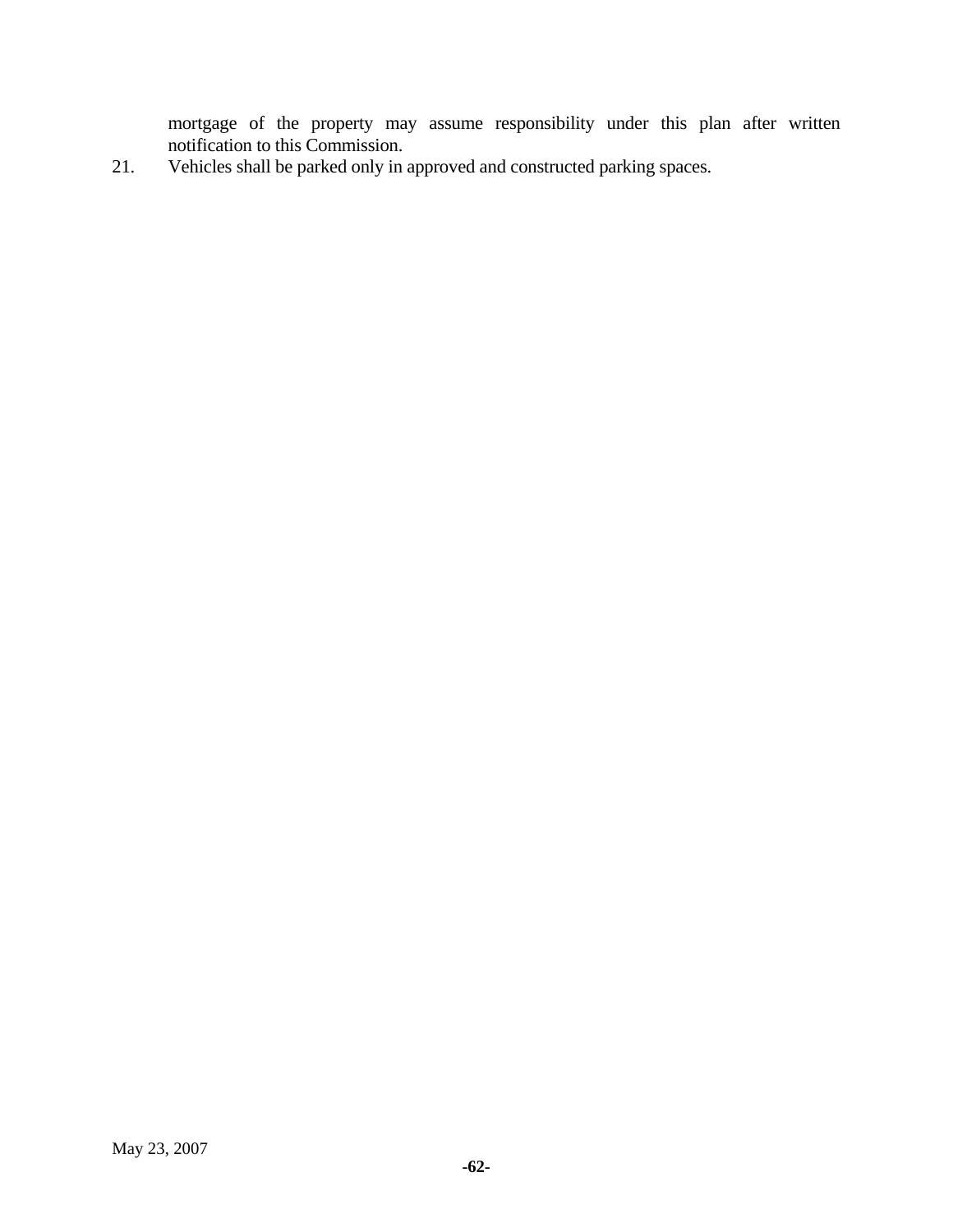- 22. The name of this development, as designated in this approval, shall be the name used for marketing and public recognition purposes. A written request for a name change must be received and granted by the Department of Planning before such a change can be implemented.
- 23. The site, including paving, pavement markings, signage, curb and gutter, dumpster screens, walls, fences, lighting and other site improvements shall be properly maintained in good condition at all times. Any necessary repairs shall be made in a timely manner.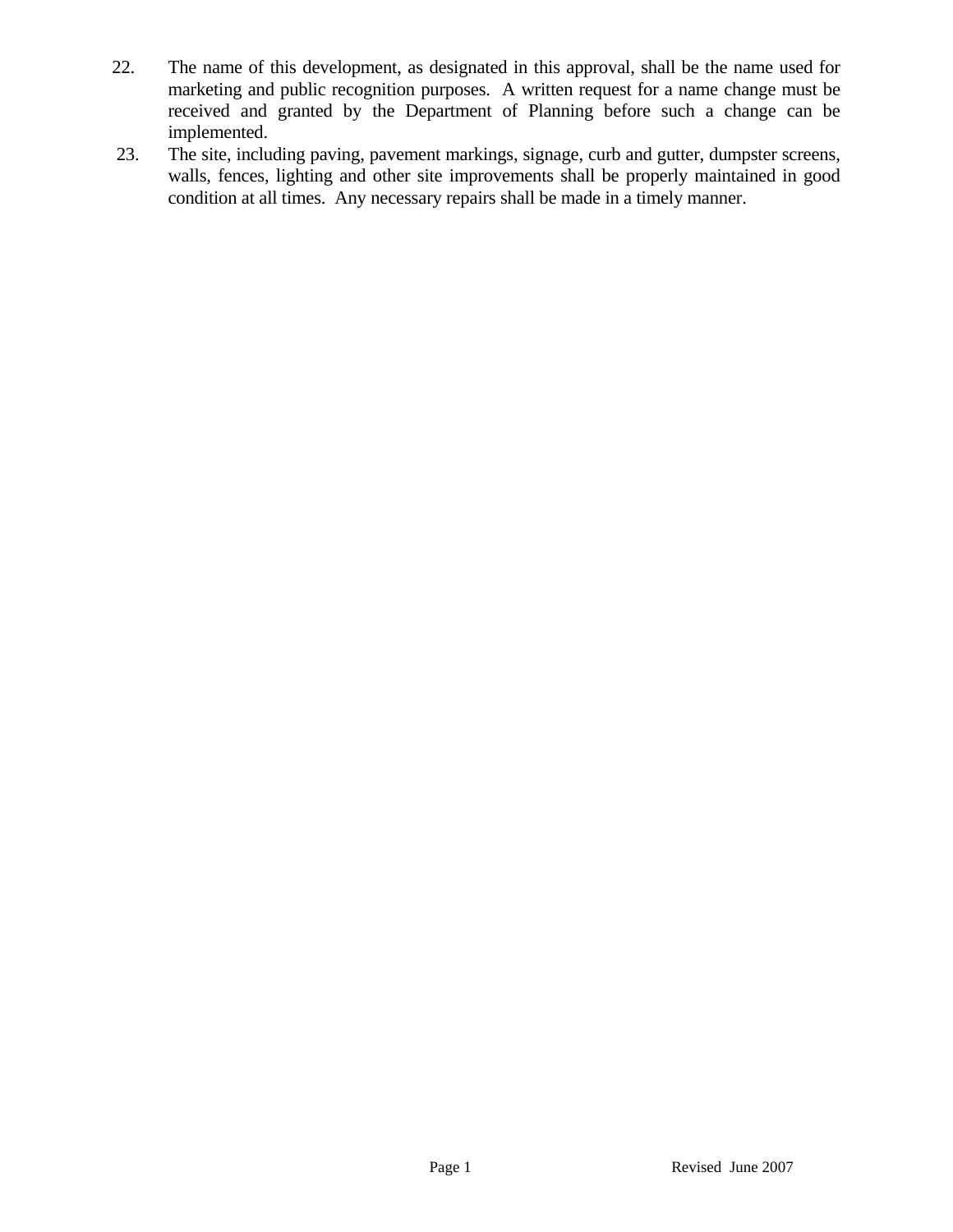### **STANDARD CONDITIONS FOR LANDSCAPE & LIGHTING PLAN**

- 1. The landscaping plan shall be revised as shown in red on Staff plan dated **May 23, 2007,** which shall be as much a part of this approval as if all details were fully described herein. **Four (4)** sets of **prints** of the revised plan shall be submitted to the Department of Planning for approval stamps and distribution.
- 2. All ground cover and landscaping shall be properly maintained in a healthy condition at all times. Dead plant materials shall be removed within a reasonable time and replaced during the normal planting season.
- 3. All exterior lighting shall be shielded to direct lights away from adjacent residential property and streets.
- 4. The owner shall have a set of approved plans available at the site at all times when work is being performed. A designated responsible employee shall be available for contact by County Inspectors.
- 5. The property shall be developed as shown on the plan filed with the case and no changes or additions to the layout shall be made without the approval of this Commission.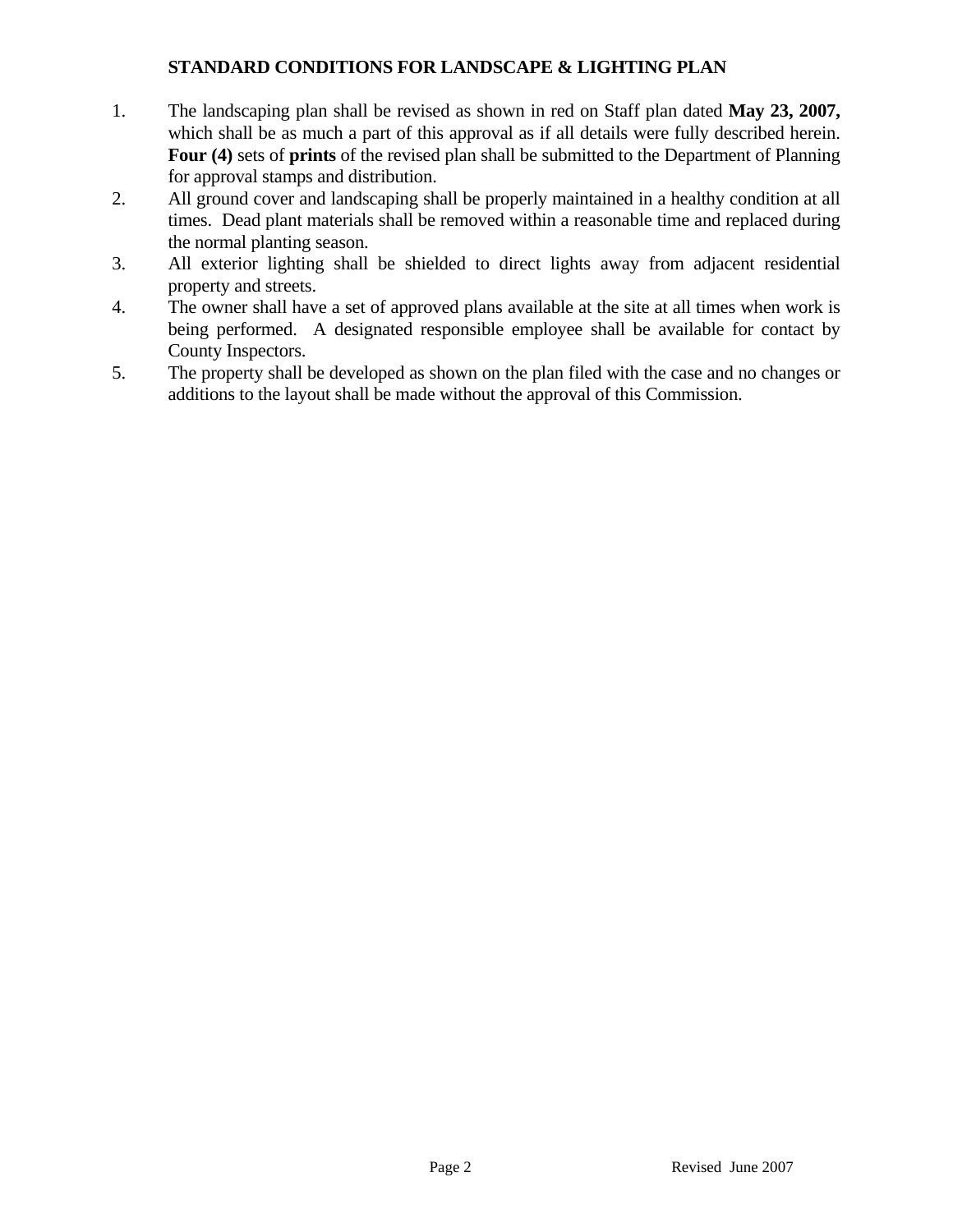# **B. In addition to Item A, the Following Standard Conditions for Approval of All Service Station Developments Shall Apply:**

- 23. This business shall not remain in operation after midnight and no exterior signs shall remain lighted after (12:00 midnight - B-1) (1:00 o'clock a.m. - B-2) (no limit - B-3).
- 24. No merchandise shall be displayed outside of the building except that oil racks will be allowed on the pump islands.
- 25. This service station shall be used only for the sale of petroleum products and automobile accessories and parts. It shall not be used to sell or rent camping trailers, nor as a base of operation for truck fleets or fuel oil delivery or other such use that is not strictly a service station operation.
- 26. Only light repair work shall be allowed at this station, including motor tune-up, brake, generator, ignition, and exhaust repairs, and wheel balancing. The only work that can be performed outside the building is those services that are normally furnished at the pump island and the changing of tires.
- 27. No wrecked automobiles, nor automobiles incapable of being operated, shall be kept on the premises.
- 28. The prospective operator of this station shall come to the Department of Planning and sign the file copy of the special plan of development letter before he signs a lease with the oil company to operate this station.

# **C. Standard Conditions for Approval of All Dry Cleaners and Laundries in Addition to Item A:**

23. The dry cleaning establishment shall use only non-inflammable cleaning solvents and have fully enclosed cleaning and solvent reclamation processes and fully enclosed pressing equipment with no outside steam exhaust.

# **D. In addition to Item A, the Following Conditions for Approval of All Shopping Centers Shall Apply:**

- 23. Only retail business establishments permitted in a zone may be located in this center.
- 24. The ground area covered by all the buildings shall not exceed in the aggregate 25 percent of the total site area.
- 25. No merchandise shall be displayed or stored outside of the building(s) or on sidewalk(s).

### **E. In Addition to Item A, the Following Standard Conditions for Approval of All Multi-Family Shall Apply:**

- 23. The unit house numbers shall be visible from the parking areas and drives.
- 24. The names of streets, drives, courts and parking areas shall be approved by the Richmond Regional Planning District Commission and **such names shall be included on the construction plans prior to their approval**. The standard street name signs shall be installed prior to any occupancy permit approval.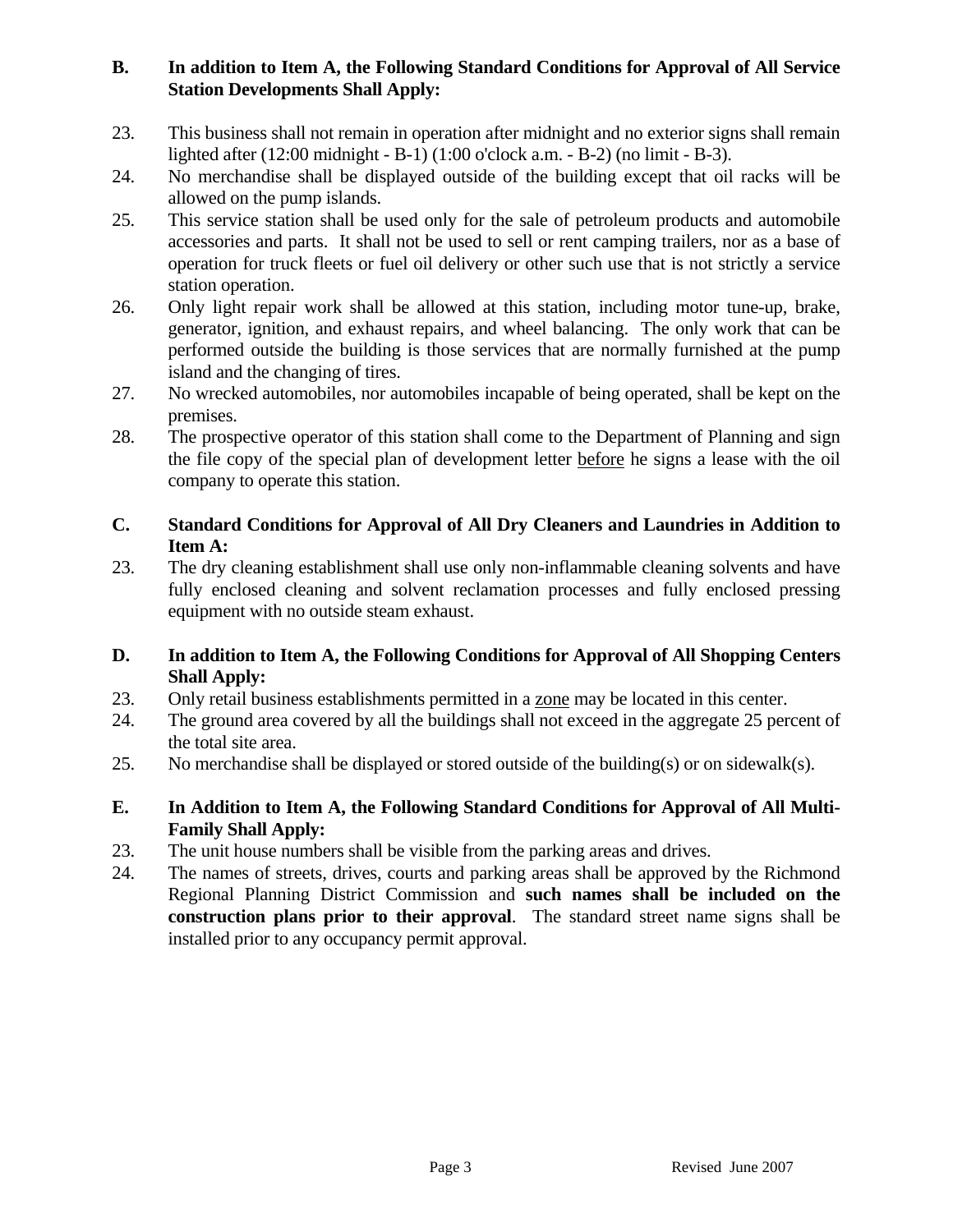# **F. In Addition to Item A, the Following Standard Conditions for Approval of All Zero Lot Line Developments shall apply:**

- 23. Roof edge ornamental features that extend over the zero lot line, and which are permitted by Section 24-95(i)(1), must be authorized in the covenants.
- 24. Eight-foot easements for construction, drainage, and maintenance access for abutting lots shall be provided and shown on the POD plans.
- 25. Building permit request for individual dwellings shall each include two (2) copies of a layout plan sheet as approved with the plan of development. The developer may utilize alternate building types providing that each may be located within the building footprint shown on the approved plan. Any deviation in building footprint or infrastructure shall require submission and approval of an administrative site plan.
- 26. Architectural plans for this development must meet the standards of the April 24, 1995, Planning memo of Zero Lot Line Development Standards. The standard memo addresses the building relationship to the zero lot line and include: minimum percentage of wall on the zero lot line, number, size and location of window and door openings in first and second floors and height and setbacks for fences abutting decks.

# **STANDARD CONDITIONS FOR CONVENIENCE STORES WITH FUEL PUMPS IN A**

# **B-2 ZONE**

- 23. Bulk storage of fuel shall be underground.
- 24. There shall be no exterior display of merchandise except on pump islands and on paved walkway areas within three (3) feet of building.
- 25. Lighting fixtures shall not exceed a height greater than twenty (20) feet.
- 26. No temporary storage of wrecked or inoperative vehicles or rental of vehicles, trailer campers, vans or similar equipment shall be permitted.
- 27. Not more than two (2) electronic amusement games shall be permitted.
- 28. Not more than two (2) vending machines for food and beverage and similar merchandise shall be permitted on the premises outside of an enclosed building.
- 29. The prospective operator of this facility shall come to the Department of Planning and sign the file copy of the special plan of development letter before he signs a lease with the oil company to operate this station.
- 30. The landscaping plan shall include details for screening of refuse containers and refuse storage facilities in accordance with Section 24-61(i).
- 31. Refuse containers or refuse storage facilities shall be serviced during business hours only.
- 32. The owner or manager on duty shall be responsible for temporarily closing the car wash facility when the on-site stacking space is inadequate to serve customer demand to prevent a backup of vehicles onto the public right-of-way.
- 33. The owner shall arrange with the Traffic Engineer to provide standard traffic control signs to notify customers that stopping or standing on the public right-of-way shall not be permitted near the entrances to the car wash facility.

# **STANDARD CONDITIONS FOR CONVENIENCE STORES WITH FUEL PUMPS IN A**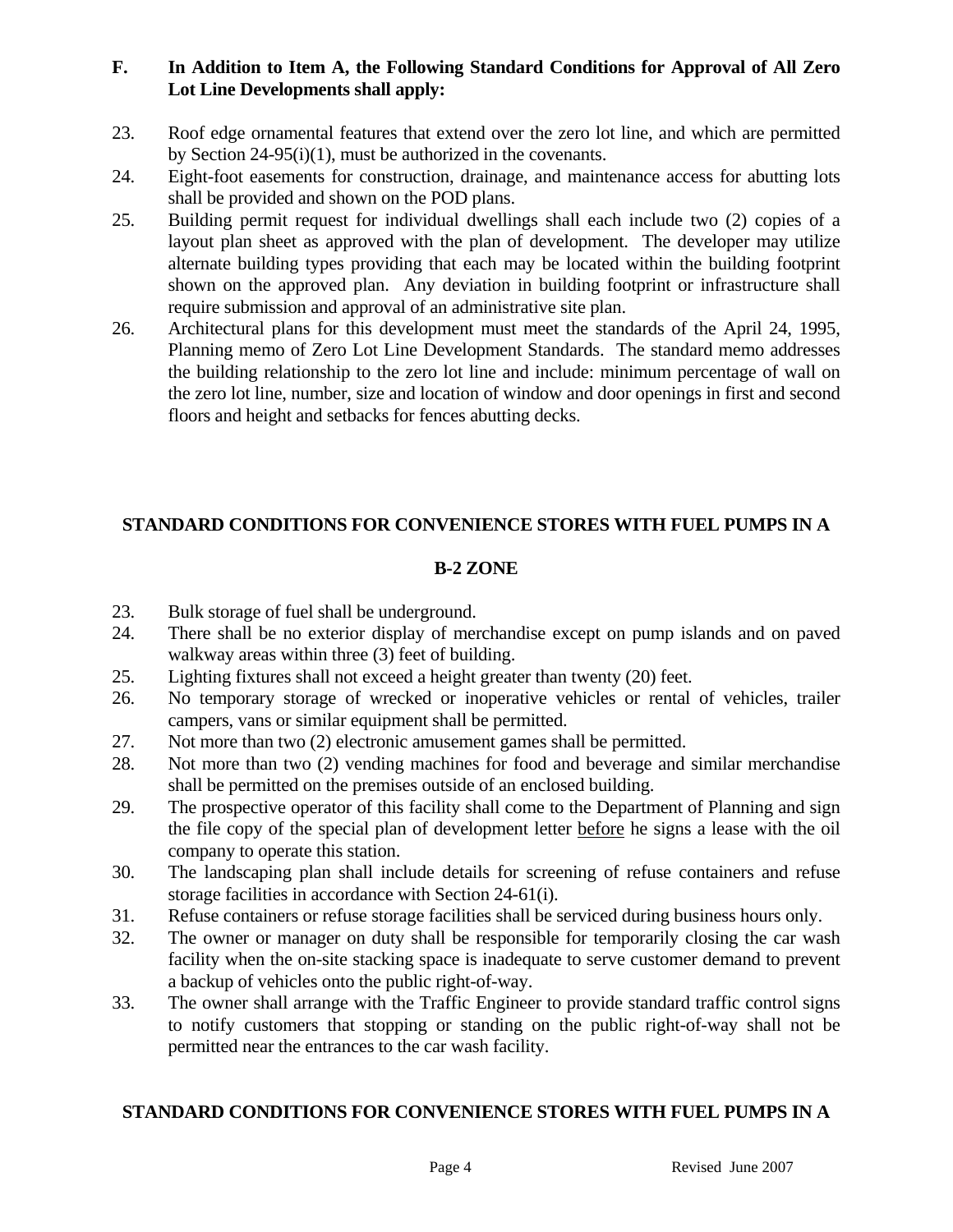- 23. Bulk storage of fuel shall be underground.
- 24. The owner or manager on duty shall be responsible for temporarily closing the car wash facility when the on-site stacking space is inadequate to serve customer demand to prevent a backup of vehicles onto the public right-of-way.
- 25. The owner shall arrange with the Traffic Engineer to provide standard traffic control signs to notify customers that stopping or standing on the public right-of-way shall not be permitted near the entrances to the car wash facility.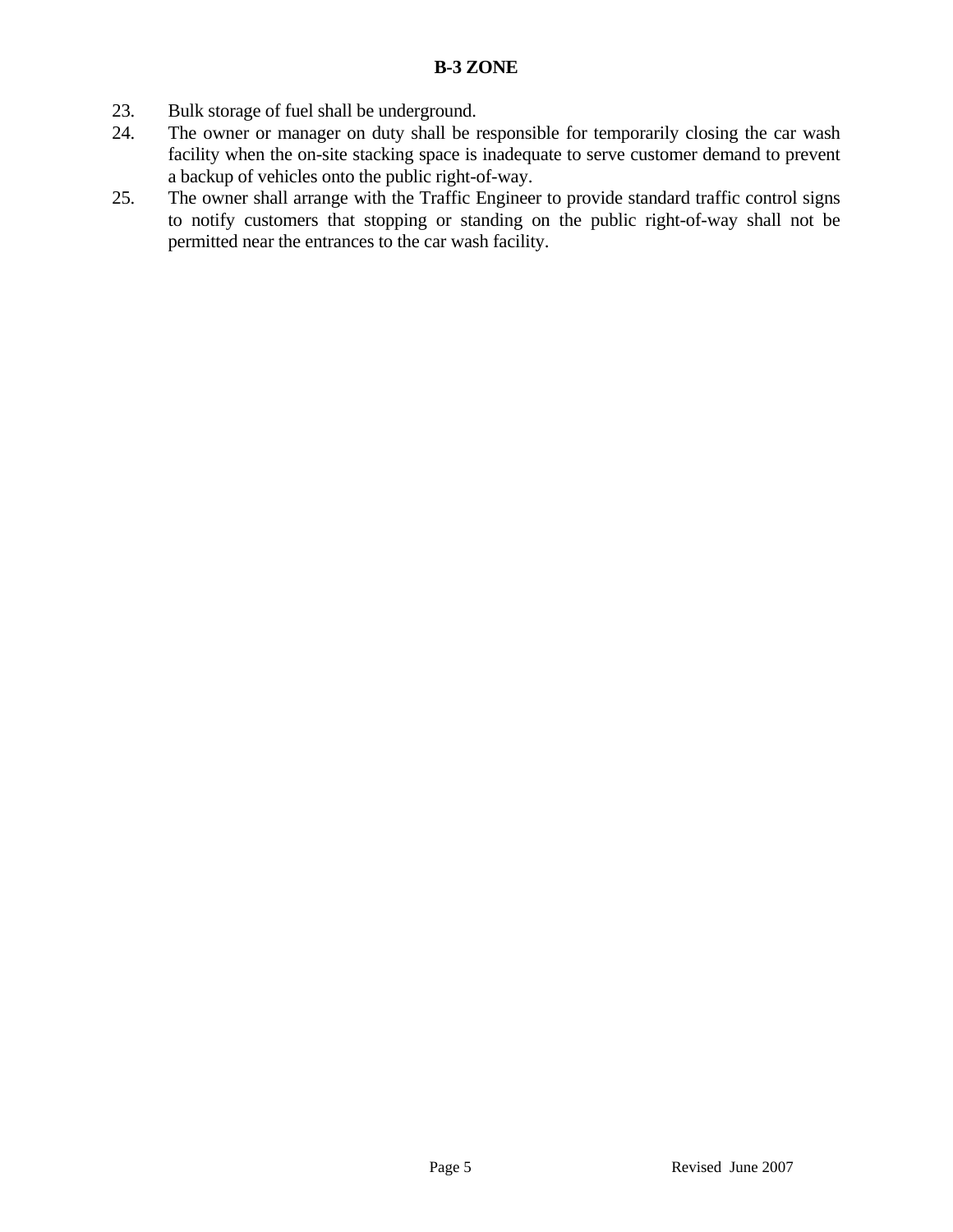# **SUBDIVISION - CONDITIONAL APPROVAL**

### **Standard Conditions for Conventional Subdivisions Served By Public Utilities Public Water and/or Sewer**

- 1. All requirements of Chapter 18, 19 and 24 of the Henrico County Code shall be met.
- 2. Construction plans, including proposed erosion and sediment controls, shall be submitted to the Department of Planning at least 30 days prior to final approval.
- 3. Construction shall not commence until the Director of Planning has granted final approval of the plat; and until the construction plans including the detailed drainage, erosion control, and utility plans have been approved by the Department of Planning, the Department of Public Utilities, and the Department of Public Works. Plans for Final Subdivision review shall be submitted to the Department of Planning in accordance with the requirements of the Final Subdivision application. Upon notice from the Department of Planning to the Engineer that all comments have been addressed, twenty-one (21) sets of final construction plans for signature shall be submitted to the Department of Planning for approval signatures. All erosion and sediment control plans, agreements, and bonds must be submitted to the Department of Public Works and approved prior to approval of the construction plans.
- 4. The owner shall enter into the necessary contracts with the Department of Public Utilities for water. (Substitute condition 4A if well)
- 4 A. A detailed soil analysis shall be performed and other requirements of the Health Department met before final plats are recorded. The developer shall have the center lines of all streets and lot corners staked to facilitate the examination of lots by the Health Department Sanitarians prior to filing for final approval and shall notify the Department of Planning and Health Department in writing when the staking has been done.
- 5. The owner shall enter into the necessary contracts with the Department of Public Utilities for sewer. (Substitute condition 4A if well)
- 5A. A copy of the letter from the Richmond Regional Planning District Commission giving approval to the street names in this subdivision shall be submitted to the Department of Planning before the recordation plat is submitted for review.
- 6. A copy of the letter from the Richmond Regional Planning District Commission giving approval to the street names in this subdivision shall be submitted to the Department of Planning before the recordation plat is submitted for review.
- 7. The plat shall be revised as shown in red on Staff plan dated **May 23, 2007,** which shall be as much a part of this approval as if all details were fully described herein.
- 8. This approval shall expire on **May 28, 2008,** unless an extension is requested in writing stating the reason such extension is necessary. The request shall include the fee and must be filed a minimum of two weeks prior to the expiration date.
- 9. The name of this development, as designated in this approval, shall be the name used for marketing and public recognition purposes. A written request for a name change must be received and granted by the Department of Planning before such a change can be implemented.
- 10. The conditional approval of this plat by the Planning Commission does not imply that all lots shown thereon will be granted final approval. Such approval is contingent on each lot meeting a number of requirements including but not limited to minimum zoning requirements and design considerations.
- 11. Prior to a request for final approval, the developer shall provide a buildable area plan showing information for all lots within the subdivision. Such plan shall be a part of the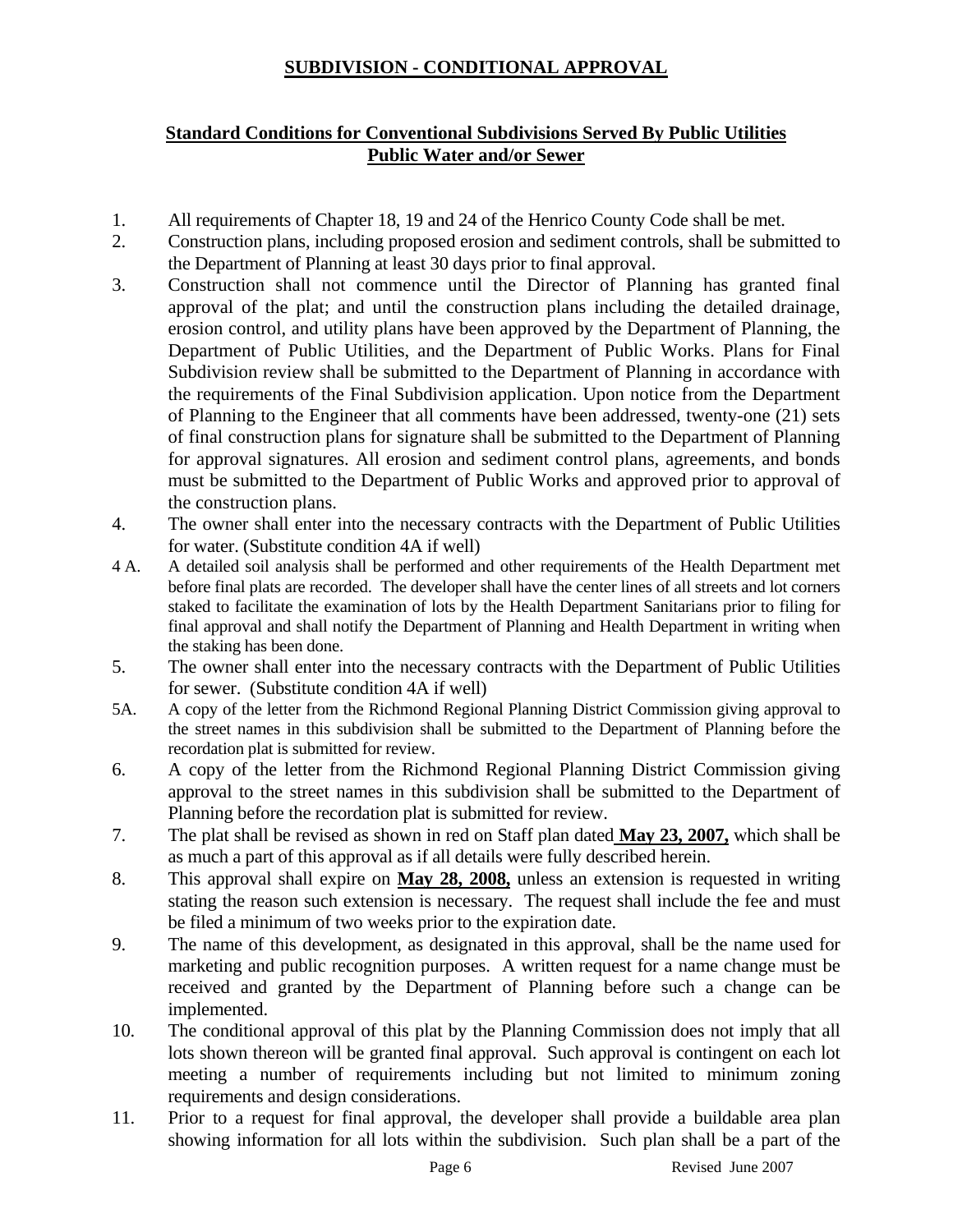construction plans submitted for review and for signature. The buildable area plan shall be a minimum of 1" to 50' scale or larger and shall show the buildable area for the principal structure, all setback, dimensions, the minimum lot width (front building line), and if applicable, the 100 year floodplain location and the area of each lot exclusive of floodplain.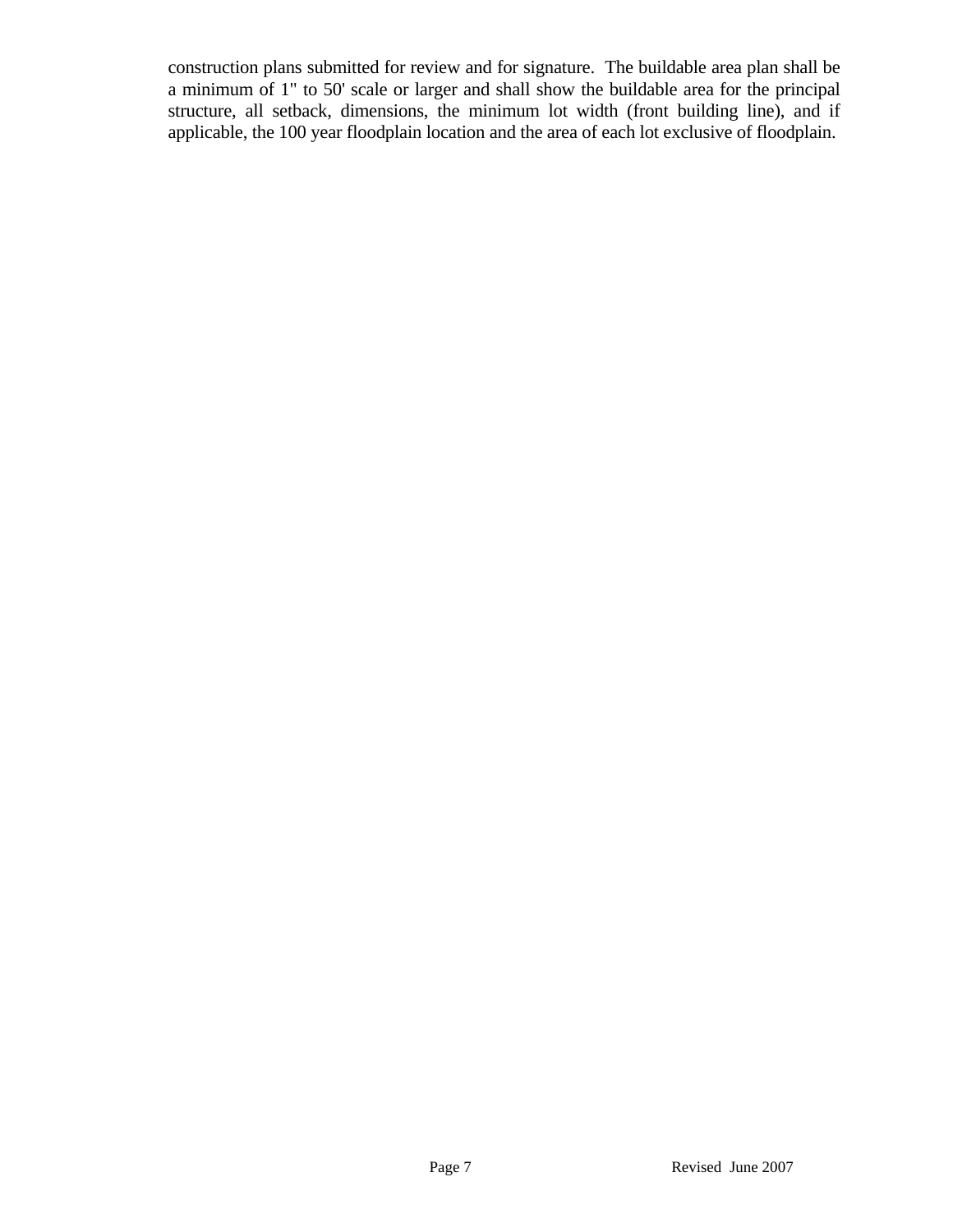#### **Standard Conditions for Conventional Subdivisions Not Service By Public Utilities**

- 1. All requirements of Chapter 18, 19 and 24 of the Henrico County Code shall be met.
- 2. Construction plans, including proposed erosion and sediment controls, shall be submitted to the Department of Planning at least 30 days prior to final approval.
- 3. Construction shall not commence until the Director of Planning has granted final approval of the plat; and until the construction plans including all erosion and sediment control plans and agreements have been approved by the Department of Public Works and the Department of Planning. All erosion and sediment control agreements and bonds must be submitted to the Department of Public Works prior to approval of the construction plans. Eight (8) sets of revised plans shall be submitted by the design engineer or surveyor who prepared the plans to the Department of Public Works for approval stamps and distribution and one copy with all required information shall be simultaneously submitted to the Department of Planning for review.
- 4. A detailed soil analysis shall be performed and other requirements of the Health Department met before final plats are recorded. The developer shall have the center lines of all streets and lot corners staked to facilitate the examination of lots by the Health Department Sanitarians prior to filing for final approval and shall notify the Department of Planning and Health Department in writing when the staking has been done.
- 5. A copy of the letter from the Richmond Regional Planning District Commission giving approval to the street names in this subdivision shall be submitted to the Department of Planning before the recordation plat is submitted for review.
- 6. The plat shall be revised as shown in red on Staff plan dated **May 23, 2007**, which shall be as much a part of this approval as if all details were fully described herein. This approval shall expire on **May 28, 2008**, unless an extension is requested in writing stating the reason such extension is necessary. The request shall include the fee and must be filed a minimum of two weeks prior to the expiration date.
- 8. The name of this development, as designated in this approval, shall be the name used for marketing and public recognition purposes. A written request for a name change must be received and granted by the Department of Planning before such a change can be implemented.
- 9. The conditional approval of this plat by the Planning Commission does not imply that all lots shown thereon will be granted final approval. Such approval is contingent on each lot meeting a number of requirements including but not limited to minimum zoning requirements, percolation test results and design considerations.
- 10. Prior to a request for final approval, the developer shall provide a buildable area plan showing information for all lots within the subdivision. Such plan shall be a part of the construction plans submitted for review and for signature. The buildable area plan shall be a minimum of 1" to 50' scale or larger and shall show the buildable area for the principal structure, all setback dimensions, the minimum lot width (front building line), and if applicable, the 100 year floodplain location and the area of each lot exclusive of floodplain.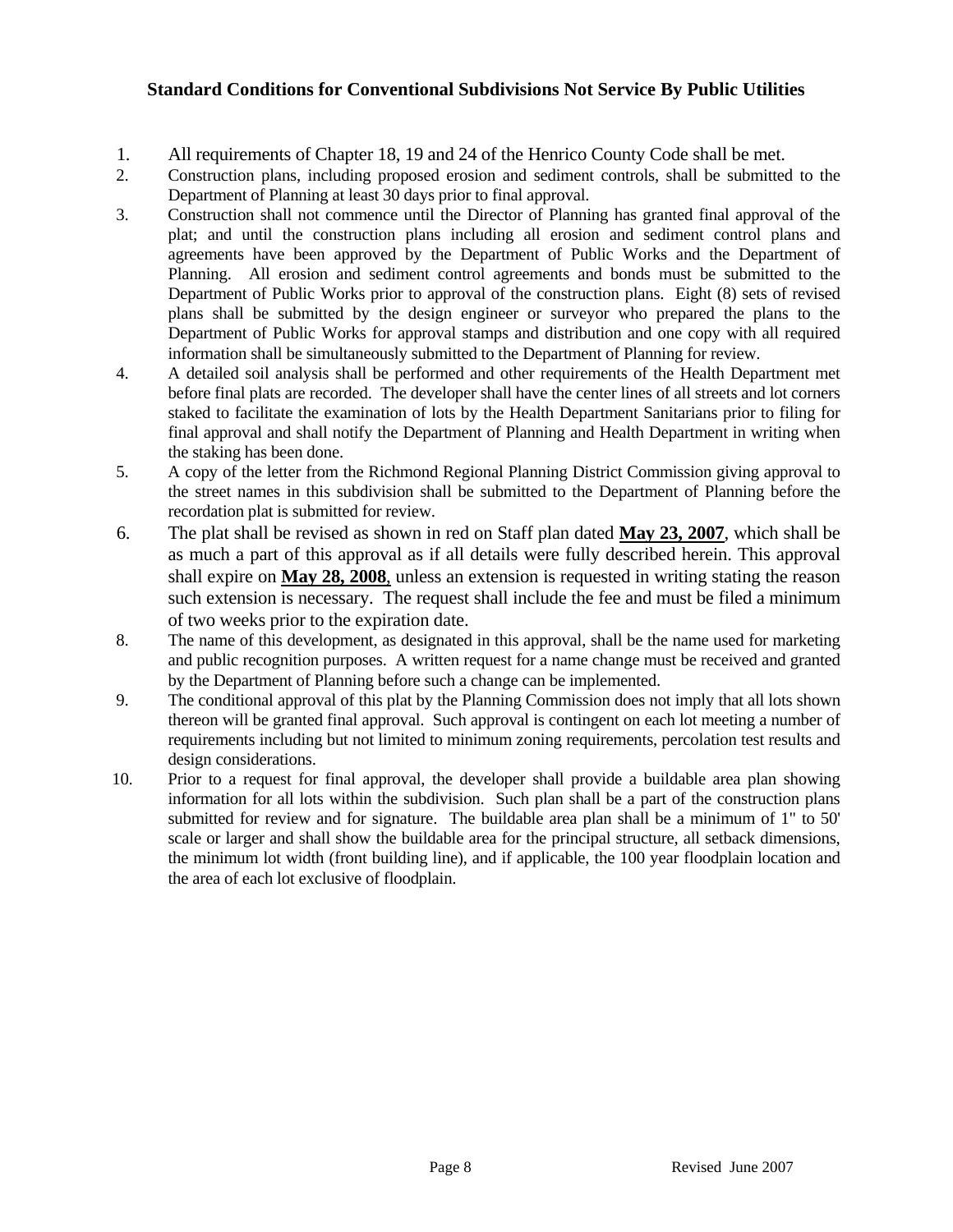#### **Standard Conditions for Residential Townhouse for Sale (RTH) Subdivisions**

- 1. All requirements of Chapter 18, 19 and 24 of the Henrico County Code shall be met.<br>2. Construction plans, including proposed erosion and sediment controls, shall be super
- 2. Construction plans, including proposed erosion and sediment controls, shall be submitted to the Department of Planning at least 30 days prior to final approval.
- 3. Construction shall not commence until the Director of Planning has granted final approval of the plat; and until the construction plans including all erosion and sediment control plans and agreements have been approved by the Department of Public Works and the Department of Planning. All erosion and sediment control agreements and bonds must be submitted prior to approval of the construction plans.
- 4. The owner shall enter into the necessary contracts with the Department of Public Utilities for water.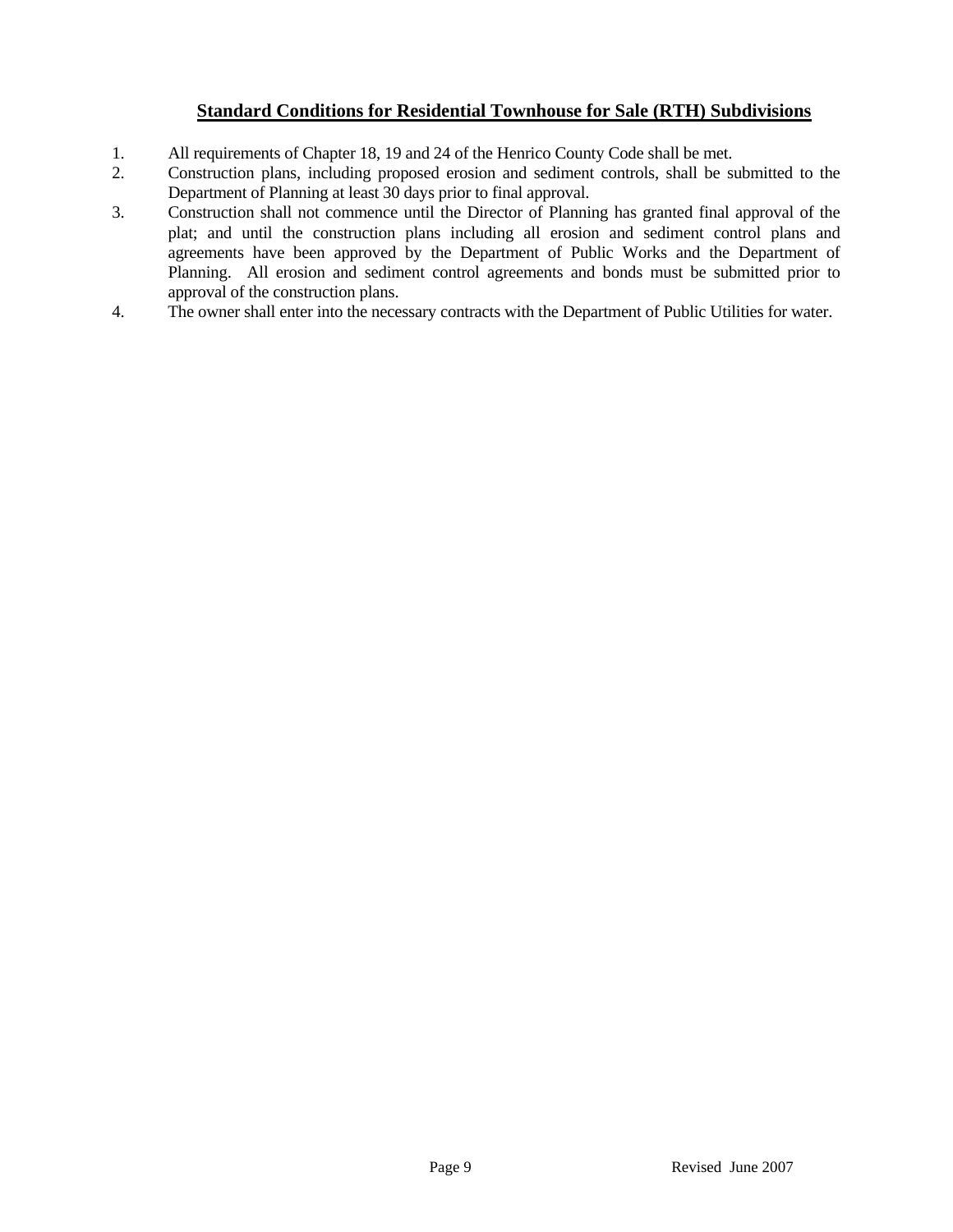- 1 5. The owner shall enter into the necessary contracts with the Department of Public Utilities for sewer.
- 3 4 2 6. A copy of the letter from the Richmond Regional Planning District Commission giving approval to the street names in this subdivision shall be submitted to the Department of Planning before the recordation plat is submitted for review.
- 5 7. The plat shall be revised as shown in red on Staff plan dated **May 23, 2007,** which shall 6 be as much a part of this approval as if all details were fully described herein.
- 8 9 10 7 8. A draft of the Declaration of Covenants, Conditions and Restrictions shall be submitted to the Department of Planning for review, prior to final approval. The proposed Homeowners Association for the project shall be responsible for the exterior maintenance of all buildings and grounds.
- 12 11 9. All block corners shall be monumented and referenced, where possible, to the exterior boundaries of the site.
- 13 10. The record plat shall contain a statement that the common area is dedicated to the common use and enjoyment of the homeowners of **(name of subdivision)** and is not dedicated for use by the general public. This statement shall refer to the applicable article in the covenants recorded with the plat. 14 15 16
- 17 11. This approval shall expire on **May 28, 2008**, unless an extension is requested in writing stating the reason such extension is necessary. The request shall include the required fee and must be filed a minimum of two weeks prior to the expiration date. 18 19
- 21 22 23 20 12. The name of this development, as designated in this approval, shall be the name used for marketing and public recognition purposes. A written request for a name change must be received and granted by the Department of Planning before such a change can be implemented.

24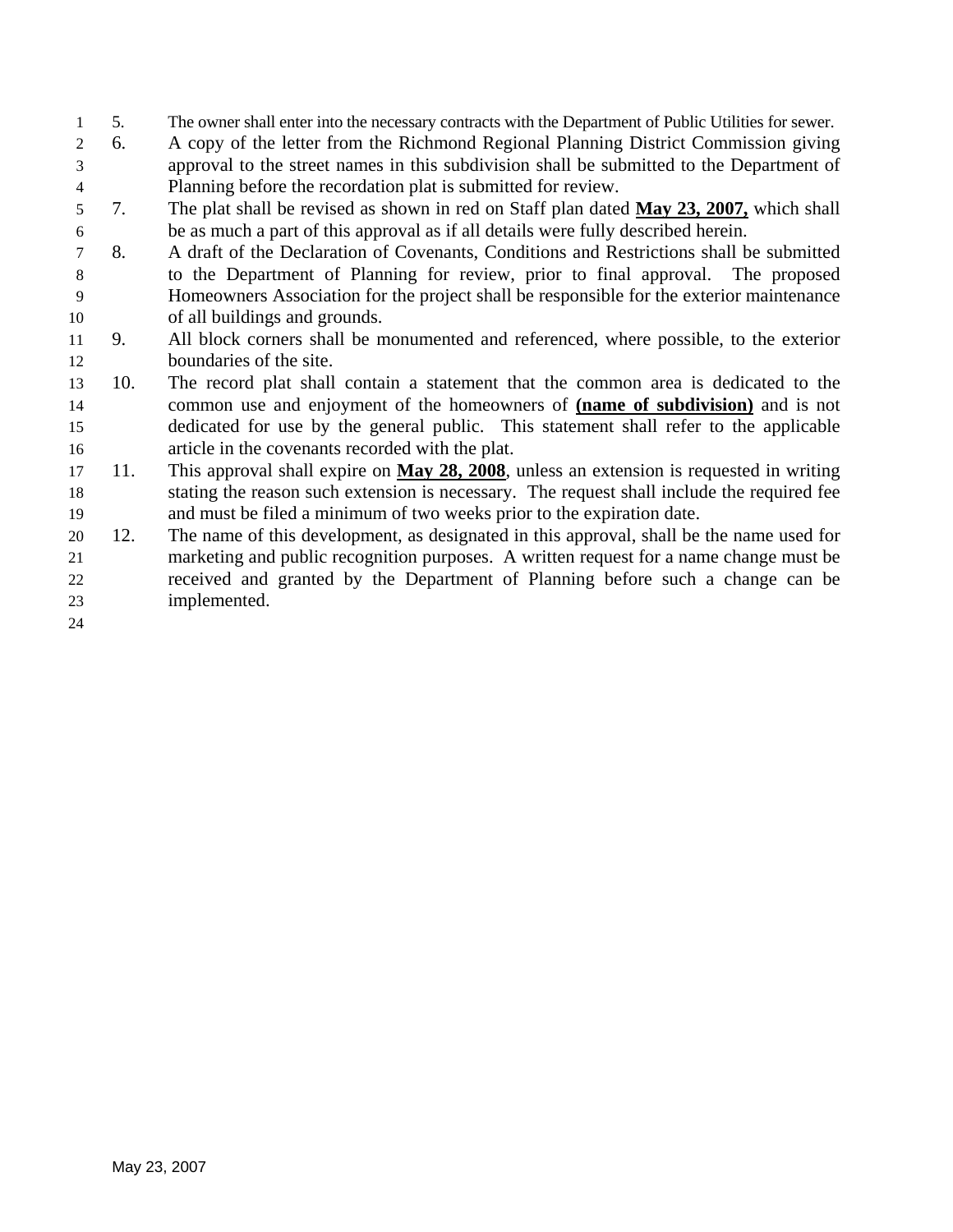25

27

## 26 **Standard Conditions for Cluster Lot (Controlled Density) Subdivisions**

- 28 1. All requirements of Chapter 18, 19 and 24 of the Henrico County Code shall be met.
- 29 30 2. Construction plans, including proposed erosion and sediment controls, shall be submitted to the Department of Planning at least 30 days prior to final approval.
- 31 32 33 34 35 36 37 38 39 3. Construction shall not commence until the Director of Planning has granted final approval of the plat; and until the construction plans including all erosion and sediment control plans and agreements have been approved by the Department of Public Works and the Department of Planning. All erosion and sediment control agreements and bonds must be submitted to the Department of Public Works prior to approval of the construction plans. Eight (8) sets of revised plans shall be submitted by the design engineer or surveyor who prepared the plans to the Department of Public Works for approval stamps and distribution and one copy with all required information shall be simultaneously submitted to the Department of Planning for review.
- 40 41 4. The owner shall enter into the necessary contracts with the Department of Public Utilities for water.
- 42 43 5. The owner shall enter into the necessary contracts with the Department of Public Utilities for sewer.
- 44 45 46 6. A copy of the letter from the Richmond Regional Planning District Commission giving approval to the street names in this subdivision shall be submitted to the Department of Planning before the recordation plat is submitted for review.
- 7. The record plat shall be revised as shown in red on Staff plan dated **May 23, 2007,** which shall be as much a part of this approval as if all details were fully described herein. 47 48
- 49 8. The record plat shall contain a statement that the common area is dedicated to the common use and enjoyment of the homeowners of **(name of subdivision)** and is not dedicated for use by the general public. This statement shall refer to the applicable article in the covenants recorded with the plat. 50 51 52
- 53 54 55 9. The open space not contained in lots and streets shall not be denuded, defaced or otherwise disturbed in any manner without prior approval of the appropriate County department with the concurrence of the Director of Planning.
- 10. This approval shall expire on **May 28, 2008**, unless an extension is requested in writing stating the reason such extension is necessary. The request shall include the required fee and must be filed a minimum of two weeks prior to the expiration date. 56 57 58
- 59 60 61 62 11. The name of this development, as designated in this approval, shall be the name used for marketing and public recognition purposes. A written request for a name change must be received and granted by the Department of Planning before such a change may be implemented.
- 63 64 65 66 12. The conditional approval of this plat by the Planning Commission does not imply that all lots shown thereon will be granted final approval. Such approval is contingent on each lot meeting all requirements, including but not limited to, minimum zoning requirements, percolation test results and design consideration.
- 67 68 69 70 13. Prior to a request for final approval, the developer shall provide a buildable area plan showing information for all lots within the subdivision. Such plan shall be a part of the construction plans submitted for review and for signature. The buildable area plan shall be a minimum of 1" to 50' scale or larger and shall show the buildable area for the principal